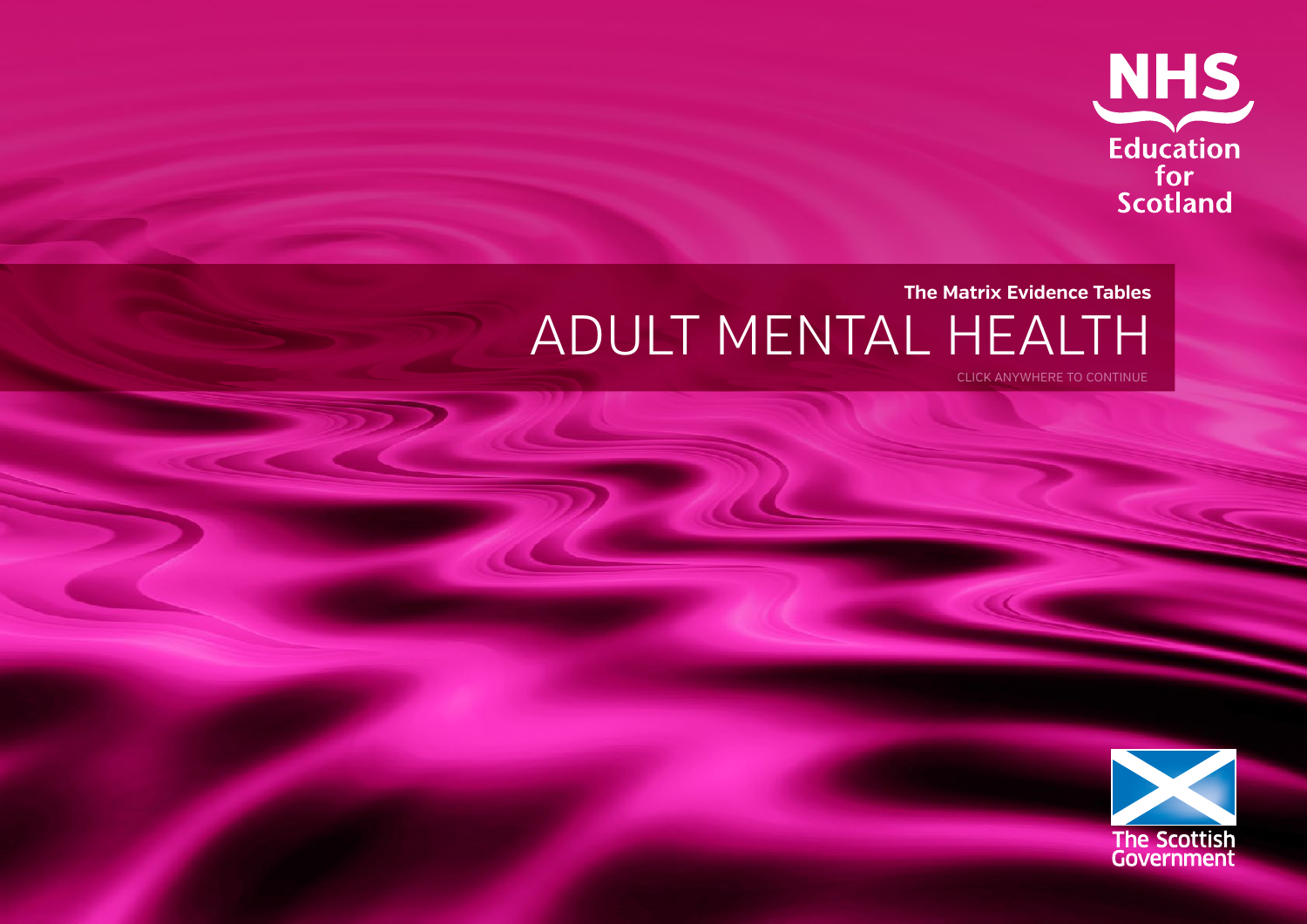### INDEX

- PANIC DISORDER WITH/WITHOUT AGORAPHOBIA
- SOCIAL ANXIETY/SOCIAL PHOBIA<br>
SUBSTANCE USE SUBSTANCE USE<br>
SUBSTANCE USE
- 
- $\begin{array}{c}\n\blacktriangleright\n\end{array}$  OBSESSIVE COMPULSIVE DISORDER  $\begin{array}{c}\n\blacktriangleright\n\end{array}$  EATING DISORDERS
- > PSYCHOSIS (INCLUDING THOSE DIAGNOSED WITH SCHIZOPHRENIA) > > INSOMNIA
- > BIPOLAR DISORDER
- 1998 BIPOLAR DISORDER<br>
2 NON-PSYCHOTIC PERINATAL AFFECTIVE DISORDERS 2 SELF-HARM AND SUICIDAL BEHAVIOUR PANIC DISORDER WITH/WITHOUT AGORAPHOBIA<br>
SOCIAL ANXIETY/SOCIAL PHOBIA<br>
GENERALISED ANXIETY DISORDER<br>
OBSESSIVE COMPULSIVE DISORDER<br>
DESESSIVE COMPULSIVE DISORDER<br>
PSYCHOSIS (INCLUDING THOSE DIAGNOSED WITH SCHIZOPHRENIA)<br>
B
- 
- 
- 
- 
- 
- 
- 
- 
-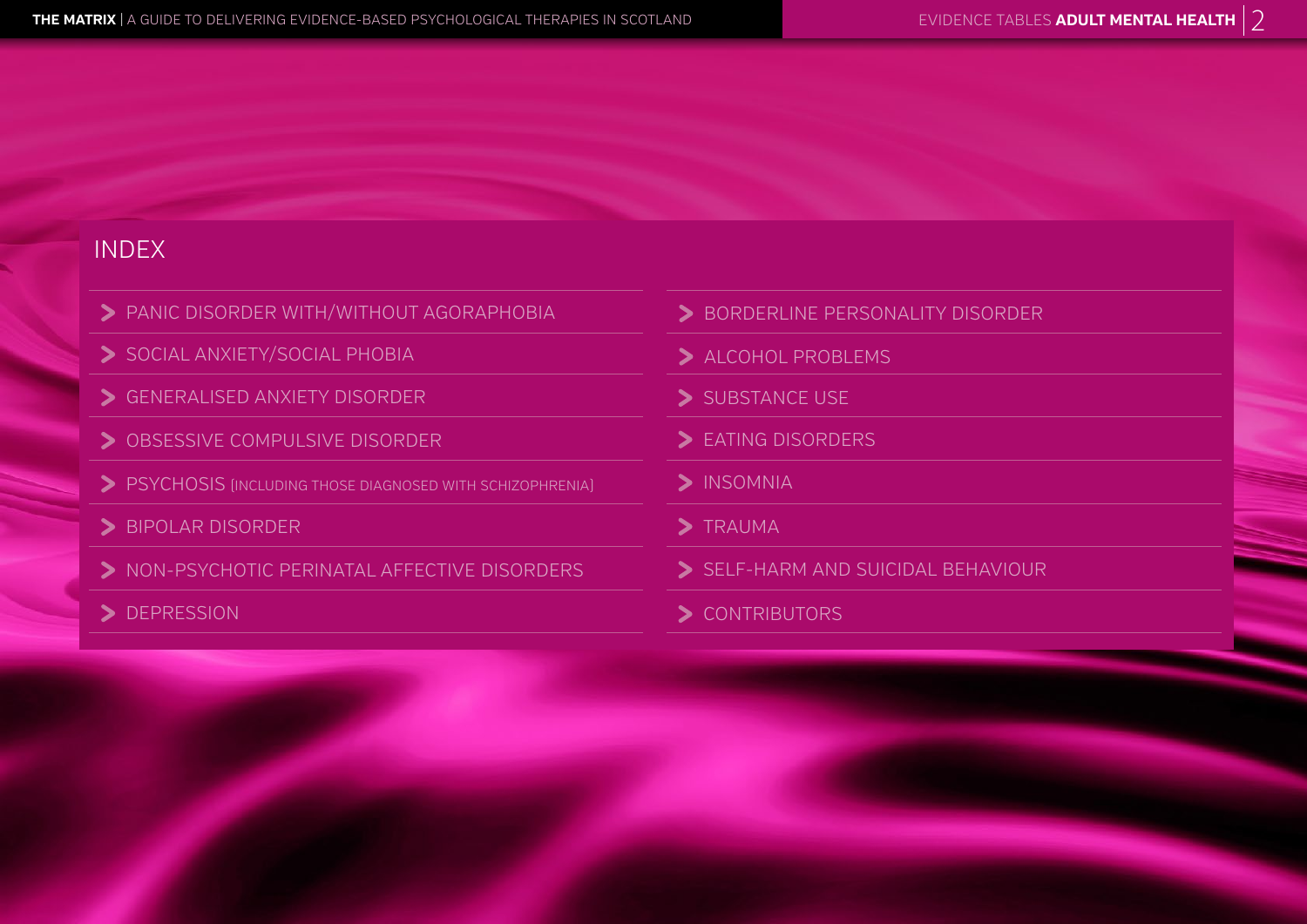### PANIC DISORDER WITH/WITHOUT AGORAPHOBIA **UPDATED 2014**

| <b>Level of Severity</b>                                    | <b>Level of Service</b> | Intensity of Intervention   What Intervention? |                                                                                                              | <b>Recommendation</b> |
|-------------------------------------------------------------|-------------------------|------------------------------------------------|--------------------------------------------------------------------------------------------------------------|-----------------------|
| <b>Subclinical</b><br>[Prevention of                        | <b>Primary Care</b>     | Low                                            | Stepped-care programme comprising educational booklet;<br>detailed self-help manual; five x 2-hour group CBT | A <sup>1</sup>        |
| PD among those<br>presenting with                           |                         | Low                                            | Online self-help CBT Programme for Prevention of Panic<br>Disorder                                           | $B^7$                 |
| panic attacks but<br>not meeting PD<br>diagnostic criteria) |                         | Low                                            | Brief Exposure Instruction (therapist-delivered)                                                             | B <sup>19</sup>       |
| Mild                                                        | <b>Primary Care</b>     | Low                                            | Minimal Therapy Contact CBT [4-6 hours] with:                                                                |                       |
|                                                             |                         |                                                | ■ Bibliotherapy                                                                                              | $A^{5,13}$            |
|                                                             |                         |                                                | Internet-delivery                                                                                            | $A^{3, 4, 9, 10, 18}$ |
| Moderate                                                    | <b>Primary Care</b>     | Low                                            | Therapist-supported CBT [6-12 hours] augmented by CBT<br>self-help                                           |                       |
|                                                             |                         |                                                | a) Bibliotherapy                                                                                             | $A$ 5, 11, 16         |
|                                                             |                         |                                                | b) Computer-Assisted (e.g. FearFighter)                                                                      | $A^{8,14}$            |
|                                                             |                         |                                                | c) Internet-delivered CBT with therapist contact (up to six<br>hours                                         | $A^{4, 9, 10, 18}$    |
|                                                             |                         |                                                | d) Group CBT [8-18 hours]                                                                                    | $A$ 11, 17, 20        |
|                                                             |                         |                                                |                                                                                                              | REFERENCES >          |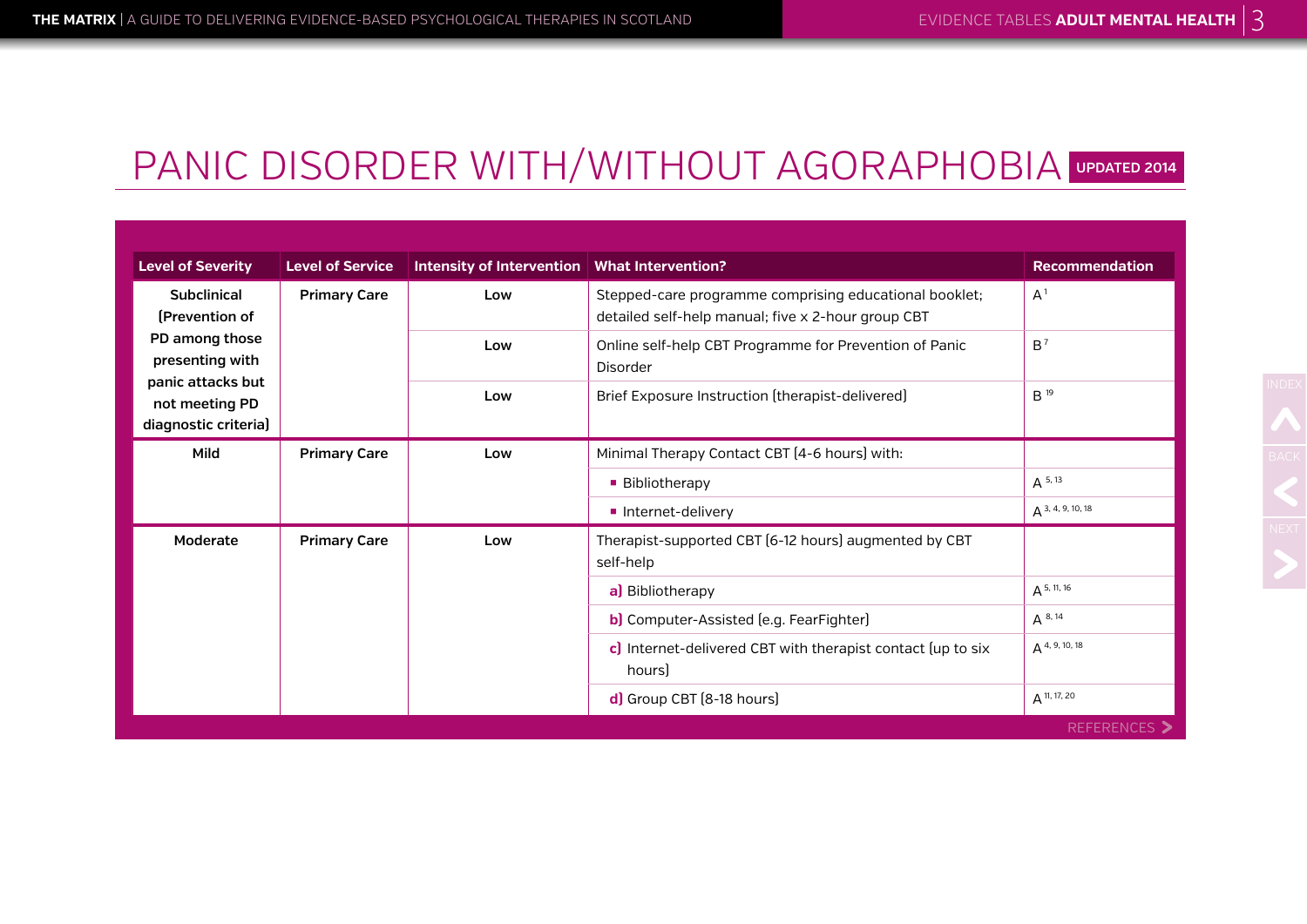#### PANIC DISORDER WITH/WITHOUT AGORAPHOBIA

| <b>Level of Severity</b>                                        | <b>Level of Service</b>                                            | Intensity of Intervention   What Intervention? |                                                                                                                                                                                                                                                                                                                                                    | <b>Recommendation</b>     |
|-----------------------------------------------------------------|--------------------------------------------------------------------|------------------------------------------------|----------------------------------------------------------------------------------------------------------------------------------------------------------------------------------------------------------------------------------------------------------------------------------------------------------------------------------------------------|---------------------------|
| <b>Severe</b>                                                   | <b>Primary Care/</b><br><b>Secondary Care</b>                      | High                                           | Individual Therapist-Directed CBT [16-20 sessions] with<br>supplementary written material<br>CBT with medication more effective than medication alone.<br>Some evidence of trend for CBT plus antidepressants to have<br>slightly greater effect in acute phase compared with CBT alone,<br>but difference not maintained at 6-24 months follow-up | $\Delta$ 2, 6, 12, 13, 15 |
| Chronic or<br><b>Treatment</b><br>Resistant                     | Secondary<br>Care/Specialist<br>Service:<br><b>In-Patient Care</b> | High                                           | Individual Therapist-Directed CBT (up to 20 sessions)                                                                                                                                                                                                                                                                                              | C                         |
| Moderate to<br>Severe, following<br>positive response<br>to CBT | Primary Care/<br><b>Secondary Care</b>                             | High                                           | Maintenance-CBT following CBT<br>Reduced chance of relapse<br>Reduced work and social impairment                                                                                                                                                                                                                                                   | $A^{21}$                  |
|                                                                 |                                                                    |                                                |                                                                                                                                                                                                                                                                                                                                                    | <b>REFERENCES</b> >       |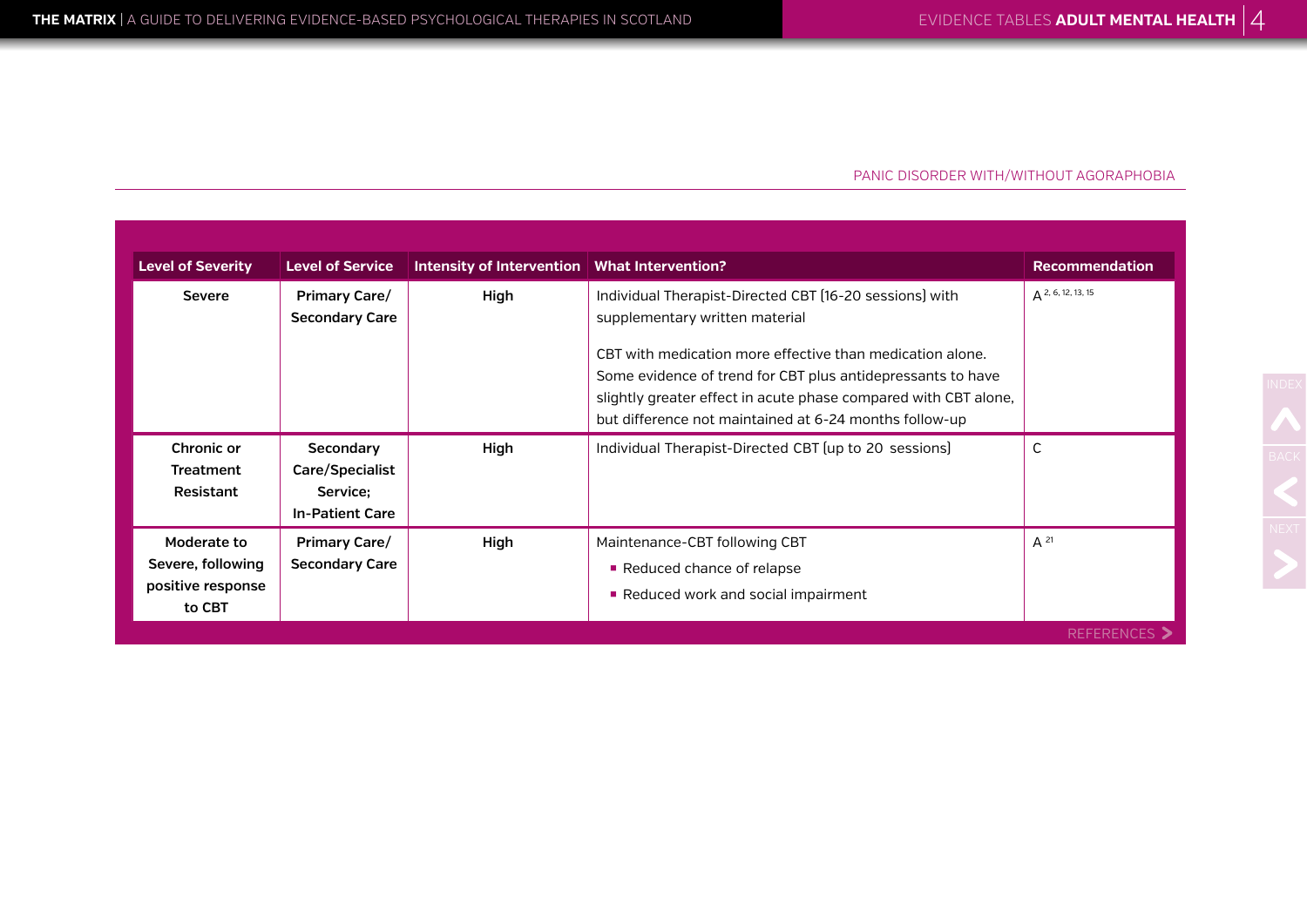# SOCIAL ANXIETY / SOCIAL PHOBIA

**UPDATED 2014**

| <b>Level of Severity</b>     | <b>Level of Service</b>                       | Intensity of Intervention   What Intervention? |                                                                                                                                           | <b>Recommendation</b>           |
|------------------------------|-----------------------------------------------|------------------------------------------------|-------------------------------------------------------------------------------------------------------------------------------------------|---------------------------------|
| Mild                         | <b>Primary Care,</b><br>Voluntary<br>settings | Low                                            | Guided self-help (bibliotherapy or internet-based)                                                                                        | $A^{1, 2}$                      |
| Moderate to<br><b>Severe</b> | <b>Primary Care,</b><br>Voluntary<br>settings | High                                           | Individual or group CBT (Clark/Wells or Heimberg models,<br>including Exposure, and Cognitive restructuring or social skills<br>training) | $A^{3, 4, 5, 6, 7, 10, 11, 12}$ |
|                              |                                               | High                                           | Interpersonal Therapy                                                                                                                     | $B^{8,11}$                      |
|                              |                                               | High                                           | Short-term Psychodynamic (focused on social anxiety)                                                                                      | $B^{9,10}$                      |
|                              |                                               | High                                           | Humanistic-Person-Centred-Experiential (focused on social<br>anxiety)                                                                     | C <sup>13</sup>                 |
| <b>Avoidant PD</b>           | <b>Primary Care/</b>                          | High                                           | CBT [20 sessions]                                                                                                                         | $A^9$                           |
|                              | <b>Secondary Care</b>                         |                                                |                                                                                                                                           |                                 |
|                              |                                               |                                                |                                                                                                                                           | <b>REFERENCES</b> >             |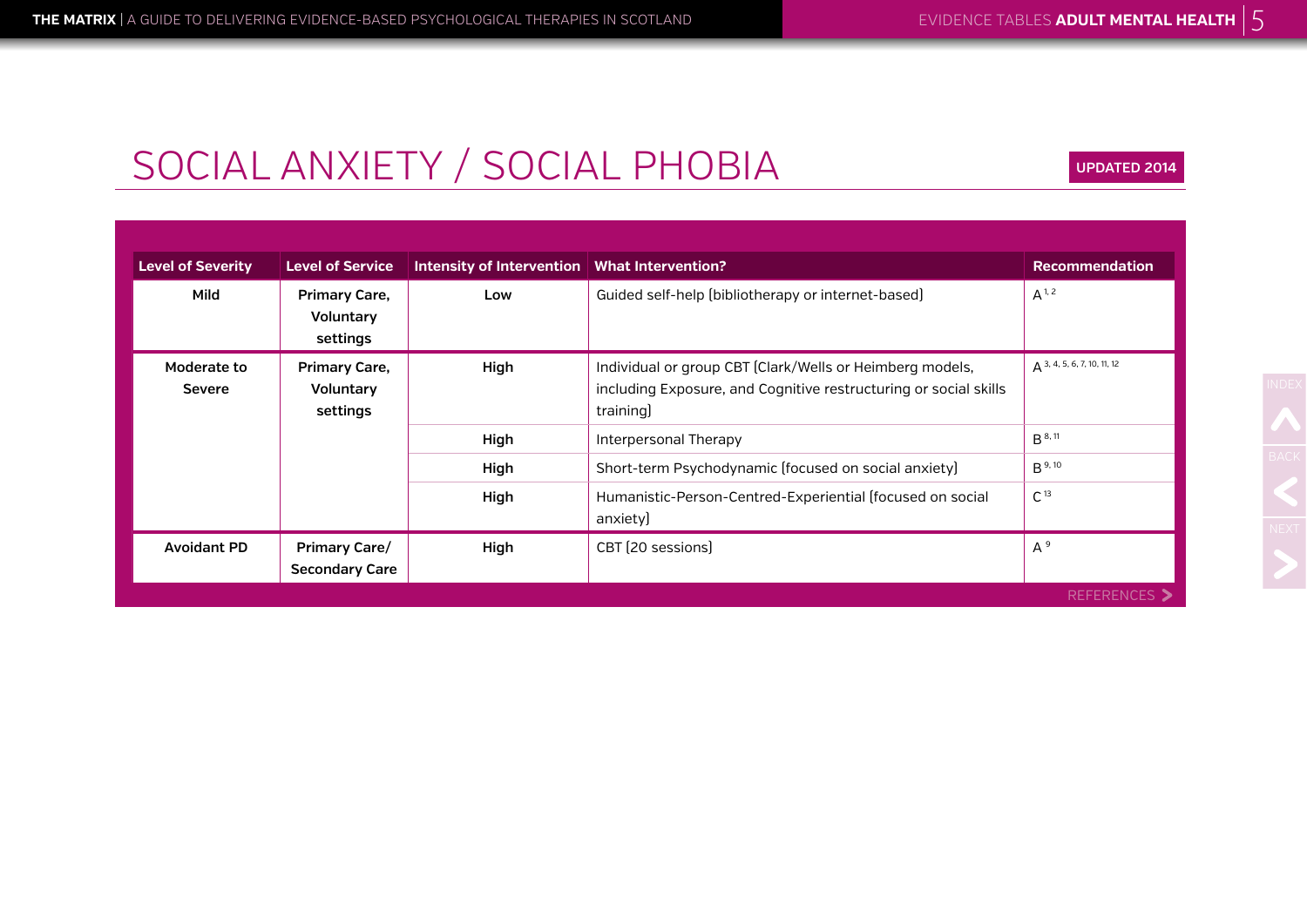**UPDATED 2014**

# GENERALISED ANXIETY DISORDER

| <b>Level of Severity</b> | <b>Level of Service</b> | Intensity of Intervention   What Intervention? |                                                                                         | <b>Recommendation</b> |
|--------------------------|-------------------------|------------------------------------------------|-----------------------------------------------------------------------------------------|-----------------------|
| Mild                     | Primary care            | Low                                            | Multi-modal CBT                                                                         | $A^2$                 |
|                          |                         | Low                                            | Guided self-help                                                                        | $B^{3,6}$             |
|                          |                         | Low                                            | Large group psychoeducation                                                             | $B^8$                 |
|                          |                         | Low                                            | Brief counselling                                                                       | ◡                     |
| Moderate to              | <b>Primary Care/</b>    | High                                           | CBT [8-16 sessions over 10 weeks - 6 months]                                            | $A^{1, 5, 9}$         |
| <b>Severe</b>            | <b>Secondary Care</b>   |                                                |                                                                                         |                       |
| Severe and Chronic       | <b>Secondary Care</b>   | High                                           | CBT (20 sessions over 6 months) delivered to a specialist<br>treatment protocol for GAD | B <sup>4, 5</sup>     |
|                          |                         |                                                |                                                                                         | REFERENCES >          |

NDEX<br>BACK<br>NEXT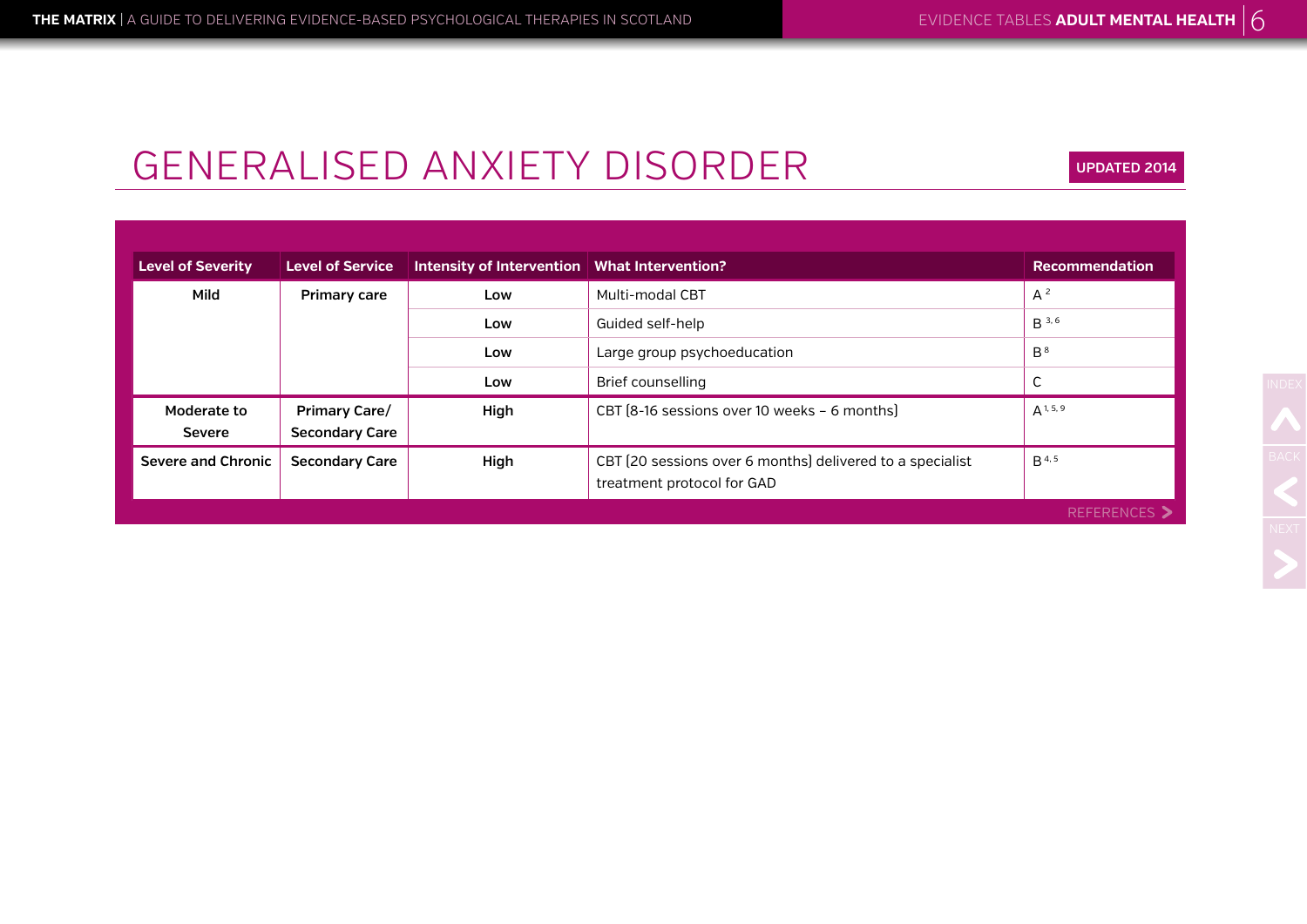**UPDATED 2014**

# OBSESSIVE COMPULSIVE DISORDER

**Level of Severity Level of Service Intensity of Intervention What Intervention? Recommendation Mild Primary Care Low** CBT including Exposure and Response Prevention (ERP) (c) with less than 10 therapist hours which should consist of: ■ Individual contact supported by self-help materials **• Brief individual telephone contact. Group sessions but with more than 10 hours of therapy (b)** B 1, 2, 3, 7, 8 **Moderate** Secondary Care **High** CBT/ERP\*. More than 10 hours of therapist quided ERP including sessions in the most salient environment, i.e. public toilets, home  $\Delta$  1, 3, 4, 5, 7, 8 **Severe Secondary Care <b>High** High CBT/ERP. More than 20 hours of therapist quided ERP including sessions in the most salient environment, i.e. public toilets, home. augmented with anti-obsessional medication A 1, 3, 4, 5 **Extreme Specialist Services High** CBT/ERP. More than 20 hours of therapist guided ERP including sessions in the most salient environment, i.e. public toilets, home. augmented with anti-obsessional medication plus antipsychotic B 1, 6 NOTES: **a)** The use of the Yale Brown Obsessive Compulsive Scale (Y-BOCS) is recommended to establish severity<sup>7, 9</sup> Y-BOCS Ranges:  $\parallel$  Mild 8-15 Moderate 16-23 Severe 24-31 Extreme 32-40 **b)** Some individuals (15-20%) may have obsessions around the themes of blasphemy, sexual taboos, or violence that preclude group work at even mild levels of severity **c)** Like other exposure therapies this should combine *in vivo* and imaginal exposure. The most common problem is not ensuring the person understands and complies with response prevention

REFERENCES >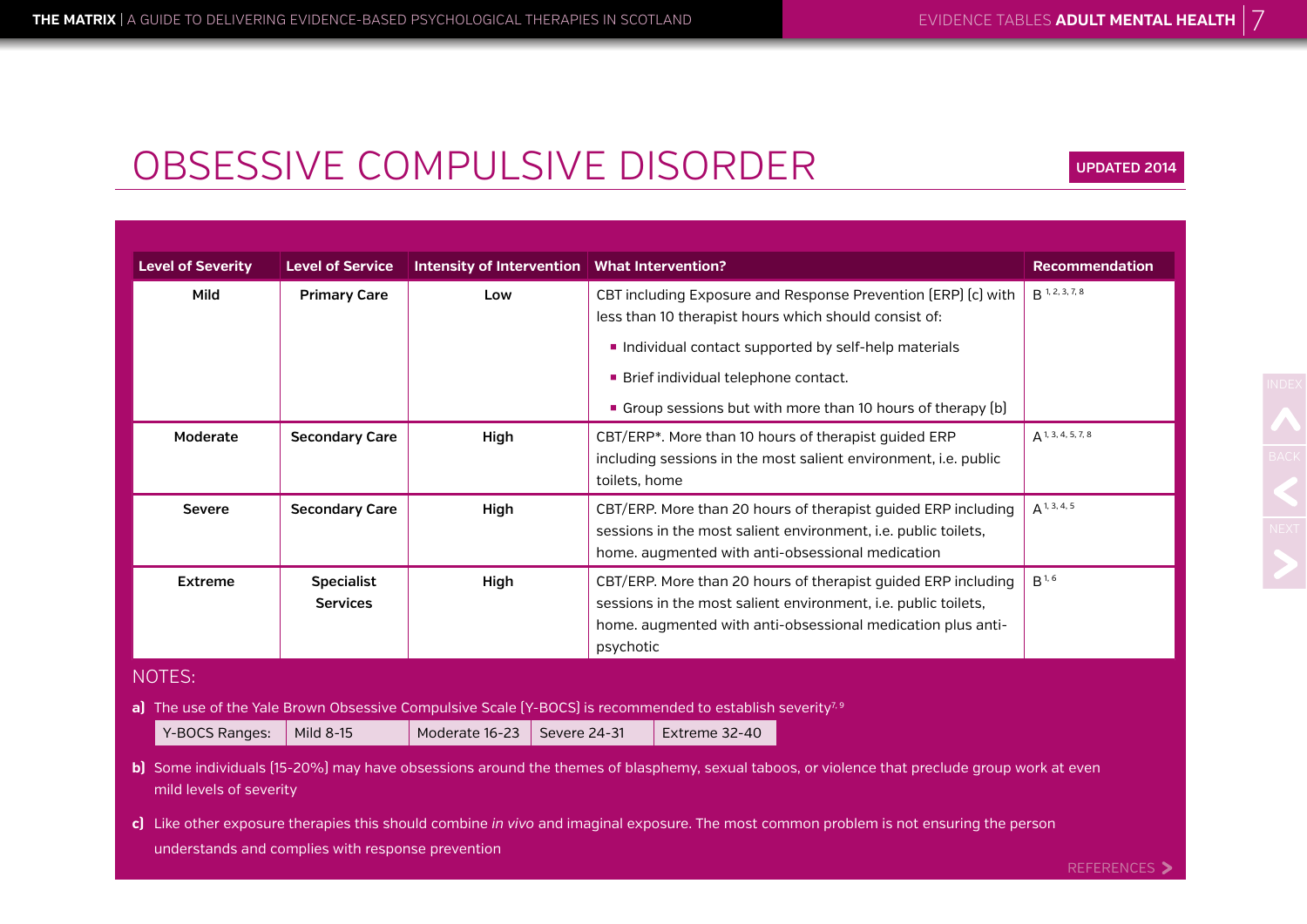## PSYCHOSIS (INCLUDING THOSE DIAGNOSED WITH SCHIZOPHRENIA)

**UPDATED 2014**

### PREVENTING PSYCHOSIS

| <b>Level of Severity</b> | <b>Level of Service</b>            | Intensity of Intervention   What Intervention? |                                  | <b>Recommendation</b> |
|--------------------------|------------------------------------|------------------------------------------------|----------------------------------|-----------------------|
| Moderate / Severe        | Primary /<br><b>Secondary Care</b> | High Intensity /<br>specialist interventions   | Cognitive Behaviour Therapy $1$  | $A^{1-4}$             |
|                          |                                    | High Intensity /<br>specialist interventions   | Family Intervention <sup>2</sup> | $A^1$                 |

<sup>1</sup> CBT should be delivered on a one-to-one basis over at least 16 planned sessions and follow a treatment manual so that:(a) people can establish links between their thoughts, feelings or actions and their current or past symptoms, and/or functioning [b] the re-evaluation of people's perceptions, beliefs or reasoning relates to the target symptoms and (c) also include at least one of the following components: people monitoring their own thoughts, feelings or behaviours with respect to their symptoms or recurrence of symptoms, promoting alternative ways of coping with the target symptom, reducing distress or improving functioning.

<sup>2</sup> Family intervention should include (a) the person with psychosis or schizophrenia if practical (b) be carried out for between 3 months and 1 year (c) include at least 10 planned sessions (d) take account of the whole family's preference for either single-family intervention or multi-family group intervention (e) take account of the relationship between the main carer and the person with psychosis or schizophrenia and (f) have a specific supportive, educational or treatment function and include negotiated problem solving or crisis management work

REFERENCES >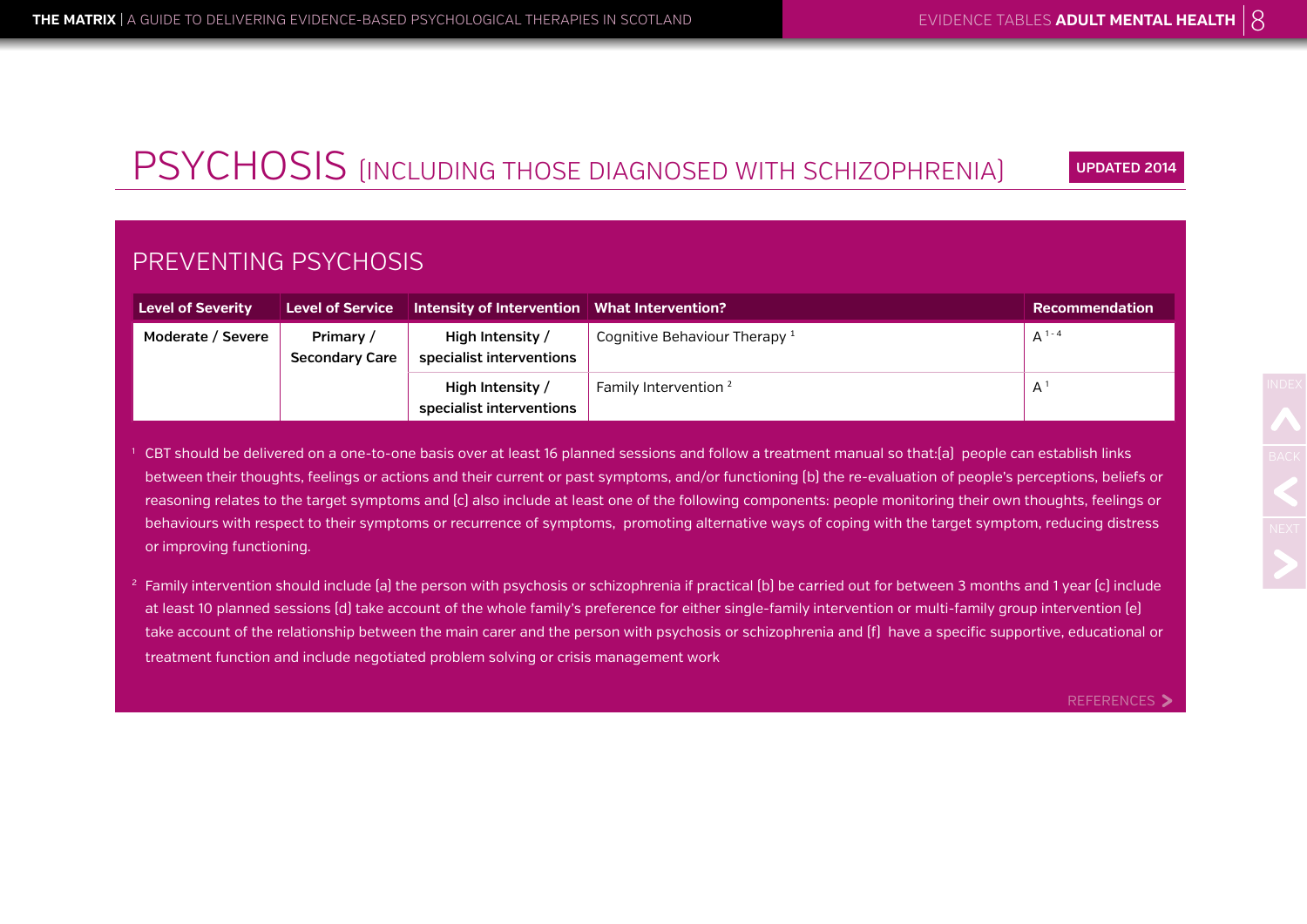PSYCHOSIS (INCLUDING THOSE DIAGNOSED WITH SCHIZOPHRENIA)

### FIRST EPISODE PSYCHOSIS, SUBSEQUENT EPISODES AND PROMOTING RECOVERY

| <b>Level of Severity</b> | <b>Level of Service</b> | Intensity of Intervention   What Intervention? |                                      | <b>Recommendation</b> |
|--------------------------|-------------------------|------------------------------------------------|--------------------------------------|-----------------------|
| <b>Severe</b>            | <b>Secondary Care</b>   | High Intensity /<br>specialist interventions   | Cognitive Behaviour Therapy          | $A^{1, 5 - 10}$       |
|                          |                         | High Intensity /<br>specialist interventions   | Family Intervention                  | $A^{1, 5, 11, 12}$    |
|                          | Rehabilitation          | High Intensity /<br>specialist interventions   | <b>Cognitive Remediation Therapy</b> | $A^{5,13}$            |
|                          | <b>Secondary Care</b>   | High Intensity /<br>specialist interventions   | Metacognitive Therapy                | B <sup>14</sup>       |
|                          |                         | High Intensity /<br>specialist interventions   | Mindfulness                          | $B$ 15 - 27           |
|                          |                         | Low intensity                                  | Early Signs Monitoring               | $A^{28-30}$           |
|                          |                         |                                                |                                      | REFERENCES >          |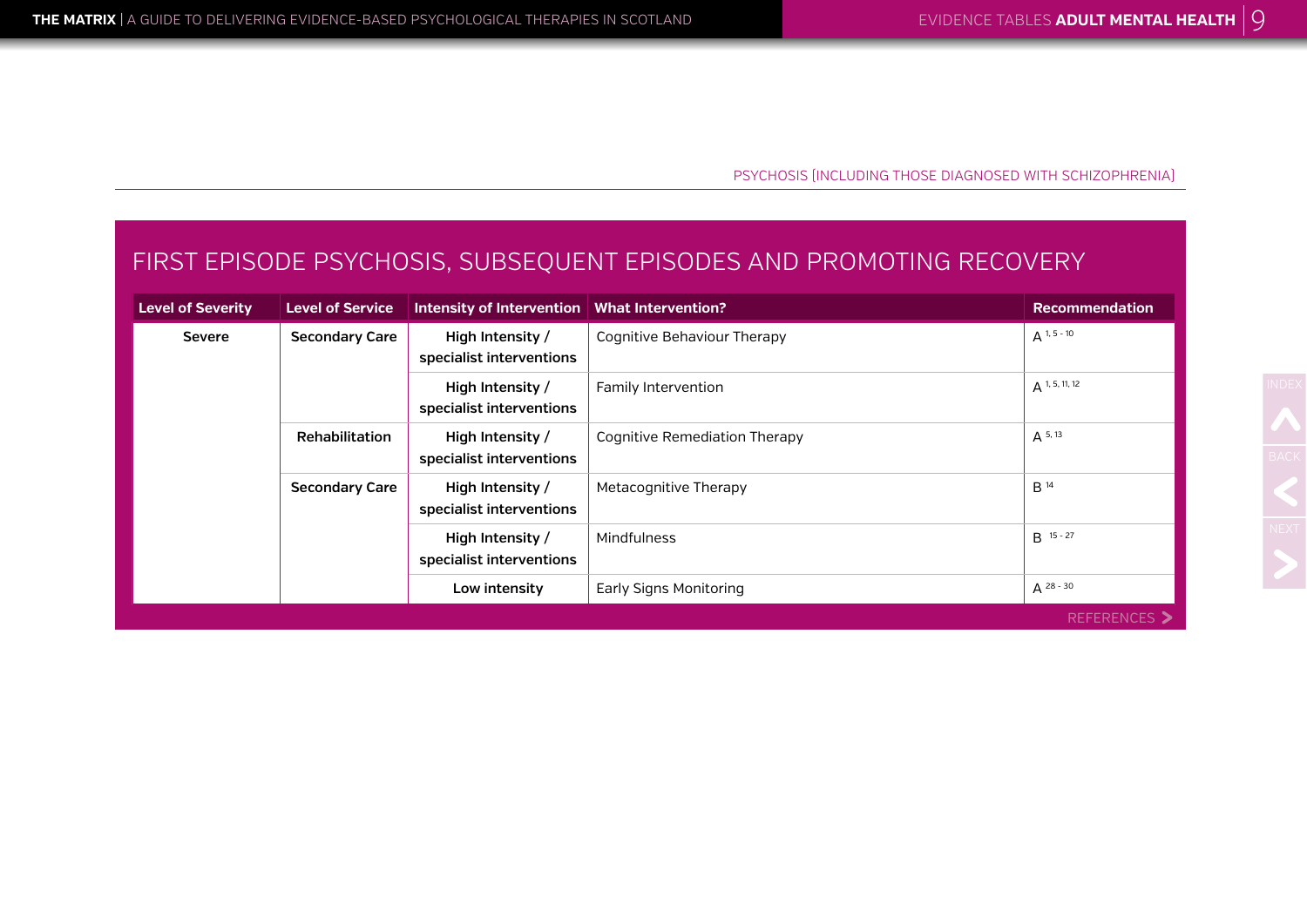# BIPOLAR DISORDER

### PRIMARY OUTCOME – PREVENTION OF RELAPSE

| <b>Level of Severity</b>                        | Level of Service | Intensity of Intervention   What Intervention?                                                                     |                                                                               | <b>Recommendation</b> |
|-------------------------------------------------|------------------|--------------------------------------------------------------------------------------------------------------------|-------------------------------------------------------------------------------|-----------------------|
| <b>Secondary Care</b><br>Severe and<br>Enduring | High             | Caregiver group psychoeducation and family psychoeducation<br>for Prevention of Relapse in depression and/or mania | $A^{6,7}$                                                                     |                       |
|                                                 |                  | High                                                                                                               | Group psychoeducation for Prevention of Relapse in<br>depression and/or mania | $A^{2,3,8}$           |

### OTHER OUTCOMES

| <b>Level of Severity</b> | <b>Level of Service</b> | Intensity of Intervention   What Intervention? |                                                                                       | Recommendation   |
|--------------------------|-------------------------|------------------------------------------------|---------------------------------------------------------------------------------------|------------------|
| Severe and<br>Enduring   | <b>Secondary Care</b>   | High                                           | Functional remediation for improvement in functional<br>outcomes                      | A <sup>11</sup>  |
|                          |                         | High                                           | Group psychoeducation and family psychoeducation for<br>improved medication adherence | $A^{10, 6}$      |
|                          |                         | High                                           | Interpersonal and Social Rhythm Therapy (IPSRT) for regularity<br>of social rhythm    | $A^4$            |
|                          |                         | High                                           | Cognitive behavioural therapy for improved social functioning                         | $B^{1, 5, 8, 9}$ |

There is no evidence that care management, integrated group therapy or mindfulness-based cognitive therapy is effective in the prevention of relapse (Beynon et al. 2008; Reinares et al. 2014). In relation to CBT, there is no strong evidence to suggest that CBT is effective in the prevention of relapse. Scott et al. (2006), however, found that CBT may be effective in the prevention of relapse for patients with less than 12 episodes.

**UPDATED 2014**

REFERENCES >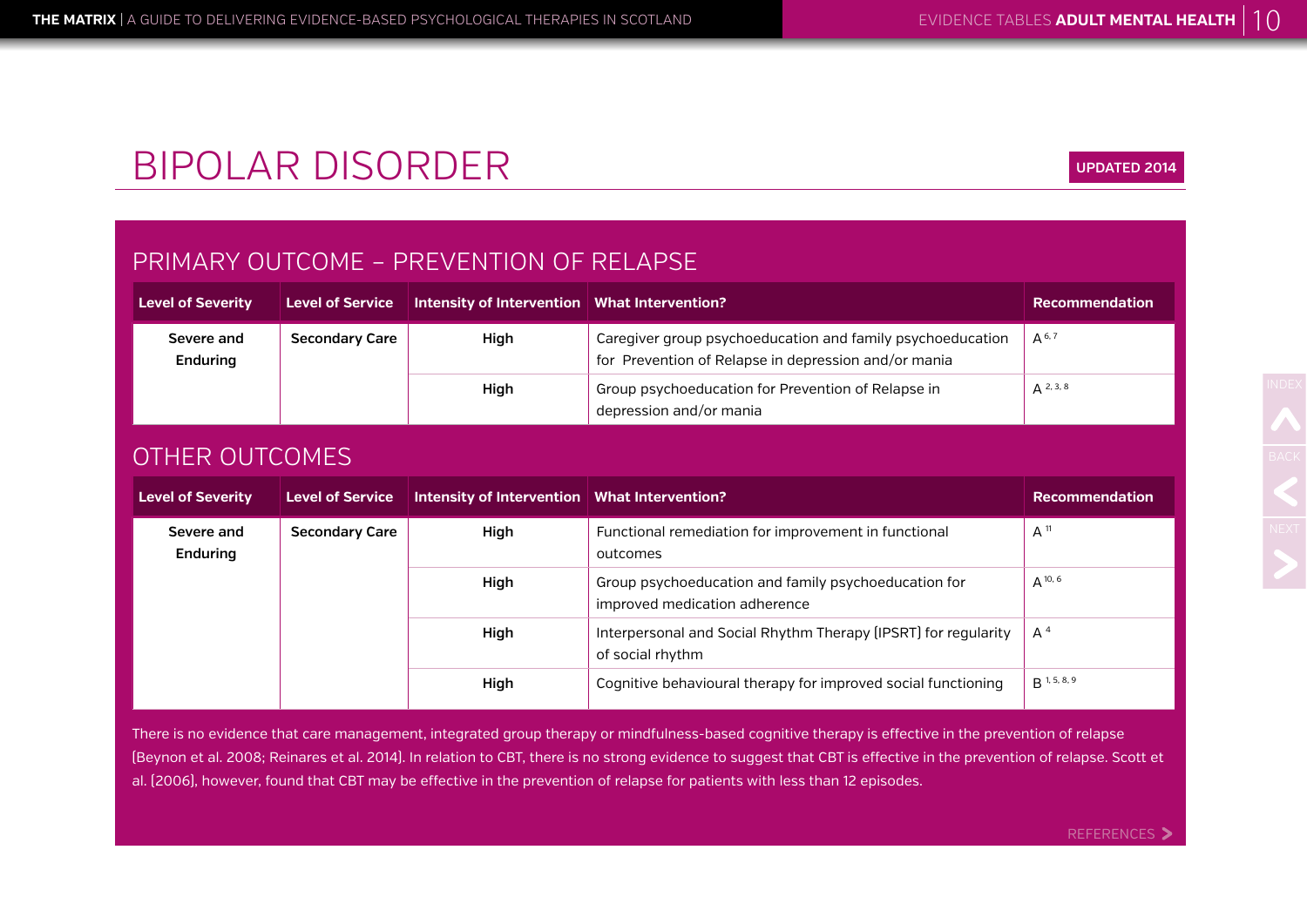# NON PSYCHOTIC AFFECTIVE DISORDERS IN THE PERINATAL PERIOD

#### **UPDATED 2014**

GOOD PRACTICE FOR PSYCHOLOGICAL THERAPIES FOR NON-PSYCHOTIC AFFECTIVE DISORDERS IN THE PERINATAL PERIOD SHOULD INCLUDE:

**• Given the importance of early intervention in** the maternity context, services delivering

- psychological therapies should prioritise early response to pregnant and postnatal women
- An understanding of the perinatal context and its influence on non-psychotic affective disorders.
- Knowledge of the additional clinical features and risk factors associated with perinatal disorders and in particular the distinction between an ongoing mental health problem that has been exacerbated by pregnancy and/or childbirth, a new onset mental health problem and an emerging psychotic illness and its associated high risk status.
- Knowledge of the developmental needs of the infant.
- ¡ Linking into the routine clinical network around the woman at this time and the regional specialist perinatal service as required.
- ¡ Consideration should be given to patient preferences regarding intervention in terms of type and whether this is group or individual based
- **Practitioners having an awareness of how perinatal mental illness impacts on all** members of the family and in particular partners who may show symptoms of comorbidity.
- **Psychological therapy practitioners having the knowledge and ability to refer and/or** include other perinatal mental health support e.g Home Start, Infant Massage etc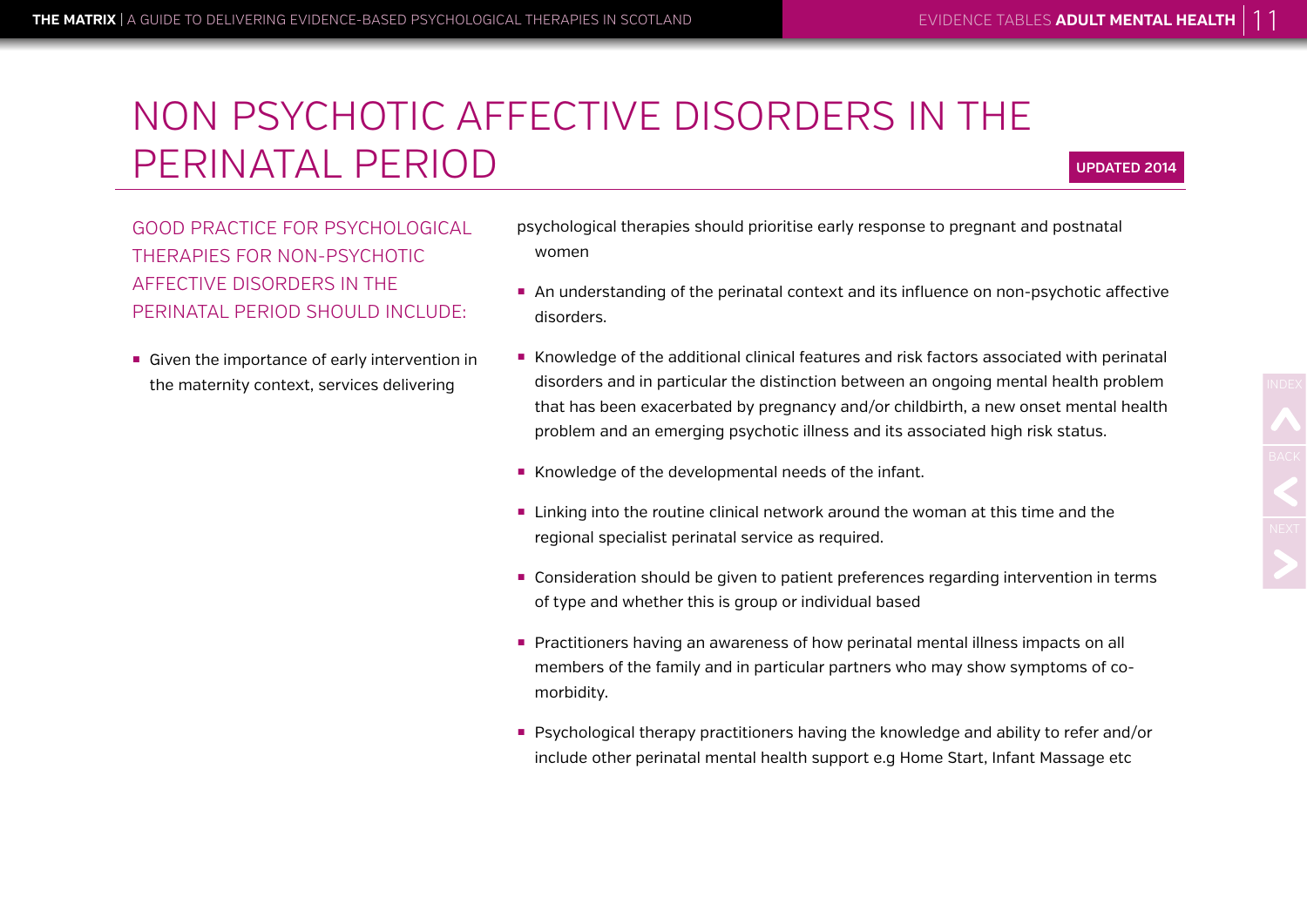#### NON PSYCHOTIC AFFECTIVE DISORDERS IN THE PERINATAL PERIOD

| <b>Level of Severity</b>                                                                                                                                                    | <b>Level of Service</b>                 | Intensity of Intervention   What Intervention? |                                                   | <b>Recommendation</b> |  |
|-----------------------------------------------------------------------------------------------------------------------------------------------------------------------------|-----------------------------------------|------------------------------------------------|---------------------------------------------------|-----------------------|--|
| *Mild                                                                                                                                                                       | Low Intensity                           | Low                                            | Psychoeducational groups with partner involvement | $A^3$                 |  |
| Moderate                                                                                                                                                                    | <b>Primary Care</b>                     | Low                                            | CBT / IPT / person centred therapy                | $A^{4,5,6,7,8,9,10}$  |  |
| Moderate / Severe                                                                                                                                                           | Specialist/<br><b>Highly Specialist</b> | High                                           | CBT/IPT                                           | B 4,5,6,7,8,9,10      |  |
| *There is some evidence to support proactive home visits focussed on parenting or peer to peer telephone support in women showing signs of depression or<br>anxiety. $1, 2$ |                                         |                                                |                                                   |                       |  |
|                                                                                                                                                                             |                                         |                                                |                                                   | <b>REFERENCES</b> >   |  |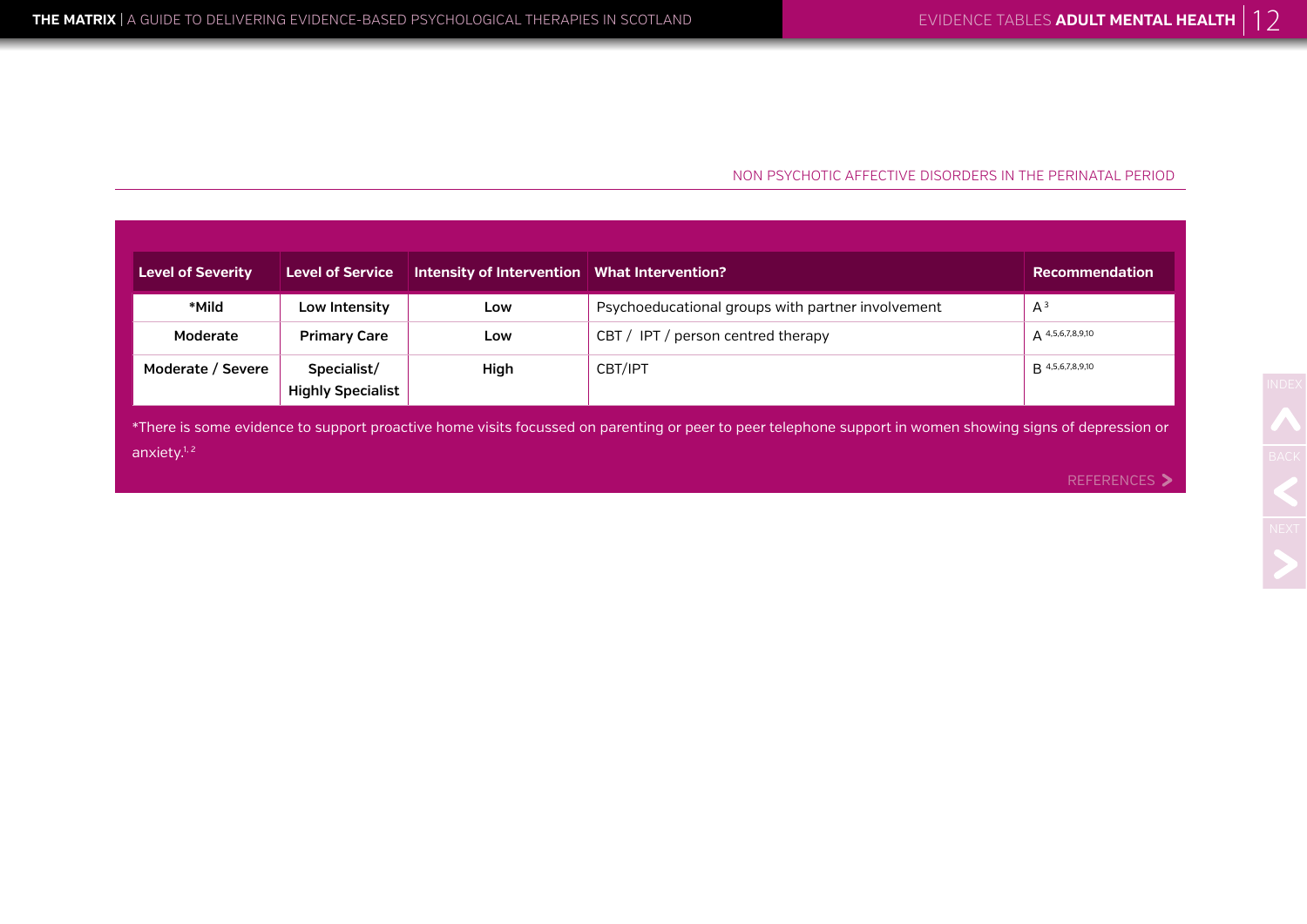## DEPRESSION

| <b>Level of Severity</b> |                                               |                                                |                                                                                                                                                                                                  |                       |
|--------------------------|-----------------------------------------------|------------------------------------------------|--------------------------------------------------------------------------------------------------------------------------------------------------------------------------------------------------|-----------------------|
|                          | <b>Level of Service</b>                       | Intensity of Intervention   What Intervention? |                                                                                                                                                                                                  | <b>Recommendation</b> |
| Mild/Moderate            | <b>Primary Care/</b>                          | Low                                            | <b>Behavioural Activation</b>                                                                                                                                                                    | $A^{1, 6}$            |
|                          | Voluntary<br>Setting                          | Low                                            | Computerised CBT within the context of guided self-help<br>[CCBT]                                                                                                                                | $A^{1, 4, 5}$         |
|                          |                                               | Low                                            | Guided self-help based on CBT or behavioural principles                                                                                                                                          | $A^{1, 2, 3}$         |
|                          |                                               | Low                                            | Multi modal CBT                                                                                                                                                                                  | $A^7$                 |
|                          |                                               | Low                                            | Problem solving therapy                                                                                                                                                                          | B <sup>1, 11</sup>    |
|                          |                                               | High                                           | <b>CBT</b>                                                                                                                                                                                       | $A^{1, 8, 10}$        |
|                          |                                               | High                                           | <b>IPT</b>                                                                                                                                                                                       | $A^{1, 9}$            |
|                          |                                               | High                                           | Non-directive counseling                                                                                                                                                                         | B <sup>15</sup>       |
|                          |                                               | High                                           | Process-experiential psychotherapy                                                                                                                                                               | B 13,14               |
|                          |                                               | High                                           | Short-term psychodynamic psychotherapy                                                                                                                                                           | B <sup>1, 10</sup>    |
| Relapsing                | <b>Primary Care/</b><br><b>Secondary Care</b> | High                                           | Mindfulness based cognitive therapy (MBCT) in a group setting<br>may be considered as a treatment option to reduce relapse<br>in patients with depression who have had three or more<br>episodes | B <sup>1, 12</sup>    |
| Chronic                  | <b>Secondary Care</b>                         | <b>Highly Specialist</b>                       | Cognitive Behavioural Analysis of Systems Psychotherapy<br>[CBASP]                                                                                                                               | B <sup>16</sup>       |
| <b>Severe</b>            | <b>Secondary Care</b>                         | <b>Highly Specialist</b>                       | For people with moderate or severe depression, provide<br>a combination of antidepressant medication and a high-<br>intensity psychological intervention (CBT or IPT).                           | B <sup>3</sup>        |

#### **UPDATED 2014**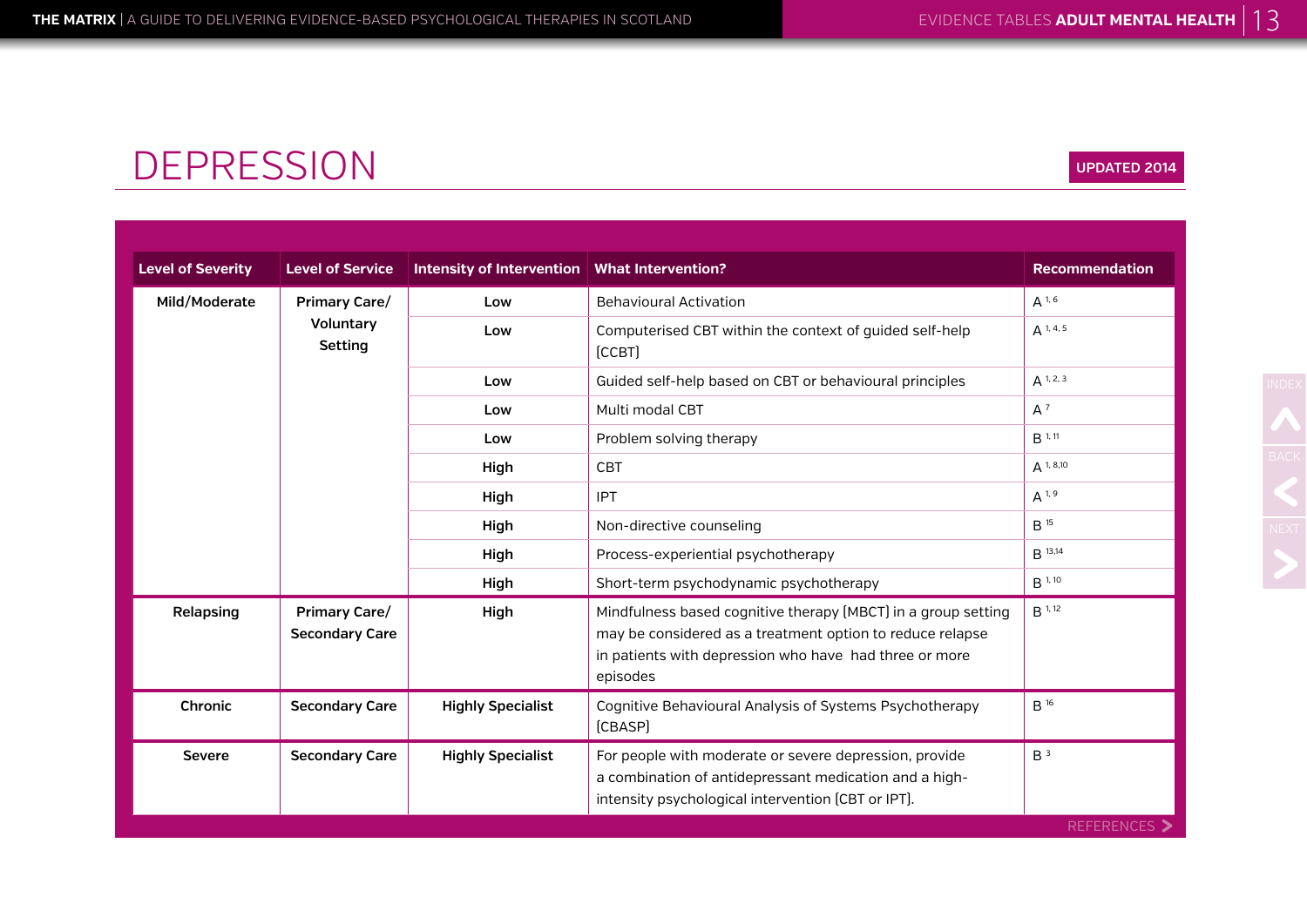**UPDATED 2014**

## BORDERLINE PERSONALITY DISORDER

**Level of Severity Level of Service Intensity of Intervention What Intervention? Recommendation Severe Secondary/ Specialist Outpatient High** CBT for personality disorders Individual therapy (30 sessions over one year)  $A^2$ **High** Dialectical Behaviour Therapy (DBT) Involves group + individual therapy + telephone support (Several times per week over one year) A 1, 9 **High** General Psychiatric management (APA style) or Generic Structured Clinical Care (minimum of 12 months and up to 18 months (52 to 140 sessions) A 8, 9, 10 **High** Mentalization-based therapy (MBT) individual + group + psychiatric review, drug treatment, crisis contact and plans, telephone contact, written information (18 months, 140 sessions) A 8 **High** Schema Focused CBT Twice weekly over three years A<sup>3</sup> **High** STEPPS -Systems Training for Emotional Predictability and Problem Solving (CBT approach) 20 group sessions group + usual treatment A 6 **High** Transference-focused psychotherapy (twice weekly sessions plus weekly supportive treatment over one year) A 4 **REFERENCES**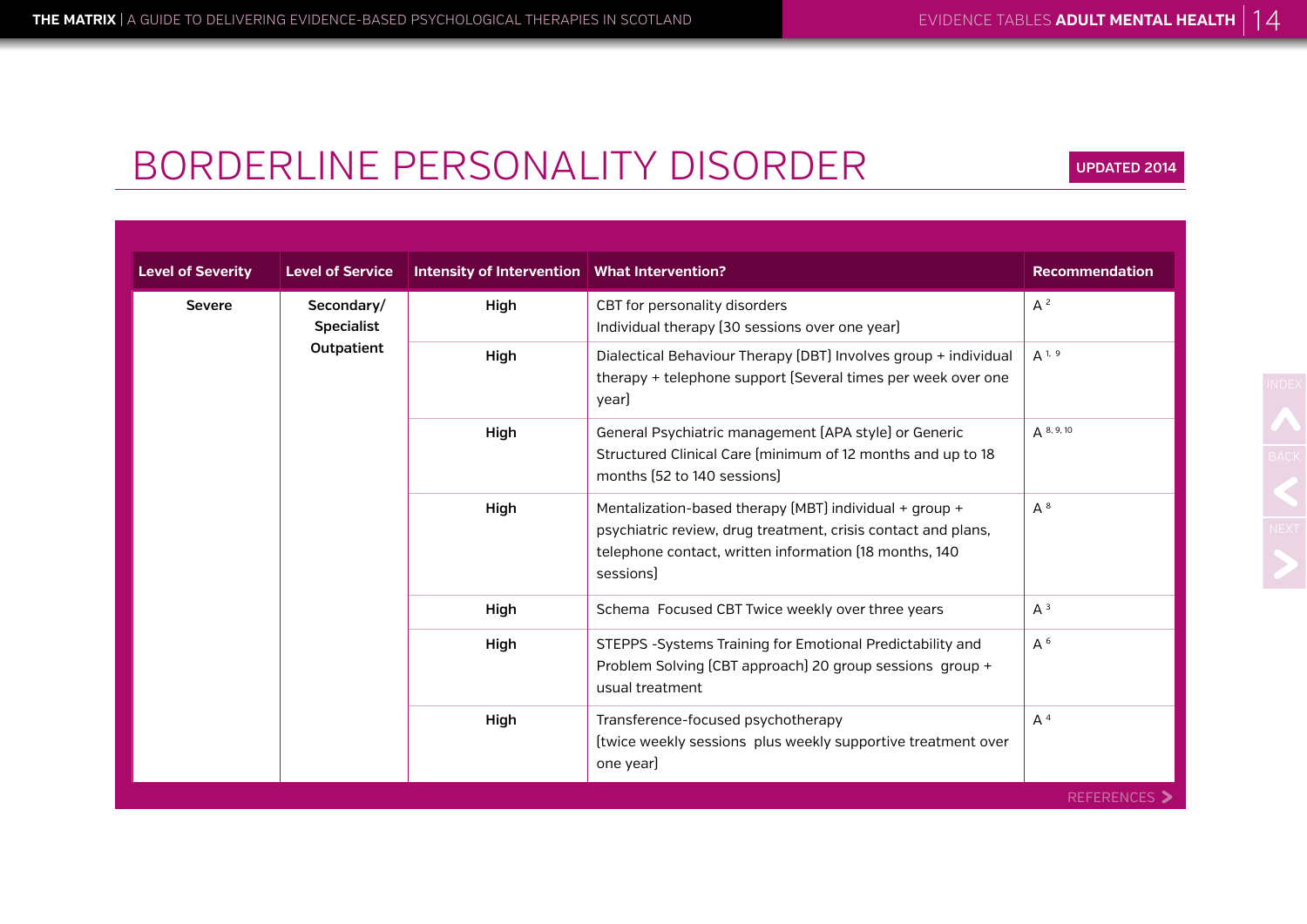#### BORDERLINE PERSONALITY DISORDER

| <b>Level of Severity</b>                                                                                                                                                                                                                                                                                   | <b>Level of Service</b>                                           | Intensity of Intervention   What Intervention? |                                                                               | <b>Recommendation</b> |  |
|------------------------------------------------------------------------------------------------------------------------------------------------------------------------------------------------------------------------------------------------------------------------------------------------------------|-------------------------------------------------------------------|------------------------------------------------|-------------------------------------------------------------------------------|-----------------------|--|
| <b>Severe</b>                                                                                                                                                                                                                                                                                              | Secondary/<br><b>Specialist</b><br><b>Partial Day</b><br>Hospital | High<br>Multi-modal                            | Mentalization based Day Hospital<br>[Several times per week over three years] | A <sup>5</sup>        |  |
| There is evidence that "General Psychiatric Management" [McMain et al., 2009] <sup>9</sup> and "Structured Clinical Management" [Bateman & Fonagy, 2009] <sup>8</sup> are as<br>effective as DBT or MBT. Please note that this is not the same as treatment as usual but is a structured clinical program. |                                                                   |                                                |                                                                               |                       |  |
| The competences for Generic Structured Clinical Care are delineated in the UCL, CORE website.<br>[www.ucl.ac.uk/clinicalpsychology/CORE/competence_mentalillness.html OR www.ucl.ac.uk/CORE/ ]                                                                                                             |                                                                   |                                                |                                                                               |                       |  |
| Lessons learned from the evaluation of pilot services in England suggests that due to the complexity of personality disorder most services should offer more<br>than one type of intervention (Crawford et al, 2007) <sup>7</sup> .                                                                        |                                                                   |                                                |                                                                               |                       |  |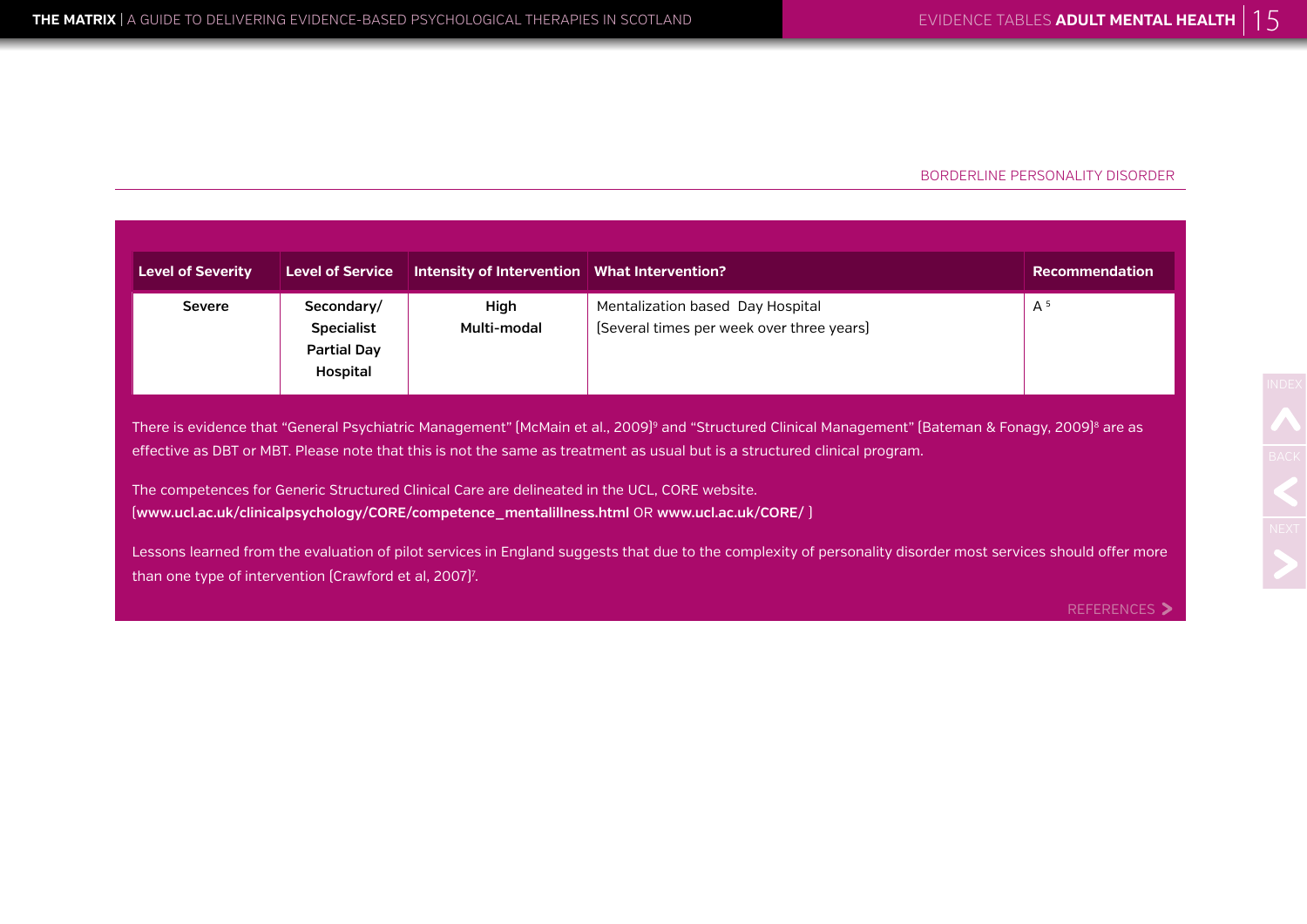| <b>Level of Severity</b>                                             | <b>Level of Service</b>                                                | Intensity of Intervention   What Intervention? |                                                                                                                                                                                                     | <b>Recommendation</b>     |
|----------------------------------------------------------------------|------------------------------------------------------------------------|------------------------------------------------|-----------------------------------------------------------------------------------------------------------------------------------------------------------------------------------------------------|---------------------------|
| <b>Prevention and</b><br><b>Early Intervention</b><br>[Hazardous and | Primary Care /<br><b>Non-Specialist</b><br><b>Health Setting</b>       | Low Intensity                                  | Simple brief interventions - one session lasting 5-15 minutes                                                                                                                                       | A <sup>1</sup>            |
| Harmful Drinking]                                                    | including<br><b>Antenatal Care.</b><br>Minor Injury<br>Unit, A&E       |                                                |                                                                                                                                                                                                     |                           |
| <b>Mild to Moderate</b><br>[Harmful<br>Drinking and Mild             | <b>Non Specialist</b><br>with training<br>/ Specialist<br>practitioner | Low Intensity                                  | Extended Brief Interventions and Motivational Enhancement<br>Therapy (one 20-30 minute session. Further 3-4 sessions if<br>required).                                                               | $R^{2,3,4}$               |
| Dependence)                                                          |                                                                        | Low Intensity                                  | Motivational Interviewing/MI Assessment.                                                                                                                                                            | $A$ 1, 2, 3, 5            |
| No response to<br>extended Brief<br>Intervention                     | <b>Secondary Care</b><br>/ Specialist<br>Alcohol<br><b>Treatment</b>   | Low Intensity                                  | Cognitive Behaviour Therapy and Behavioural Therapies<br>[e.g. Behavioural Self Control Training and Community<br>Reinforcement Approach), Social Network and Environment<br><b>Based Therapies</b> | $B$ 2, 3, 4, 5            |
|                                                                      |                                                                        | Low Intensity                                  | Coping and Social Skills Training to Prevent Relapse                                                                                                                                                | $R^{2,3,4}$               |
|                                                                      |                                                                        | <b>High Intensity</b>                          | <b>Behavioural Couples Therapy</b>                                                                                                                                                                  | $R$ 2, 3, 4, 5            |
|                                                                      | <b>Mutual Self Help</b><br>Groups                                      | Low Intensity                                  | Alcoholic Anonymous, SMART Recovery or involvement in<br>another mutual self-help group                                                                                                             | $R$ <sup>1, 2, 3, 5</sup> |
|                                                                      |                                                                        |                                                |                                                                                                                                                                                                     | <b>REFERENCES</b> >       |

**UPDATED 2011**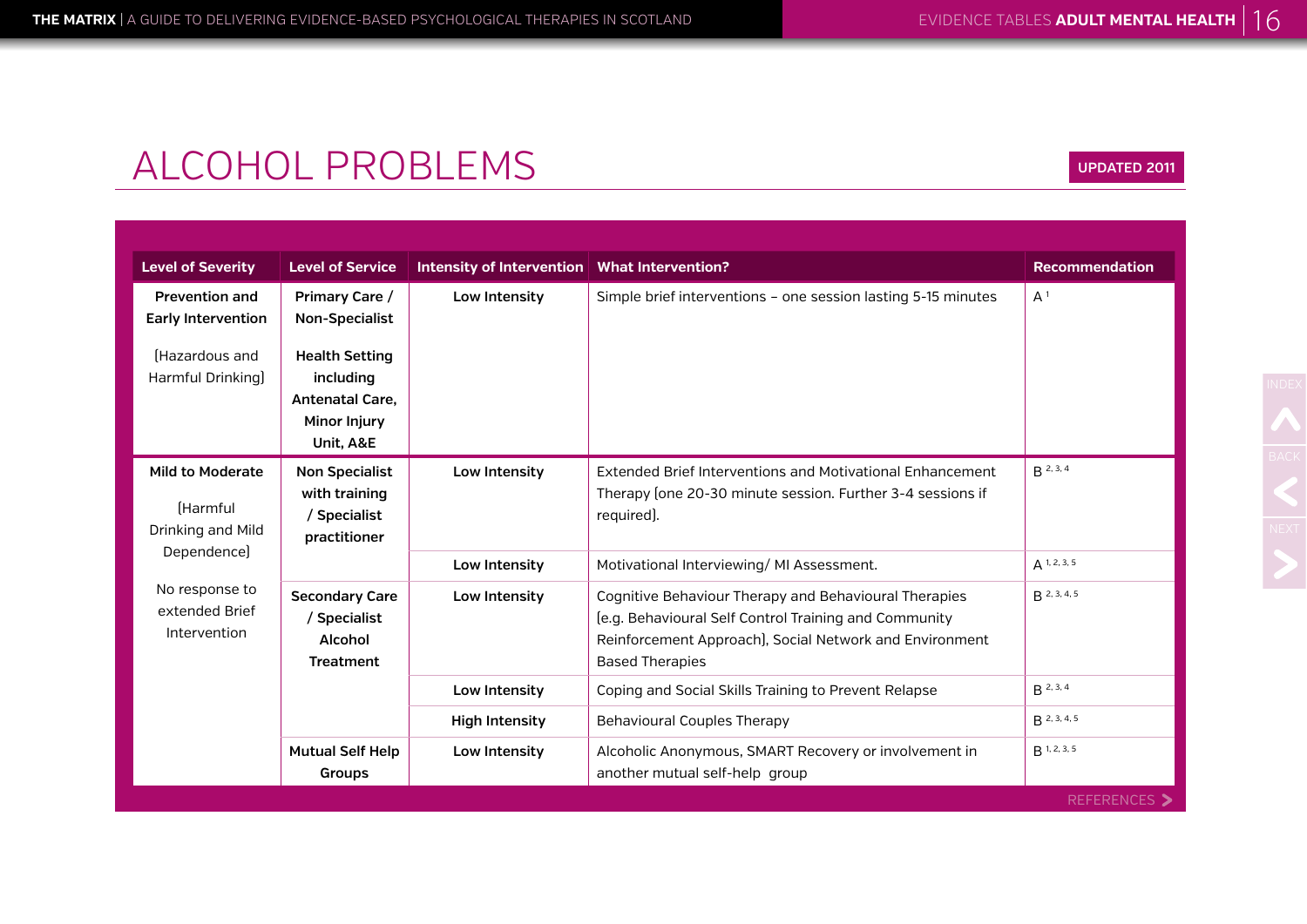| <b>Level of Severity</b>                    | <b>Level of Service</b>                                                                                | Intensity of Intervention   What Intervention? |                                                                                                                                                                                                         | <b>Recommendation</b> |
|---------------------------------------------|--------------------------------------------------------------------------------------------------------|------------------------------------------------|---------------------------------------------------------------------------------------------------------------------------------------------------------------------------------------------------------|-----------------------|
| Moderate to<br>Severe Alcohol<br>Dependence | <b>Secondary Care</b><br>/ Specialist<br>Alcohol<br>Treatment,<br>including<br>residential<br>settings |                                                | Motivational Interviewing / MI Assessment                                                                                                                                                               | $A$ 1, 2, 3, 5        |
|                                             | Psychological<br><b>Interventions</b><br>integrated with<br>detoxification and<br>pharmacotherapy      | Low Intensity                                  | Cognitive Behaviour Therapy and Behavioural Therapies<br>[e.g. Behavioural Self Control Training and Community<br>Reinforcement Approach), and Social Network and<br><b>Environment Based Therapies</b> | $R$ 2, 3, 4, 5        |
|                                             |                                                                                                        |                                                | Coping and Social Skills Training to Prevent Relapse                                                                                                                                                    | $R^{2,3,4}$           |
|                                             |                                                                                                        | <b>High Intensity</b>                          | <b>Behavioural Couples Therapy</b>                                                                                                                                                                      | $R$ 2, 3, 4, 5        |
|                                             | <b>Mutual Self-</b><br><b>Help Group</b>                                                               | Low Intensity                                  | Alcoholic Anonymous, SMART Recovery or involvement in<br>another mutual self-help group                                                                                                                 | $B^{2,3,5}$           |
|                                             |                                                                                                        |                                                |                                                                                                                                                                                                         | REFERENCES >          |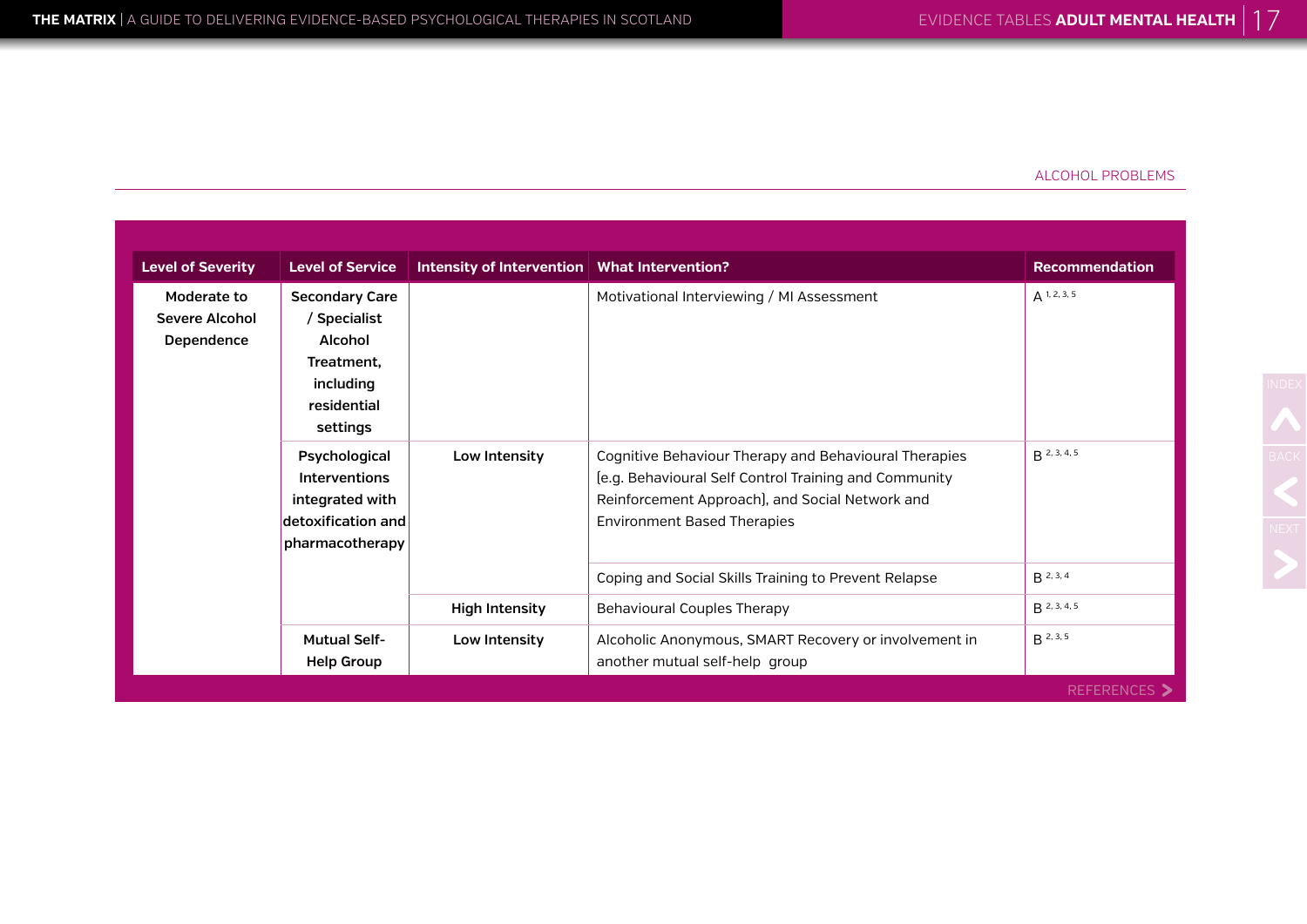| <b>Level of Severity</b>                                                                                                                                                                                                                                                                                                                                                                               | <b>Level of Service</b>                                                                                                        | Intensity of Intervention   What Intervention?                                  |                                                                                                                                                                                                   | <b>Recommendation</b>                                                                                                                                                                                                                                                                                                                                                                  |
|--------------------------------------------------------------------------------------------------------------------------------------------------------------------------------------------------------------------------------------------------------------------------------------------------------------------------------------------------------------------------------------------------------|--------------------------------------------------------------------------------------------------------------------------------|---------------------------------------------------------------------------------|---------------------------------------------------------------------------------------------------------------------------------------------------------------------------------------------------|----------------------------------------------------------------------------------------------------------------------------------------------------------------------------------------------------------------------------------------------------------------------------------------------------------------------------------------------------------------------------------------|
| <b>Highly Complex</b><br>and/or Enduring<br><b>Problems</b><br>Co-occurring<br>alcohol, drug,<br>psychological,<br>medical, and social<br>problems are<br>common, creating<br>highly complex<br>clinical pictures.<br>Potential complex<br>needs that may<br>impact treatment<br>can be found in<br>Appendix 6 of the<br>review of effective<br>matched/stepped<br>care services<br>referenced on page | <b>Specialist</b><br>Alcohol<br><b>Treatment or</b><br>in partnership<br>with other<br>specialist<br>health care<br>programmes | <b>Highly Specialist</b><br><b>Psychological Therapies</b><br>and Interventions | As per the Matrix Intensity definitions (p. 31), these are " highly<br>specialist, individually tailored interventions based on case<br>formulations drawn from a range of psychological models." | <b>Essential to</b><br>consider the<br>evidence based<br>treatment<br>recommendations<br>from the identified<br>co-occurring or<br>psychological,<br>medical and social<br>problems, taking<br>into account<br>the variation<br>from the studied<br>populations, and<br>use scientist-<br>practitioner<br>principles to assess<br>effectiveness of the<br>individualised care<br>plan. |
| 29 of the Matrix                                                                                                                                                                                                                                                                                                                                                                                       |                                                                                                                                |                                                                                 |                                                                                                                                                                                                   |                                                                                                                                                                                                                                                                                                                                                                                        |
|                                                                                                                                                                                                                                                                                                                                                                                                        |                                                                                                                                |                                                                                 |                                                                                                                                                                                                   | REFERENCES >                                                                                                                                                                                                                                                                                                                                                                           |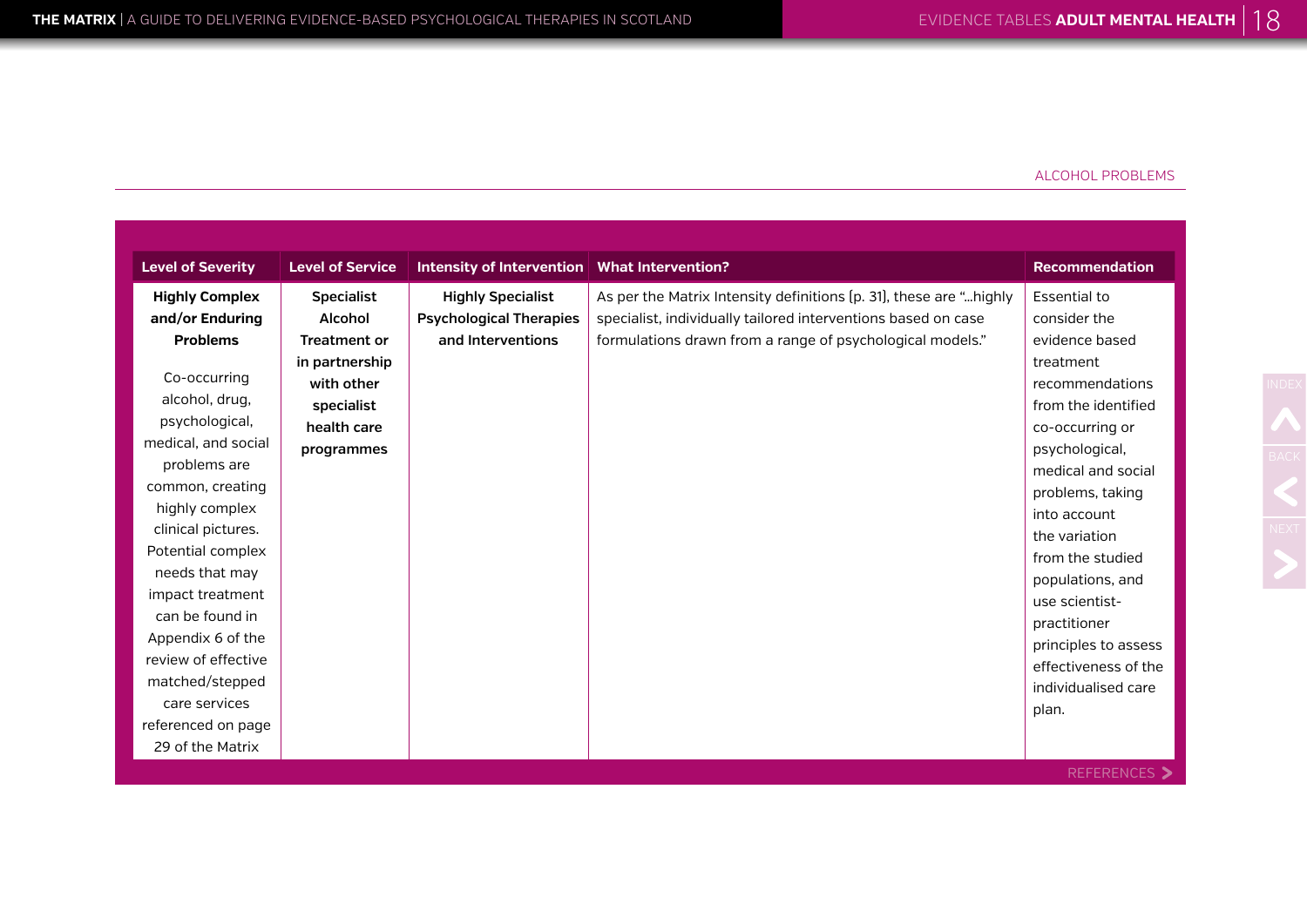Alcohol Misuse disorders are frequently found co-occurring with other mental health conditions. A full assessment of all of the mental health needs is essential in the planning of the delivery of appropriate psychological therapies. The Matrix is designed as a guide to the evidence-based interventions specific to mental health needs. Where multiple mental health needs are present, an informed formulation is essential in identifying the combination of interventions appropriate for an individual. A review of the research literature on psychological interventions for comorbid substance misuse and mental health disorders emphasises the importance of utilising integrated models of treatment to address complex, co-occurring needs, as opposed to providing sequential interventions for each disorder individually.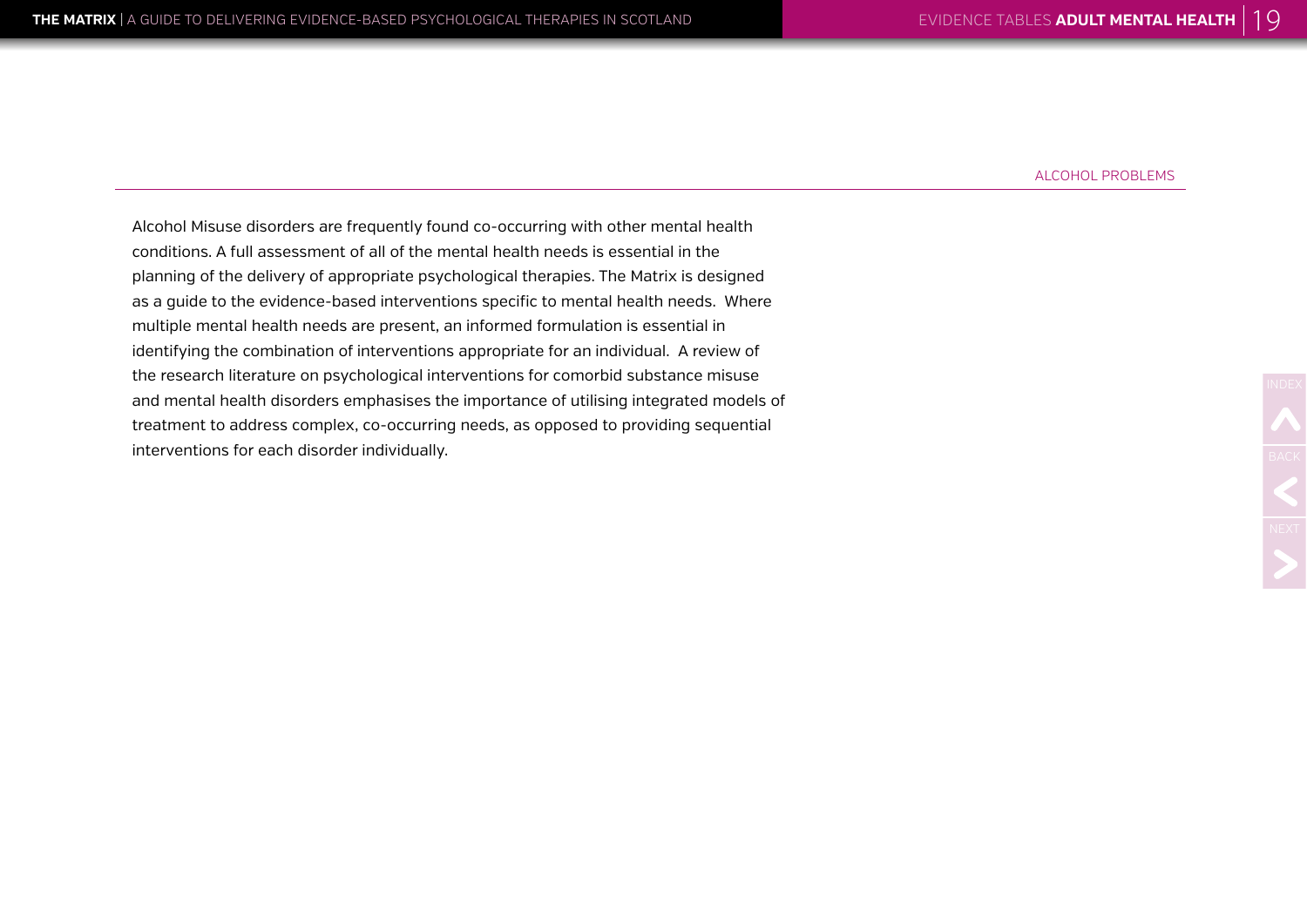| <b>Level of Severity</b>                                                                                                         | <b>Level of Service</b>                                                                                                                                                                           | <b>Intensity of Intervention</b> | <b>What Intervention?</b>                                                               | <b>Recommendation</b>                     |
|----------------------------------------------------------------------------------------------------------------------------------|---------------------------------------------------------------------------------------------------------------------------------------------------------------------------------------------------|----------------------------------|-----------------------------------------------------------------------------------------|-------------------------------------------|
| Mild<br>Cannabis,<br>stimulants, and/<br>or people misusing<br>opiates and not in<br>formal treatment.                           | Opportunistic contact<br>with people not in<br>formal drug treatment,<br>including harm<br>reduction, primary<br>or secondary care<br>settings, occupational<br>health, or tertiary<br>education. | Low                              | Opportunistic Brief Intervention focused on motivation.                                 | A <sup>1</sup>                            |
| <b>Mild to Moderate</b>                                                                                                          | <b>Primary Care/</b><br><b>Secondary Care</b>                                                                                                                                                     | Low Intensity                    | Motivational Interviewing                                                               | $A^{2,3}$                                 |
| Opiate and stimulant<br>misuse                                                                                                   | Secondary care                                                                                                                                                                                    | Low Intensity                    | <b>Contingency Management</b>                                                           | $A^{1, 2, 3}$                             |
| Stimulant and<br>cannabis misuse                                                                                                 | Secondary care                                                                                                                                                                                    | Low Intensity                    | CBT based relapse prevention                                                            | $A^2$ [and ${}^{1}$ for just<br>Cannabis] |
|                                                                                                                                  | <b>Mutual Self Help</b><br>Groups                                                                                                                                                                 | Low Intensity                    | Alcoholic Anonymous, SMART Recovery or involvement in<br>another mutual self-help group | A <sup>1</sup>                            |
| Opiate [Abstinent or<br>stable maintenance).<br>stimulant or<br>cannabis misuse<br>with comorbid<br>anxiety and/or<br>depression | Primary Care /<br><b>Secondary Care</b>                                                                                                                                                           | <b>High Intensity</b>            | Cognitive Behavioural Therapy                                                           | $A^{1, 3}$                                |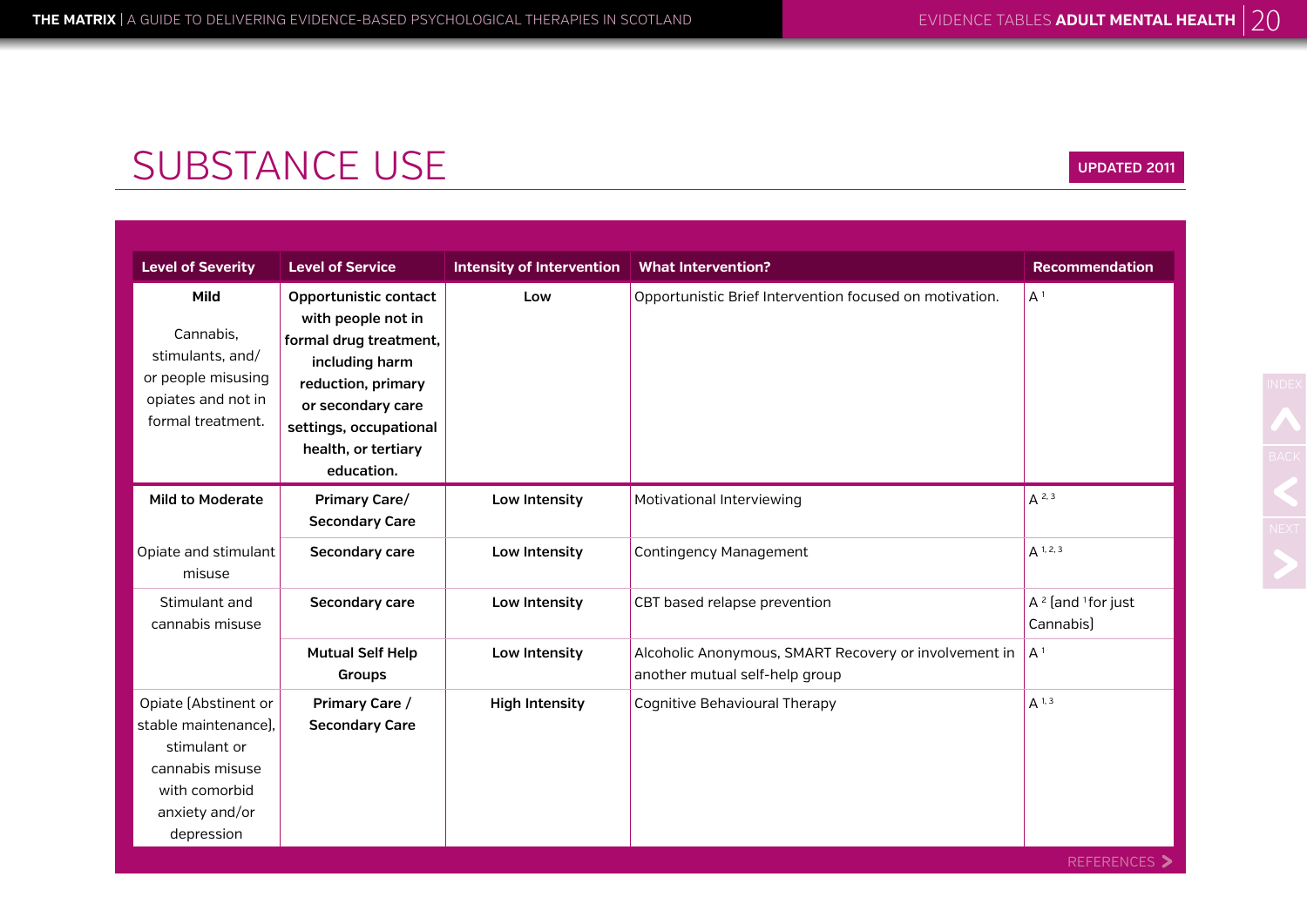| <b>Level of Severity</b>                                                                      | <b>Level of Service</b>                               | <b>Intensity of Intervention</b>           | <b>What Intervention?</b>                                   | <b>Recommendation</b> |
|-----------------------------------------------------------------------------------------------|-------------------------------------------------------|--------------------------------------------|-------------------------------------------------------------|-----------------------|
| Benzodiazepines<br>With Panic Disorder                                                        | Primary Care /<br><b>Secondary Care</b>               | <b>Specialist Psychological</b><br>Therapy | Group Cognitive Behavioural Therapy and Gradual<br>Tapering | $A^2$                 |
| Benzodiazepines                                                                               | Primary Care /<br><b>Secondary Care</b>               | <b>Specialist Psychological</b><br>Therapy | Cognitive Behavioural Therapy                               | B <sup>2</sup>        |
| Opiates and<br>stimulant misuse                                                               | <b>Shared care</b><br>or specialist drug<br>treatment | <b>High Intensity</b>                      | <b>Behavioural Couples Therapy</b>                          | $A^{1, 2, 3}$         |
| <b>Moderate to Severe</b><br>People in<br>methadone<br>maintenance<br>treatment<br>programmes | Shared care or<br>specialist drug<br>treatment        | Low Intensity                              | <b>Contingency Management</b>                               | $A^{1,2}$             |
| Opiate and<br>Stimulant misuse                                                                | Specialist drug<br>treatment                          | Low Intensity                              | <b>Contingency Management</b>                               | $A^{1,2}$             |
| Opiate and<br>Stimulant misuse                                                                | Shared care or<br>specialist drug<br>treatment        | <b>High Intensity</b>                      | <b>Behavioural Couples Therapy</b>                          | $A^{1,2}$             |
| Opiate, stimulants<br>and poly-substance<br>misuse                                            | Shared care or<br>specialist drug<br>treatment        | Low Intensity                              | <b>Community Reinforcement Approaches</b>                   | $A^2$                 |
|                                                                                               |                                                       |                                            |                                                             | REFERENCES >          |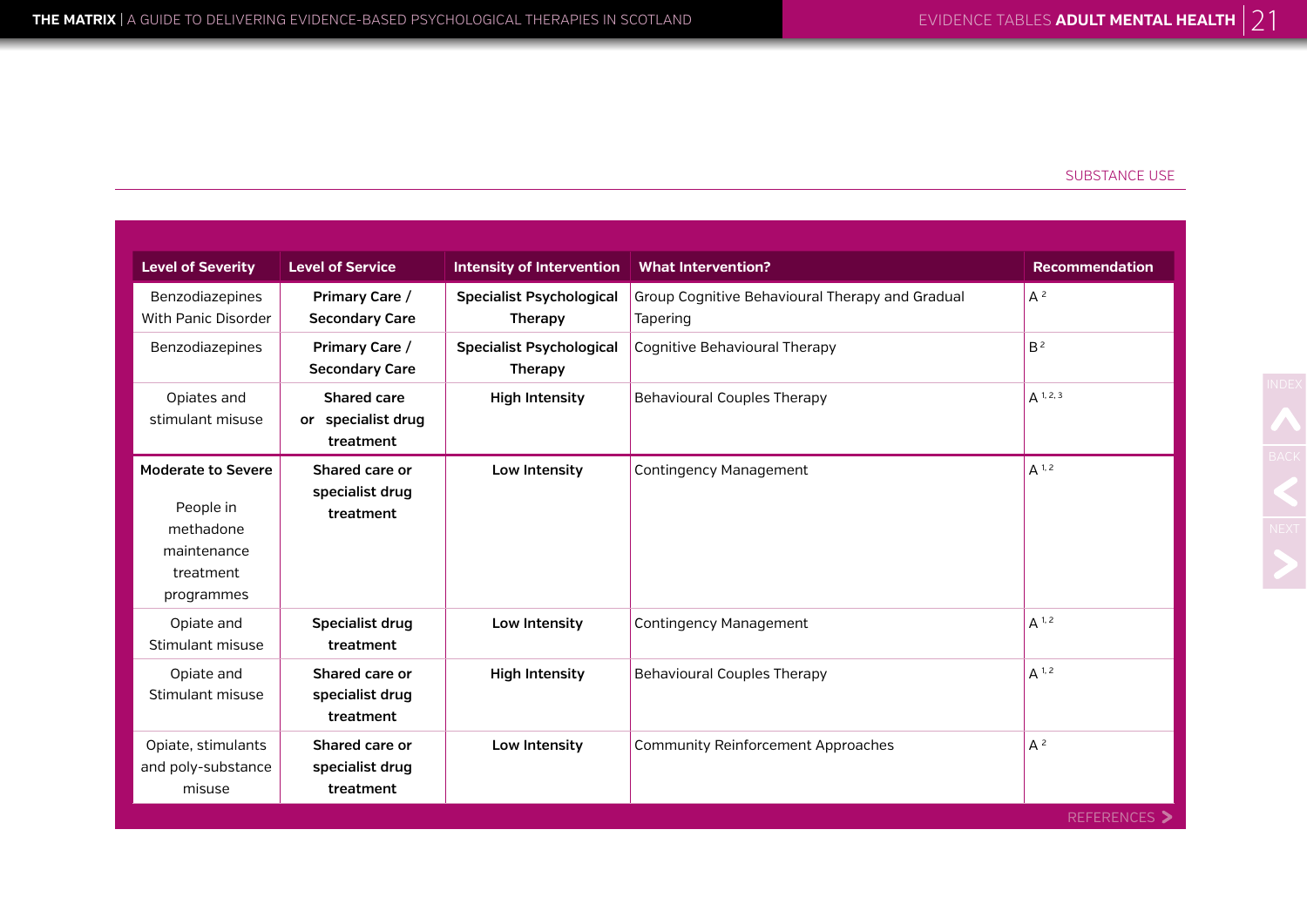| <b>Level of Severity</b>                                                                                                         | <b>Level of Service</b>                        | <b>Intensity of Intervention</b>                  | <b>What Intervention?</b>                                   | <b>Recommendation</b> |
|----------------------------------------------------------------------------------------------------------------------------------|------------------------------------------------|---------------------------------------------------|-------------------------------------------------------------|-----------------------|
| Opiate [Abstinent or<br>stable maintenance),<br>stimulant or<br>cannabis misuse<br>with comorbid<br>anxiety and/or<br>depression | Shared care or<br>specialist drug<br>treatment | <b>High Intensity</b>                             | Cognitive Behavioural Therapy                               | A <sup>1</sup>        |
| Benzodiazepines<br>With Panic Disorder                                                                                           | Primary Care /<br><b>Secondary Care</b>        | <b>Specialist Psychological</b><br><b>Therapy</b> | Group Cognitive Behavioural Therapy and Gradual<br>Tapering | $A^2$                 |
| Benzodiazepines                                                                                                                  | Primary Care /<br><b>Secondary Care</b>        | <b>Specialist Psychological</b><br><b>Therapy</b> | Cognitive Behavioural Therapy                               | B <sup>2</sup>        |
| Opiates and<br>stimulant misuse                                                                                                  | Shared care or<br>specialist drug<br>treatment | <b>High Intensity</b>                             | Behavioural Couples Therapy                                 | $A^{1, 2, 3}$         |
|                                                                                                                                  |                                                |                                                   |                                                             | <b>REFERENCES</b> >   |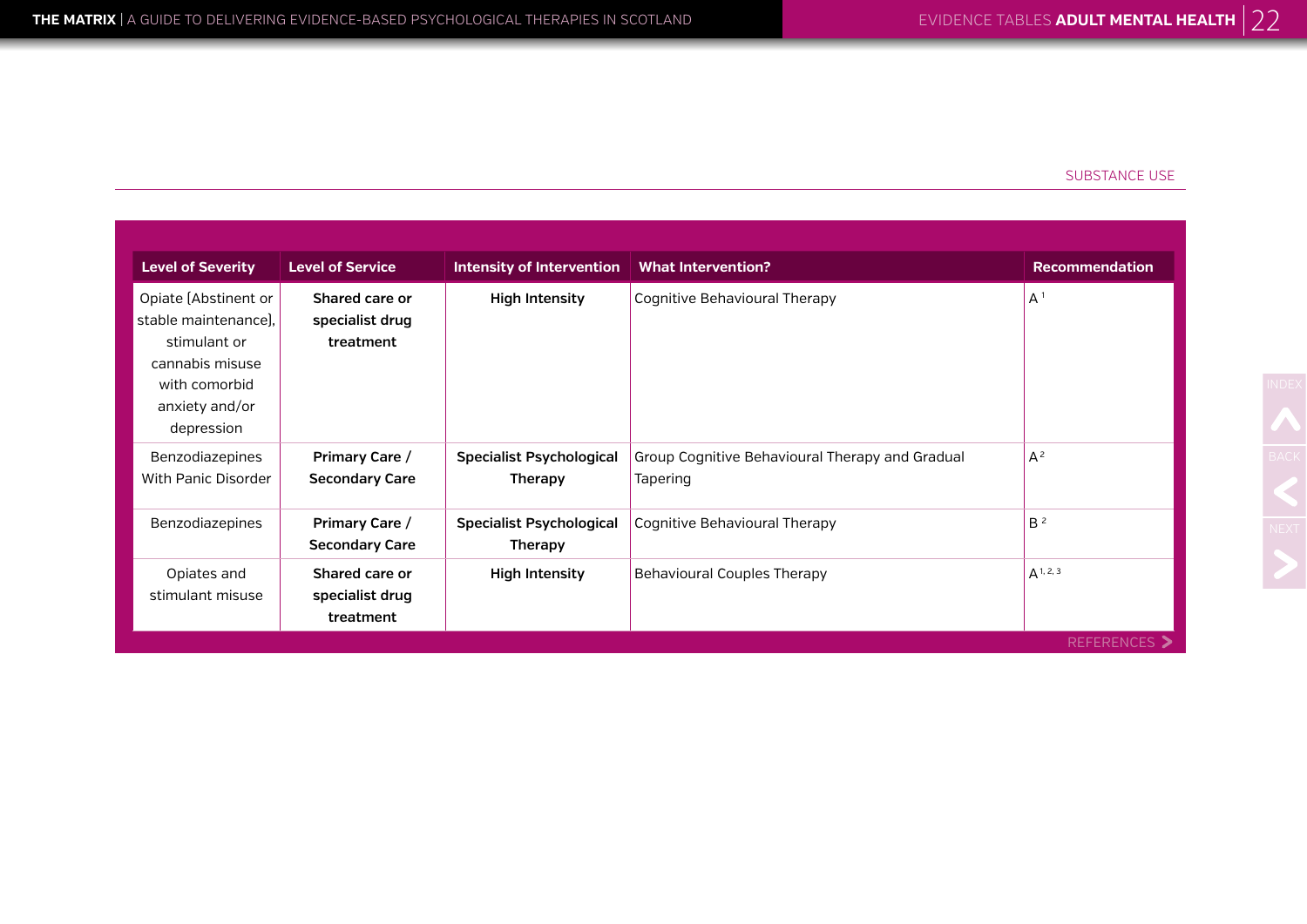| <b>Level of Severity</b> | <b>Level of Service</b>   | <b>Intensity of Intervention</b> | <b>What Intervention?</b>                                    | <b>Recommendation</b>        |
|--------------------------|---------------------------|----------------------------------|--------------------------------------------------------------|------------------------------|
| <b>Highly Complex</b>    | <b>Specialist Alcohol</b> | <b>Highly Specialist</b>         | As per the Matrix Intensity definitions (p. 31), these are " | <b>Essential to consider</b> |
| and/or Enduring          | <b>Treatment or in</b>    | <b>Psychological Therapies</b>   | highly specialist, individually tailored interventions based | the evidence                 |
| <b>Problems</b>          | partnership with other    | and Interventions                | on case formulations drawn from a range of psychological     | based treatment              |
| Co-occurring             | specialist health care    |                                  | models."                                                     | recommendations              |
| drug, alcohol,           | programmes                |                                  |                                                              | from the identified          |
| psychological,           |                           |                                  |                                                              | co-occurring or              |
| medical, and social      |                           |                                  |                                                              | psychological,               |
| problems are             |                           |                                  |                                                              | medical and social           |
| common, creating         |                           |                                  |                                                              | problems, taking into        |
| highly complex           |                           |                                  |                                                              | account the variation        |
| clinical pictures.       |                           |                                  |                                                              | from the studied             |
| Potential complex        |                           |                                  |                                                              | populations, and use         |
| needs that may           |                           |                                  |                                                              | scientist-practitioner       |
| impact treatment         |                           |                                  |                                                              | principles to assess         |
| can be found in          |                           |                                  |                                                              | effectiveness of the         |
| Appendix 6 of the        |                           |                                  |                                                              | individualised care          |
| review of effective      |                           |                                  |                                                              | plan.                        |
| matched/stepped          |                           |                                  |                                                              |                              |
| care services            |                           |                                  |                                                              |                              |
| referenced on page       |                           |                                  |                                                              |                              |
| 29 of the Matrix.        |                           |                                  |                                                              |                              |

REFERENCES >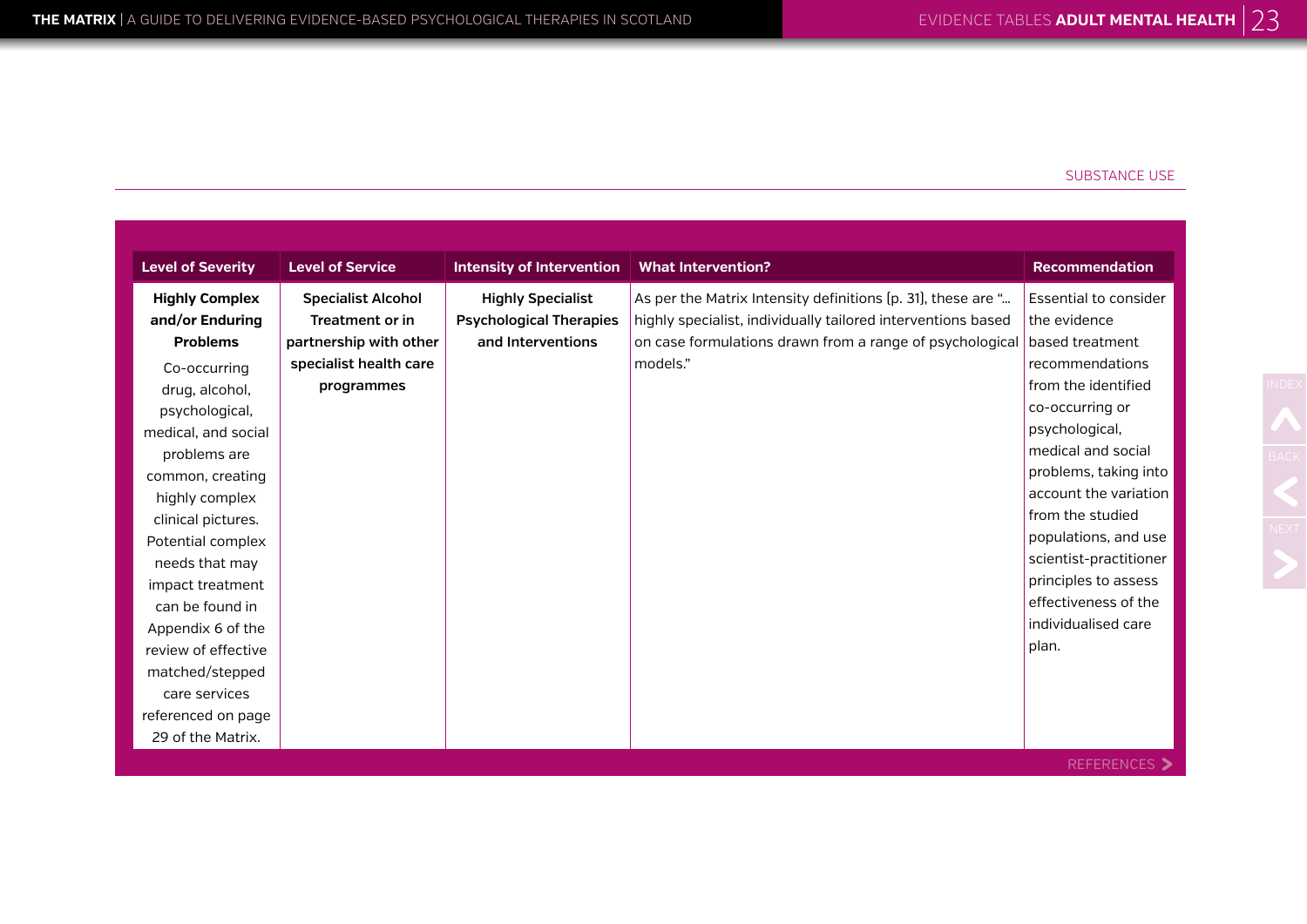Substance Misuse disorders are frequently found co-occurring with other mental health conditions. A full assessment of all of the mental health needs is essential in the planning of the delivery of appropriate psychological therapies. The Matrix is designed as a guide to the evidence-based interventions specific to mental health needs. Where multiple mental health needs are present, an informed formulation is essential in identifying the combination of interventions appropriate for an individual. A review of the research literature on psychological interventions for comorbid substance misuse and mental health disorders emphasises the importance of utilising integrated models of treatment to address complex, co-occurring needs, as opposed to providing sequential interventions for each disorder individually.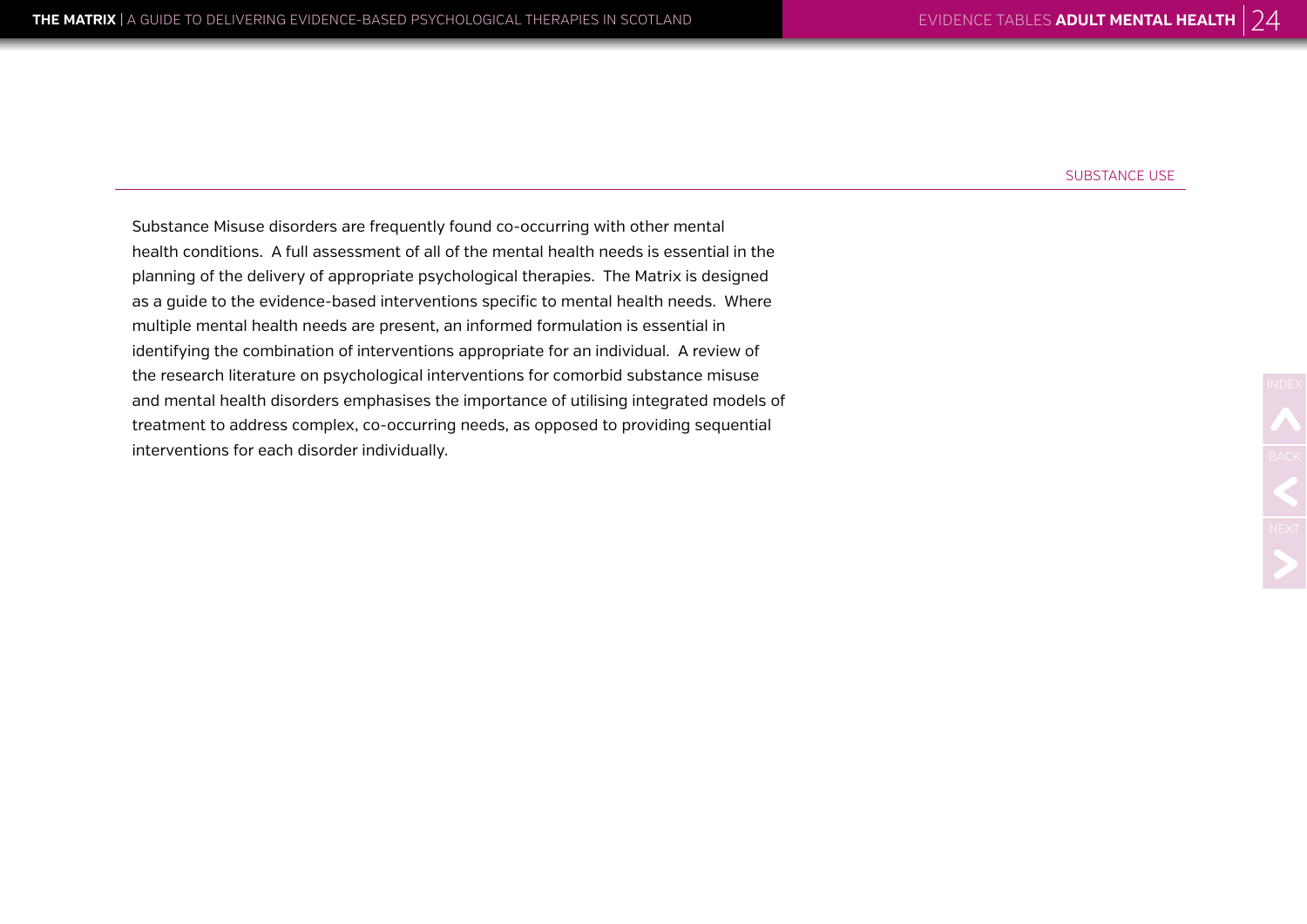# EATING DISORDERS

### ANOREXIA NERVOSA

| <b>Level of Severity</b> | <b>Level of Service</b> | Intensity of Intervention   What Intervention? |                                                                                                                                                                                                                                                                                    | <b>Recommendation</b> |
|--------------------------|-------------------------|------------------------------------------------|------------------------------------------------------------------------------------------------------------------------------------------------------------------------------------------------------------------------------------------------------------------------------------|-----------------------|
| Mild                     | GP/Primary<br>Care      | Low                                            | Advice about the help and support available such as self-<br>help groups and internet resources                                                                                                                                                                                    | C <sup>18</sup>       |
|                          |                         | Low                                            | Medication should not be used as the sole or primary<br>treatment for anorexia nervosa                                                                                                                                                                                             | C <sup>17</sup>       |
| Moderate to              | Secondary               | High                                           | Family interventions                                                                                                                                                                                                                                                               | C <sup>18</sup>       |
| <b>Severe</b>            | Care/ Specialist        | High                                           | A choice of psychological treatments for anorexia nervosa<br>should be available as part of mental health services in all<br>areas. CBT, Interpersonal Psychotherapy (IPT), Psychodynamic<br>Therapy, Cognitive Analytic Therapy (CAT), Motivational<br><b>Enhancement Therapy</b> | C <sup>18</sup>       |
|                          |                         |                                                |                                                                                                                                                                                                                                                                                    | REFERENCES 2          |

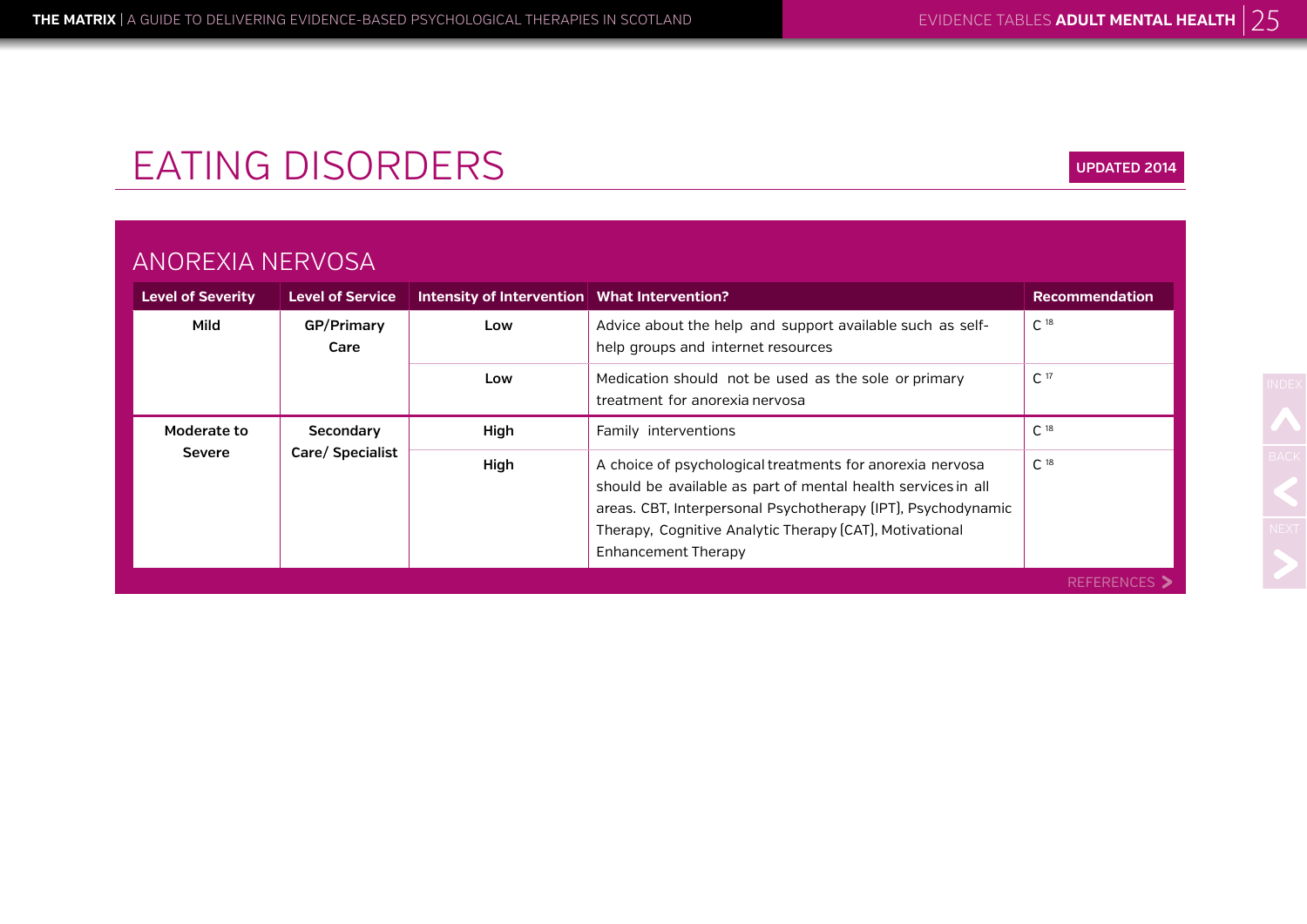#### EATING DISORDERS

| BULIMIA NERVOSA AND BINGE EATING DISORDER |                         |                                                |                                                                                     |                                           |  |
|-------------------------------------------|-------------------------|------------------------------------------------|-------------------------------------------------------------------------------------|-------------------------------------------|--|
| <b>Level of Severity</b>                  | <b>Level of Service</b> | Intensity of Intervention   What Intervention? |                                                                                     | <b>Recommendation</b>                     |  |
| Subclinical/Mild                          | <b>Primary Care</b>     | Low                                            | Evidence-based self-help programme                                                  | <b>R</b> 6, 17, 20*, 22                   |  |
|                                           |                         | Low                                            | Guided CBT self-help                                                                | B <sup>13</sup>                           |  |
| Moderate                                  | <b>Secondary Care</b>   | Low                                            | Evidence-based self-help programme                                                  | R 6, 4, 17, 20*, 23                       |  |
|                                           |                         | Low                                            | Guided CBT self-help                                                                | B <sup>13</sup>                           |  |
|                                           |                         | High                                           | CBT 16 to 20 sessions over 4 to 5 months.                                           | $\Delta$ 1, 7, 8, 9*, 14*, 15, 17, 21, 23 |  |
|                                           |                         | High                                           | Interpersonal Psychotherapy (IPT). 8 to 12 months to achieve<br>same results as CBT | B 13, 7, 17                               |  |

\* Evidence from adolescent studies and adolescent recommendations.

\*\*Eating Disorders (NOS) should be treated using recommendations for disorder it most closely resembles.

REFERENCES >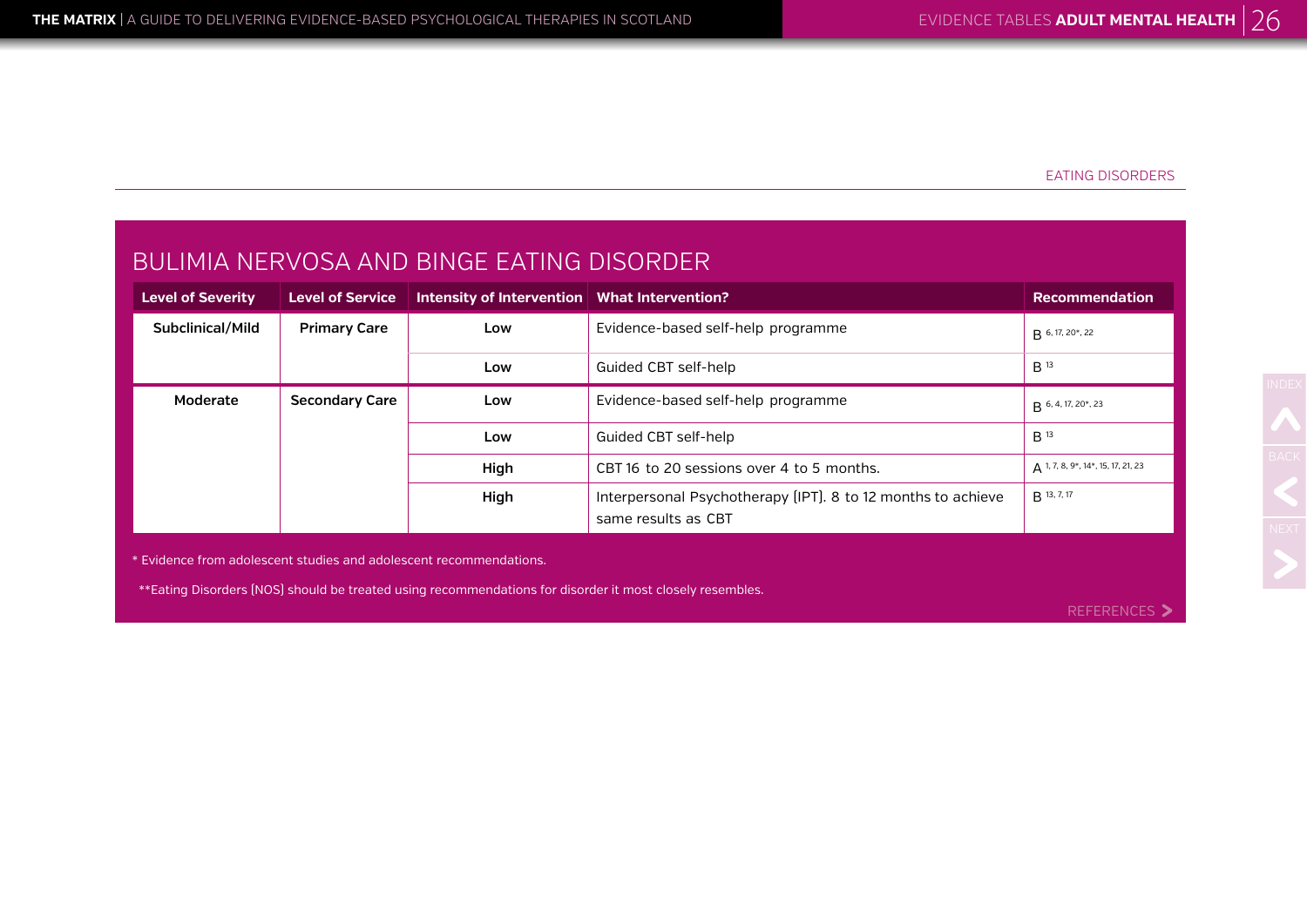**UPDATED 2014**

## INSOMNIA

| <b>Level of Severity</b>                                                  | <b>Level of Service</b>                                 | Intensity of Intervention   What Intervention? |                                                                                                                                                              | <b>Recommendation</b>      |
|---------------------------------------------------------------------------|---------------------------------------------------------|------------------------------------------------|--------------------------------------------------------------------------------------------------------------------------------------------------------------|----------------------------|
| Chronic primary<br>insomnia                                               | Primary/<br><b>Specialist</b>                           | ******Low<br>[4-10 sessions]                   | CBT (individual or small group)                                                                                                                              | *A 1-14                    |
|                                                                           | <b>Health Settings</b>                                  | *****Low<br>[4-10 sessions]                    | Best validated / most efficacy data for<br><b>Sleep Restriction</b><br><b>Stimulus Control</b><br>Progressive Relaxation<br>Paradoxical Intention components | $*$ * $A$ <sup>12-14</sup> |
| Chronic insomnia<br>associated<br>with medical or<br>psychiatric illness  | <b>Specialist</b><br><b>Health Settings</b>             | *****Low<br>[4-10 sessions]                    | <b>CBT</b>                                                                                                                                                   | $***A$ 2, 3, 10, 18, 19    |
| Insomnia in older<br>adults                                               | Primary/<br><b>Specialist</b><br><b>Health Settings</b> | ******Low<br>$[4-10$ sessions]                 | <b>CBT</b>                                                                                                                                                   | $***A2, 3, 7, 11, 15, 16$  |
| Chronic insomnia<br>(unselective)<br>clinical<br>effectiveness<br>studies | <b>Primary Care</b>                                     | *****Low<br>[4-10 sessions]                    | CBT (delivered by trained nurses)                                                                                                                            | A 17, 20, 21               |
|                                                                           |                                                         |                                                |                                                                                                                                                              | REFERENCES >               |

NDEX<br>BACK<br>NEXT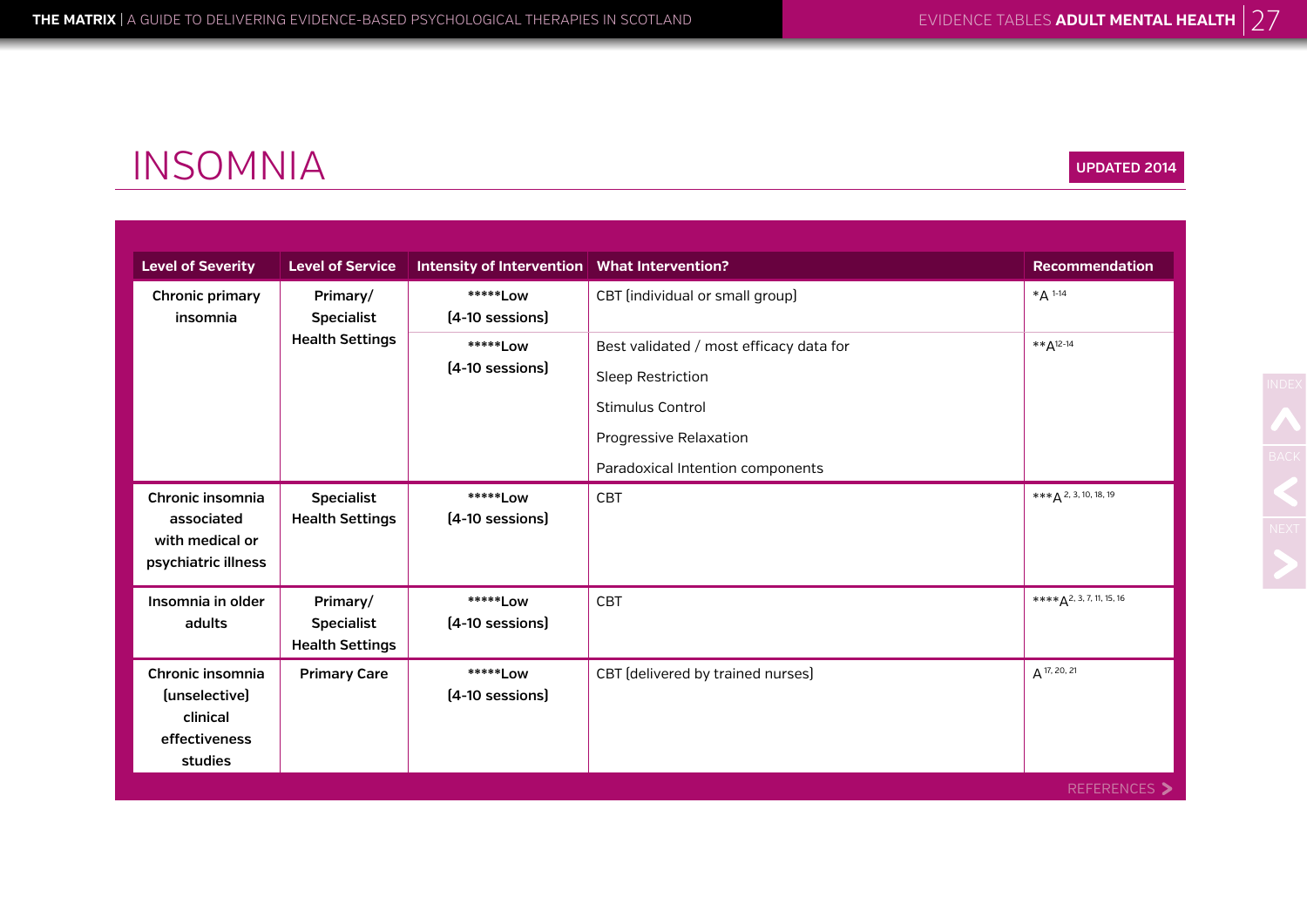#### INSOMNIA

| <b>Level of Severity</b> | <b>Level of Service</b>       | Intensity of Intervention   What Intervention? |                                                                                            | <b>Recommendation</b> |  |  |  |  |  |  |                             |           |                  |                             |                      |                 |
|--------------------------|-------------------------------|------------------------------------------------|--------------------------------------------------------------------------------------------|-----------------------|--|--|--|--|--|--|-----------------------------|-----------|------------------|-----------------------------|----------------------|-----------------|
| Chronic insomnia         | Primary/<br><b>Specialist</b> | *****Low<br>$[4-10$ sessions]                  | These are therapeutic components with as yet unproven<br>efficacy (from high quality RCTs) | $B/C$ <sup>2-3</sup>  |  |  |  |  |  |  |                             |           |                  |                             |                      |                 |
|                          | <b>Health Settings</b>        | *****Low<br>[4-10 sessions]                    | Multicomponent Cognitive Therapy                                                           | B <sup>21</sup>       |  |  |  |  |  |  |                             |           |                  |                             |                      |                 |
|                          |                               |                                                |                                                                                            |                       |  |  |  |  |  |  |                             |           |                  | *****Low<br>[4-10 sessions] | Mindfulness Training | <b>B</b> 24, 26 |
|                          |                               |                                                |                                                                                            |                       |  |  |  |  |  |  | *****Low<br>[4-10 sessions] | Self-Help | *B <sup>27</sup> |                             |                      |                 |
|                          |                               | *****Low<br>[4-10 sessions]                    | Intensive Sleep-Retraining                                                                 | $C^{22}$              |  |  |  |  |  |  |                             |           |                  |                             |                      |                 |
|                          |                               | *****Low<br>[4-10 sessions]                    | Imagery Training                                                                           | $C^{25}$              |  |  |  |  |  |  |                             |           |                  |                             |                      |                 |

\* Meta-analytic studies and systematic reviews

\*\* As concluded in practice parameter statements although strongest evidence indicates effectiveness of CBT rather than any singular interventions

\*\*\* Most encouraging in the context of insomnia associated with cancer care, pain and depression

\*\*\*\*Treatment is equally efficacious in older adults

\*\*\*\*\*4 biweekly individual sessions is the least 'dose' so far found to be effective<sup>28</sup>

#### **Other Evidence:**

There is currently sufficient evidence against using Sleep Hygiene as a singular intervention

There is currently sufficient evidence against using Psychoeducation as a singular intervention

There is currently no evidence of the effectiveness of any psychological or behavioural intervention for acute insomnia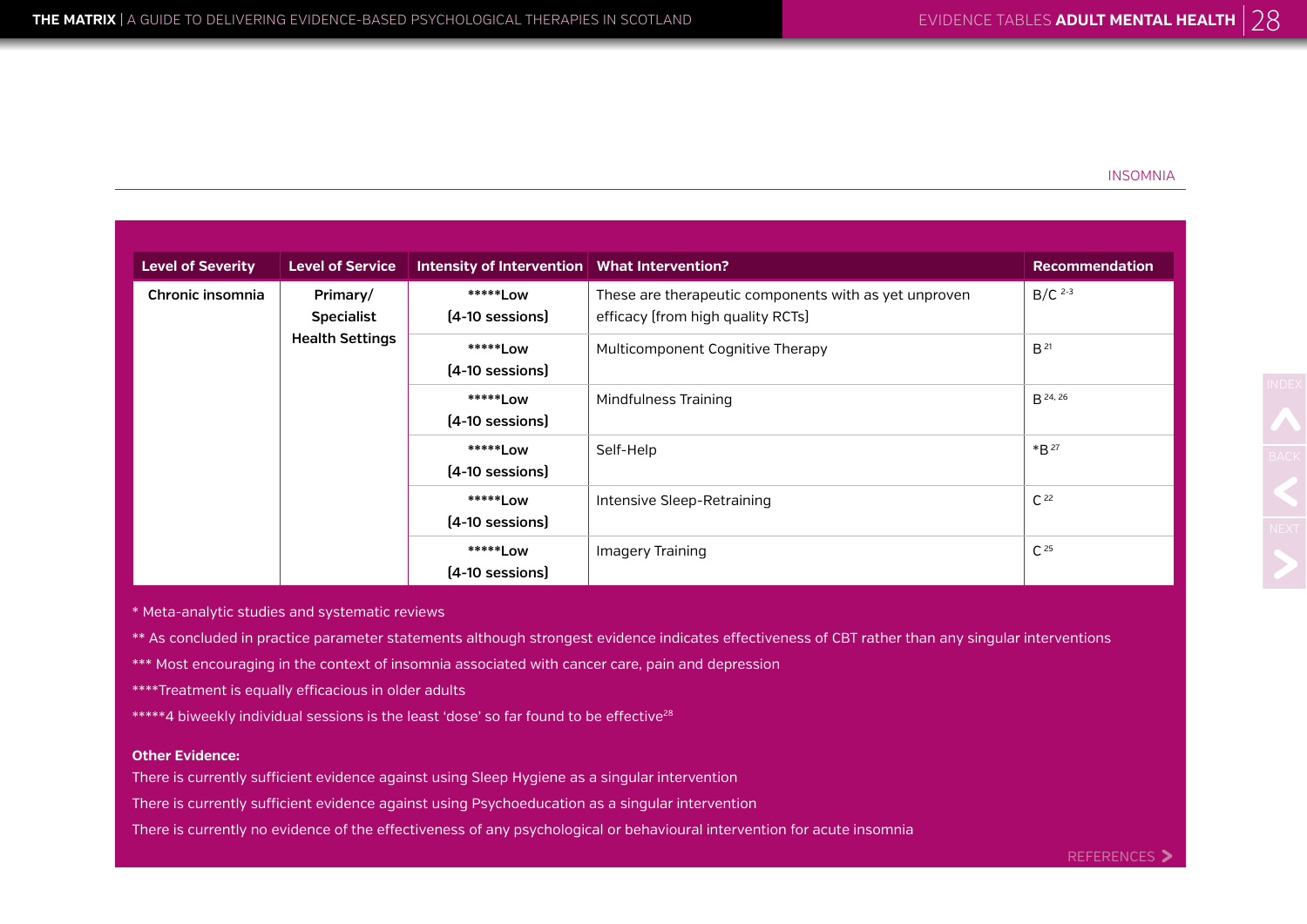### **THE PREVENTION AND TREATMENT OF PTSD**

THE CONSEQUENCES TO THE INDIVIDUAL OF EXPOSURE TO PSYCHOLOGICALLY TRAUMATIC EVENTS VARY WIDELY.

In many cases there will be no adverse impact on their wellbeing. In others it may cause or contribute towards a range of psychological disorders as well as social and physical problems. The nature and timing of the traumatic exposure may, in part, determine the individual's response to it. A different pattern and range of symptoms is usually seen in those exposed to prolonged and repetitive trauma, often in childhood (so- called type 2, or complex trauma) compared with those exposed to a single (Type 1) traumatic event.

It is now recognised that PTSD is only one possible psychiatric outcome following Type 1 trauma exposure. The development of depressive and anxiety disorders is probably more common. Where there has been exposure to Type 2 trauma, the evidence suggests that mood, psychotic, substance misuse and personality disorders are all more likely to develop.

This section will focus on the prevention and treatment of PTSD, where there is a reasonable evidence base, and the management of complex trauma, where the evidence for effective treatments is much sparser.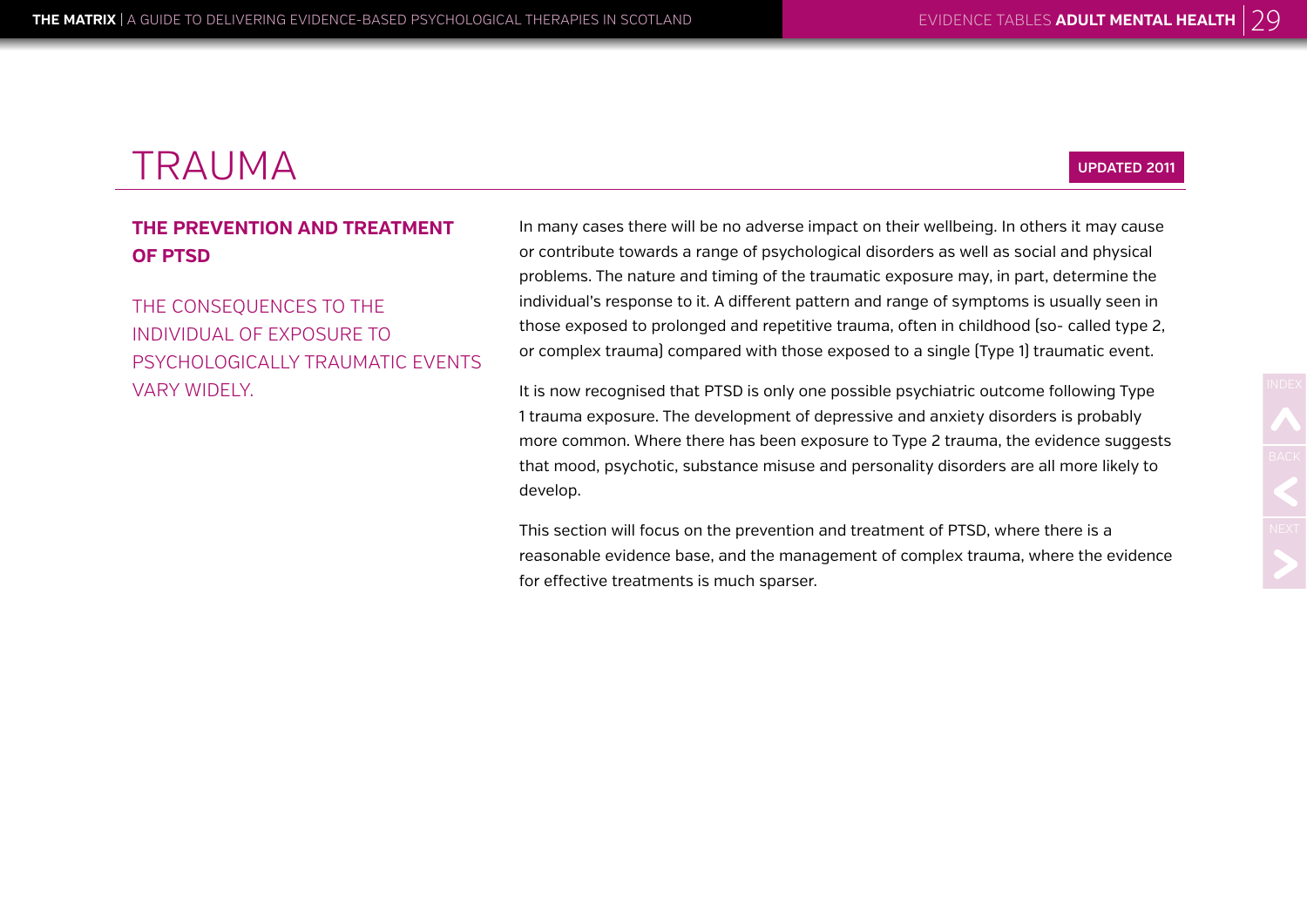### **PREVENTING POST TRAUMATIC STRESS DISORDER**

IN RECENT YEARS, EARLY PSYCHOLOGICAL INTERVENTIONS, SUCH AS PSYCHOLOGICAL 'DEBRIEFING' HAVE BEEN INCREASINGLY USED FOLLOWING PSYCHOLOGICAL TRAUMA.

Debriefing has two principal intentions. The first is to reduce the psychological distress that is found after traumatic incidents. The second is to prevent the development of psychiatric disorder, usually PTSD. Rose et al's <sup>[1]</sup> updated review of single session psychological 'debriefing' identified twelve published trials. (2-13)

There is no evidence that debriefing reduces the risk of developing PTSD. Two trials with the longest follow-up both reported adverse effects, in that debriefing appears to increase long-term traumatic distress.

There is also no evidence that debriefing has any effect on any other psychological outcome including depression, anxiety or general functioning.

At present the routine use of single session individual debriefing in the aftermath of individual trauma is not recommended.

However, preliminary information suggests that delivering more formalised interventions, such as brief trauma focussed CBT, over a number of sessions and aimed at those with overt distress (such as Acute Stress Disorder) may be worthwhile. Treatment should

be targeted at symptomatic patients and not those who are asymptomatic. Rose et al identified four such published trials of trauma focussed CBT type interventions. [14-17]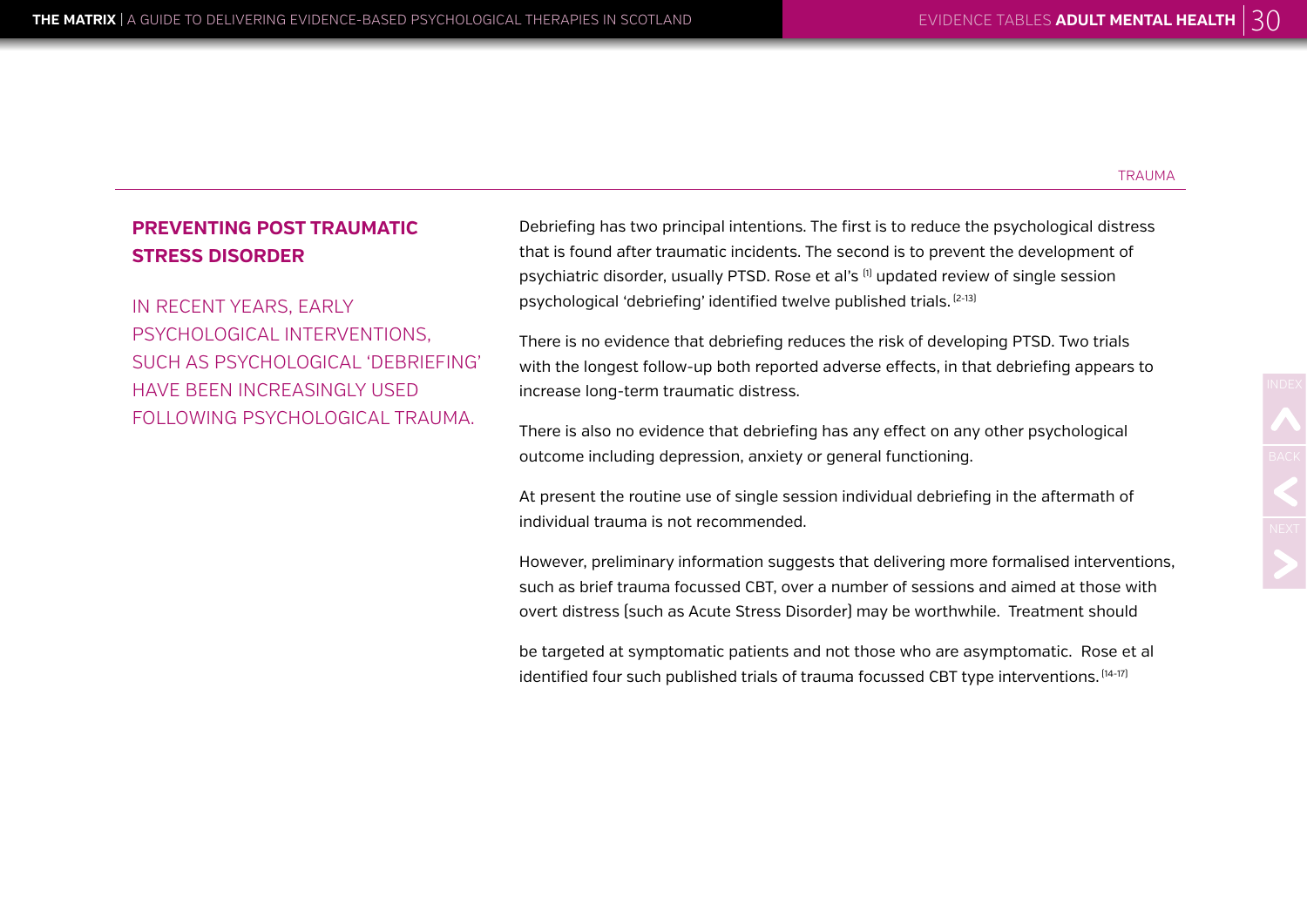### PREVENTING POST TRAUMATIC STRESS DISORDER

| <b>Level of Severity</b> |                     | Level of Service $\; \;$ Intensity of Intervention $\;$ What Intervention? |                                                                                              | Recommendation |
|--------------------------|---------------------|----------------------------------------------------------------------------|----------------------------------------------------------------------------------------------|----------------|
| Mild                     | <b>Primary Care</b> | Low                                                                        | Trauma Focussed CBT [4-5 sessions]: aimed at those with overt $\parallel$ B <sup>14-17</sup> |                |
|                          |                     |                                                                            | distress                                                                                     |                |

Routine 'debriefing' **not recommended**. Could increase long-term traumatic distress.

### TREATING POST TRAUMATIC STRESS DISORDER

| <b>Level of Severity</b> | Level of Service                                               | Intensity of Intervention   What Intervention? |                                                                                                      | <b>Recommendation</b>  |
|--------------------------|----------------------------------------------------------------|------------------------------------------------|------------------------------------------------------------------------------------------------------|------------------------|
| Mild                     | <b>Primary Care</b>                                            | Low                                            | Watchful Waiting with Follow-up in One Month                                                         | $C^{18,23}$            |
| Moderate to              | <b>Secondary Care</b>                                          | High                                           | Trauma-Focused CBT [8-12 Sessions]                                                                   | △ 18,19,20,24          |
| Severe                   | <b>Secondary Care</b>                                          | High                                           | EMDR [8-12 Sessions]                                                                                 | $A^{18,21,22}$         |
| Severe & Chronic         | <b>Secondary Care</b><br>Specialist /<br><b>Trauma Service</b> | High                                           | Alternative Form of Trauma-Focused Treatment [e.g. try EDMR<br>if no response to Trauma-Focused CBT) | $C$ 18,25              |
|                          |                                                                |                                                |                                                                                                      | <b>REFERENCES &gt;</b> |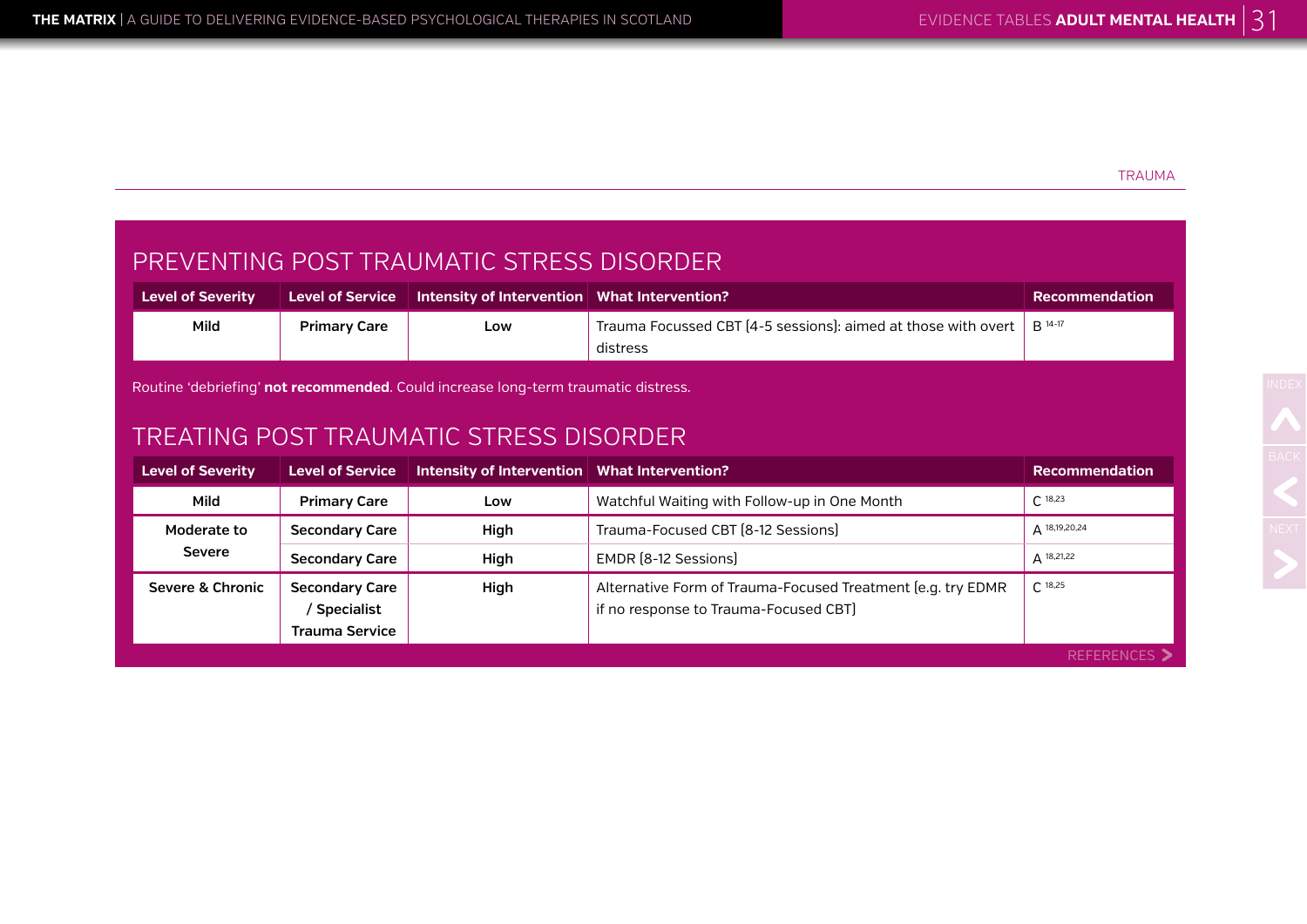### **TREATMENT OF COMPLEX TRAUMATIC STRESS DISORDERS**

COURTOIS & FORD (26) HAVE DEFINED COMPLEX PSYCHOLOGICAL TRAUMA AS "INVOLVING TRAUMATIC STRESSORS THAT (1) ARE REPETITIVE OR PROLONGED; (2) INVOLVE DIRECT HARM AND/OR NEGLECT AND ABANDONMENT BY CAREGIVERS OR OSTENSIBLY RESPONSIBLE ADULTS; (3) OCCUR AT DEVELOPMENTALLY VULNERABLE TIMES IN THE VICTIM'S LIFE, SUCH AS EARLY CHILDHOOD; AND (4) HAVE GREAT POTENTIAL TO COMPROMISE SEVERELY A CHILD'S DEVELOPMENT".

Traumatic experiences early in childhood have been particularly associated with poor mental health in adulthood. Effects may include affect deregulation and impaired selfconcept , dissociation, somatic dysregulation , and disorganized attachment patterns leading to inter and intra-personal difficulties in adult life (27, 28). These are in addition to DSM- IV PTSD symptoms of re-experiencing of the traumatic events, avoidance of the reminders and hyperarousal.

Courtois and Ford (26) have concluded that there is limited treatment outcome research on complex traumatic stress and further research in the area is required. This is in part because it is a heterogeneous condition and most outcome studies in the area of psychological trauma have screened out patients with complex trauma.

There is therefore insufficient high quality evidence available to allow the development of evidence-based recommendations. However, expert opinion can give some insights into current best practice. It is widely thought that a phased based intervention programme is indicated. The assessment and formulation process is essential initially along with the development of the therapeutic relationship. It is also recommended that interventions that specifically target problem areas such as affect deregulation, dissociation, and somatic dysregulation are addressed first, with an initial focus on safety, emotion regulation, and patient education. When this has been achieved the treatment can move on to the processing of traumatic memories using CBT or EMDR. Finally the patient can be helped to reintegrate with others in their life.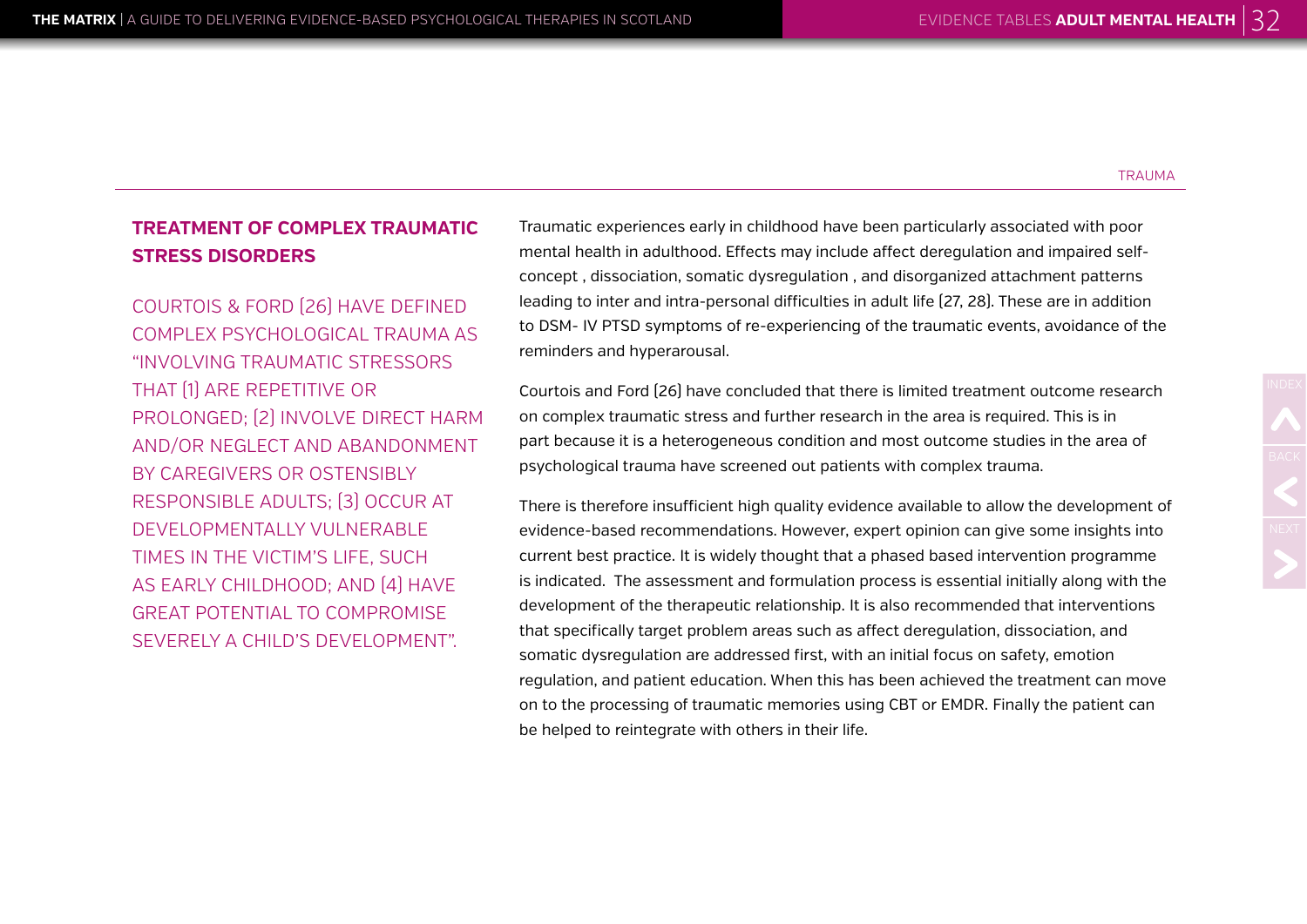### TREATMENT OF COMPLEX TRAUMATIC STRESS DISORDERS

| <b>Level of Severity</b> | <b>Level of Service</b> | Intensity of Intervention   What Intervention? |                                                              | <b>Recommendation</b> |
|--------------------------|-------------------------|------------------------------------------------|--------------------------------------------------------------|-----------------------|
| Moderate to              | <b>Specialist</b>       | High                                           | Phased Based Intervention Programme                          | $C^{26, 29}$          |
| <b>Severe</b>            | <b>Trauma Service</b>   |                                                | <b>Phase 1 Safety and Stabilisation</b>                      |                       |
|                          |                         |                                                |                                                              |                       |
|                          |                         |                                                | Establish therapeutic alliance                               |                       |
|                          |                         |                                                | Training in affect regulation                                |                       |
|                          |                         |                                                | Education about trauma and its impacts                       |                       |
|                          |                         |                                                | <b>Phase 2 Processing of traumatic memories</b>              |                       |
|                          |                         |                                                | Narrative reconstruction of                                  |                       |
|                          |                         |                                                | memories with careful use of CBT interventions including     |                       |
|                          |                         |                                                | exposure where appropriate                                   |                       |
|                          |                         |                                                | <b>Phase 3 Reintegration</b>                                 |                       |
|                          |                         |                                                | The continued development of trustworthy relationships. Work |                       |
|                          |                         |                                                | on intimacy, sexual functioning, parenting etc               |                       |
|                          |                         |                                                | Duration of treatment                                        |                       |
|                          |                         |                                                |                                                              |                       |
|                          |                         |                                                | 16-30 sessions. For some treatment may be much longer.       |                       |
|                          |                         |                                                |                                                              | REFERENCES >          |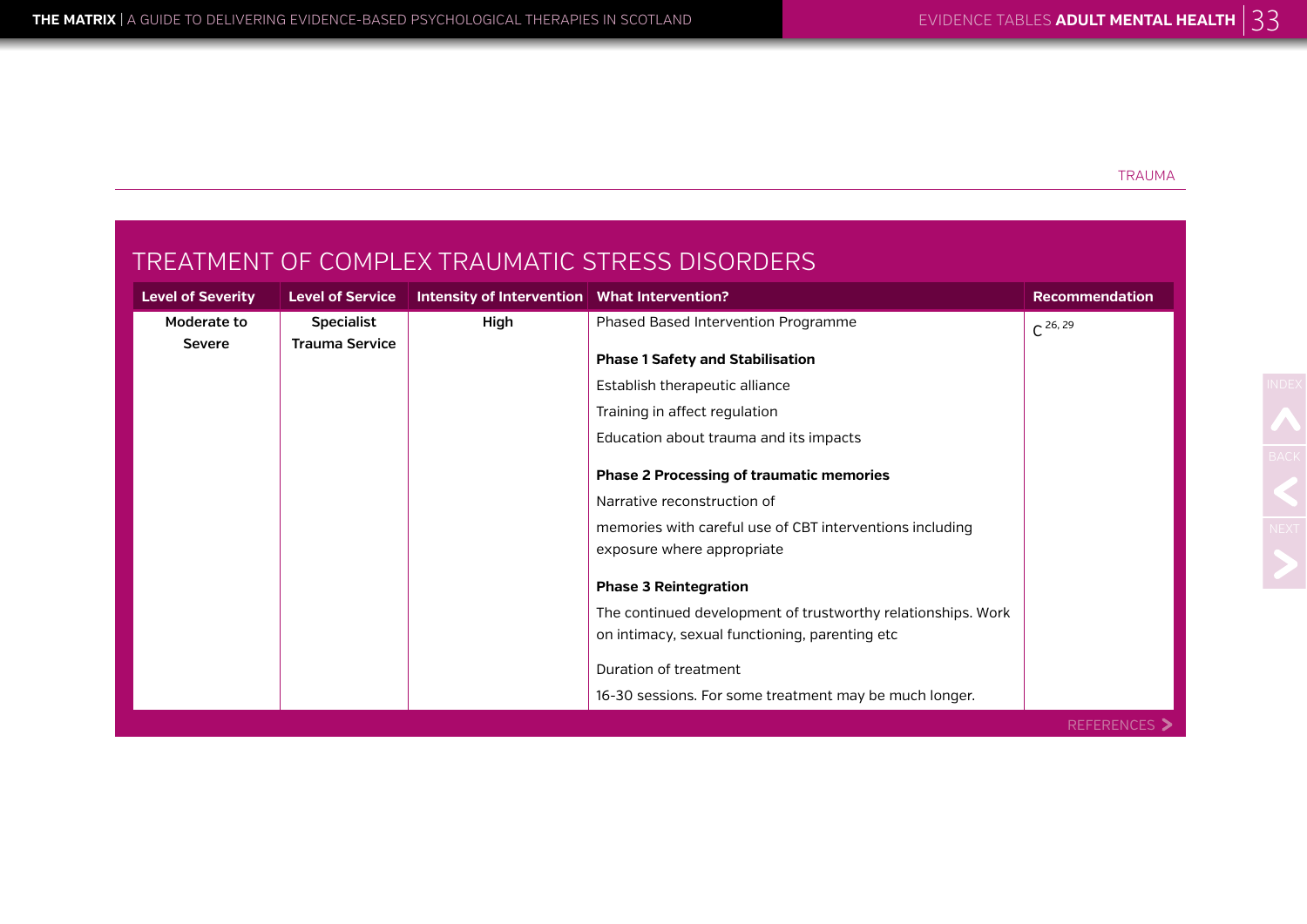## SELF-HARM AND SUICIDAL BEHAVIOUR

IT IS RECOGNISED THAT SELF-HARM IS NOT A DIAGNOSIS, AND CO-EXISTS WITH OTHER ISSUES SUCH AS DEPRESSION, BORDERLINE PERSONALITY DISORDER (BPD), SUBSTANCE MISUSE, OBSESSIVE-COMPULSIVE DISORDERS AND EATING DISORDERS.

However, there is a body of literature around self-harm and suicidal behaviour, and the table below has been derived from this evidence base.

**The definition of self-harm adopted by the SIGN guideline is "intentional selfpoisoning or injury, irrespective of the apparent purpose of the act".** 

Self-harm includes poisoning, asphyxiation, cutting, burning and other self-inflicted injuries.

Self-harm is more common in young people with the incidence peaking between the 15 and 19 years of age in females and 20 and 24 years in males. Self-harm is also more common among people who are socioeconomically disadvantaged and who are single or divorced, live alone, are single parents or have a severe lack of social support (Meltzer et al., 2002).

Papers cited in The Matrix include participants who had a suicidal act or act of self-harm. Within the table the participants are categorised as 'repeaters' (having more than one episode of self-harm or suicidal behaviour), or 'any suicidal behaviour' (which included those with only one episode and participants from papers where no distinction was made)

**The primary outcome of interest was repetition: what effect did interventions have on rates of repetition of self harm?** Although the majority of papers addressed this issue, there were a minority that did not. With these papers, the secondary outcome of interest were rates of depression, hopelessness, problem solving, global functioning etc.

All but one of the studies included were RCTs, with the exception of Salkovskis, who employed a controlled design.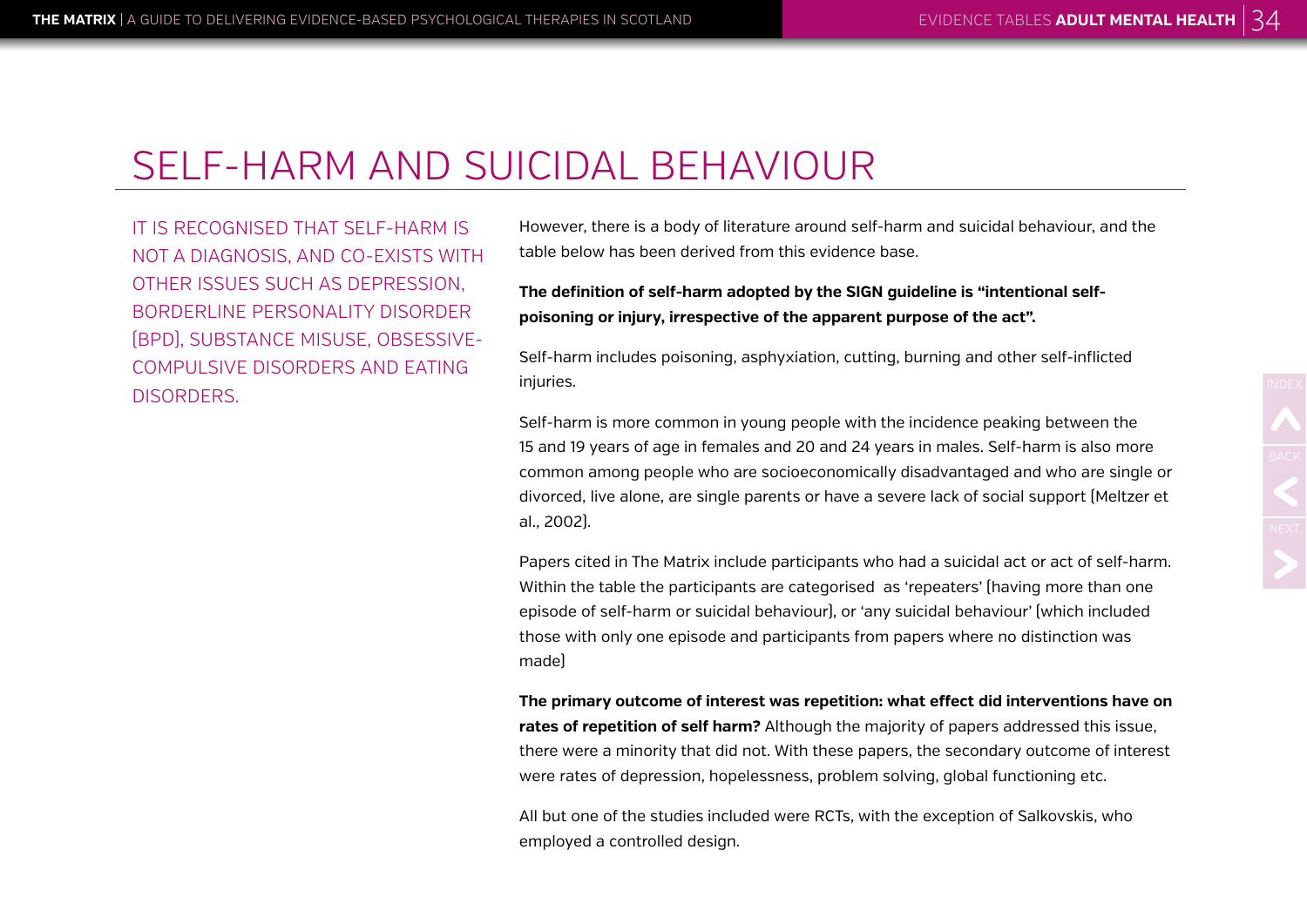SELF-HARM AND SUICIDAL BEHAVIOUR

THE RECOMMENDATIONS FROM THE MATRIX ARE CONSISTENT WITH THOSE FROM THE NICE GUIDELINES

(In this literature search, many interventions were found for self harm in those with borderline personality disorder. These are not included in the self harm matrix as specific interventions for BPD can be found in the BPD matrix section.)

#### **Recommendations**

Interventions receiving A or A/B ratings are CBT, manualised psychodynamic interpersonal therapy, problem solving/problem oriented therapy and brief intervention and follow-up contact. Those interventions receiving a C recommendation are developmental group psychotherapy, manual assisted CBT, a letter on how to access help, a telephone reminder of how to access help, a post card augmented with self-help recommendations and post cards with reminders on how to access help (also known as crisis cards and green cards).

No interventions received a B rating.

The recommendations from The Matrix are consistent with those from the NICE guidelines, where it is stated that self-harm is not a medical diagnosis but a heterogeneous set of behaviours, which can have different meanings in different contexts. Therefore there is no 'one size fits all' intervention for self harm and interventions should be tailored to individual need, and could include cognitivebehavioural, psychodynamic or problem-solving elements (NICE 2004).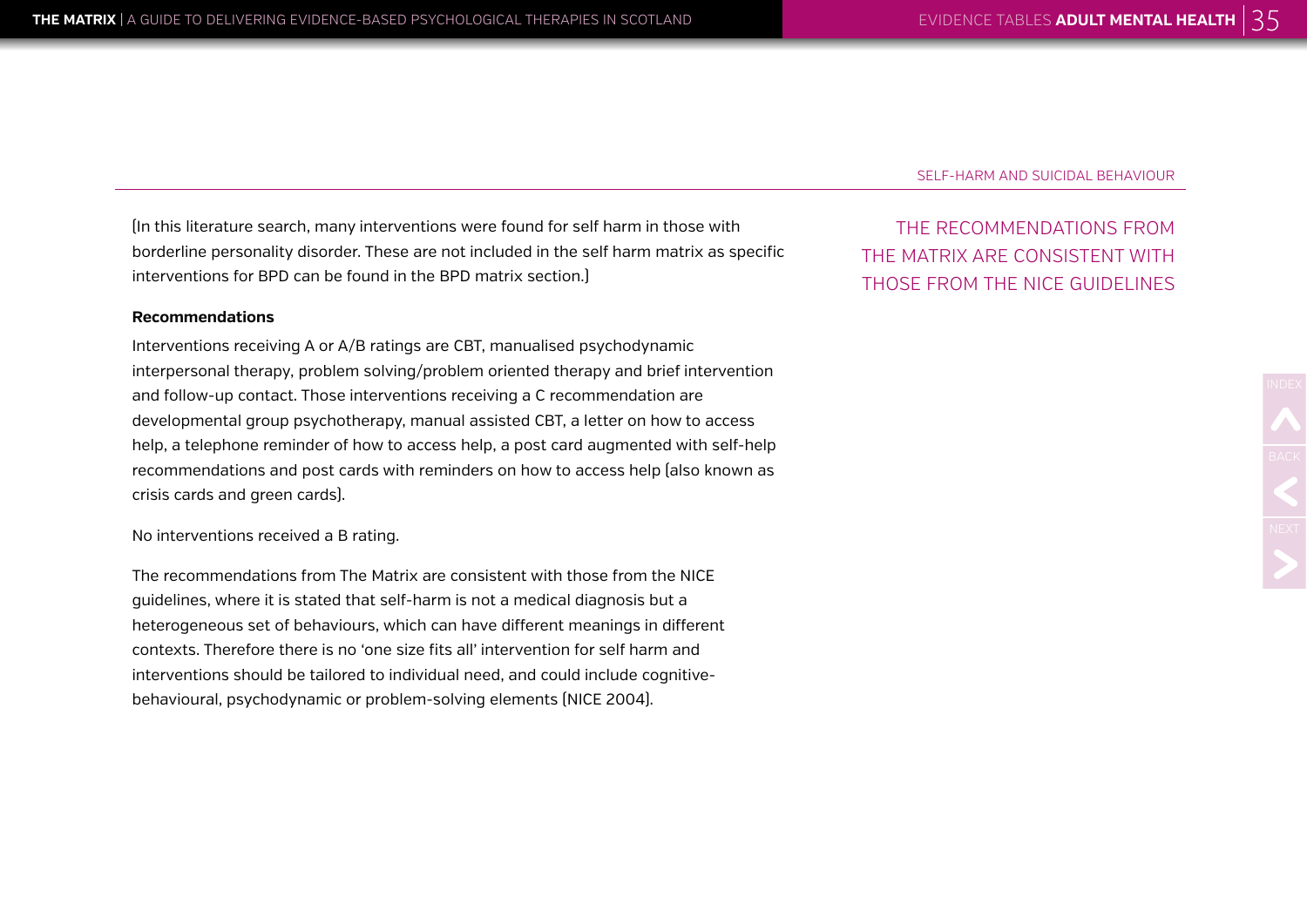#### SELF-HARM AND SUICIDAL BEHAVIOUR

| Those with repeat<br>suicidal behaviour<br>(repeaters)<br>or<br>Any suicidal behaviour<br>(including only one) | <b>Level of Service</b> | Intensity of Intervention | <b>What Intervention?</b>                            | <b>Recommendation</b> |
|----------------------------------------------------------------------------------------------------------------|-------------------------|---------------------------|------------------------------------------------------|-----------------------|
| Any suicidal behaviour                                                                                         | Primary                 | Low                       | Brief intervention and follow-up contact             | $A^{12}$              |
|                                                                                                                | Primary                 | Low                       | Manualised psychodynamic interpersonal therapy       | $A^{13}$              |
|                                                                                                                | Primary                 | Low                       | Problem solving/problem oriented therapy             | $A/B$ 15, 18, 20, 25  |
|                                                                                                                | Primary                 | Low                       | Telephone reminder of how to access help             | $C^{8, 27}$           |
|                                                                                                                | Primary/<br>secondary   | Low                       | Green card / postcard / crisis card                  | $C$ 2, 6, 7, 14, 21   |
|                                                                                                                | Secondary               | High                      | <b>CBT</b>                                           | $A^{3,24}$            |
| <b>Repeaters</b>                                                                                               | Secondary               | Low                       | Problem solving/problem oriented therapy             | A/B <sup>23</sup>     |
|                                                                                                                | Secondary               | Low                       | Post card (augmented with self-help recommendations) | $C^{22}$              |
|                                                                                                                | Secondary               | <b>Specialist</b>         | Manual assisted CBT                                  | * $A/C$ 5, 11, 26     |

\* A/C Brief cognitive behaviour therapy (MACT) was of limited efficacy in reducing self-harm repetition (hence C recommendation), but the findings taken in conjunction with the economic evaluation (Byford et al. 2003) indicated superiority of MACT over TAU in terms of cost and effectiveness combined.

REFERENCES >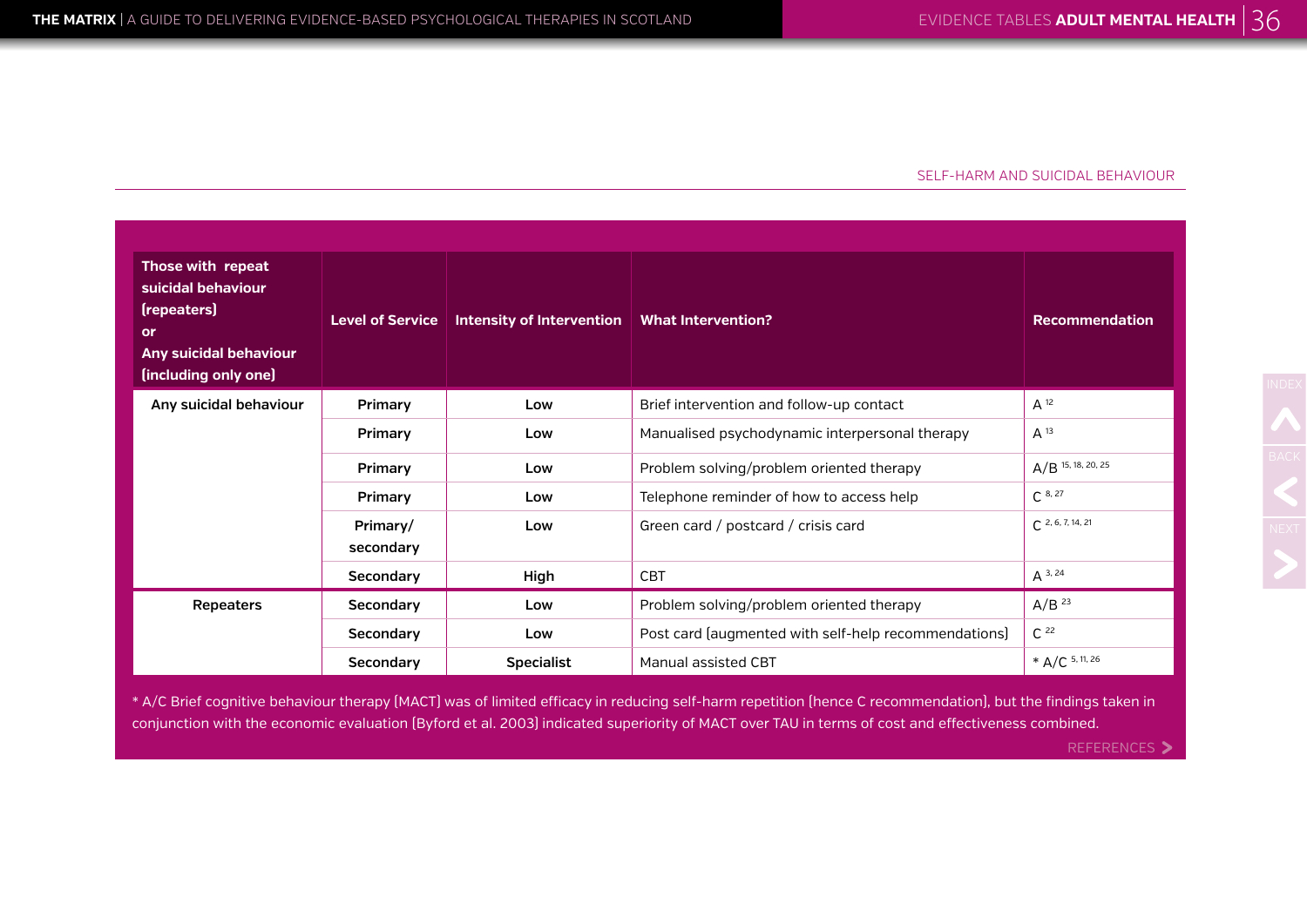SELF-HARM AND SUICIDAL BEHAVIOUR

**Some studies looked at specific interventions and found no differences in self-harm or repetition rates**. These interventions are therefore not recommended. These are listed below.

Hospital admission/token allowing hospital admission 10, 30

Social work intervention (adolescents) 4

Domiciliary/outpatient visits 1, 16, 17, 29, 31

In patient treatment 19, 28

Aftercare service 9

(This is not to suggest that these interventions are always inappropriate. There may be compelling reasons for inpatient admission or social work intervention in a particular case for a range of reasons. It simply means that the intervention does not affect the likelihood that the person will self-harm at some point in the future)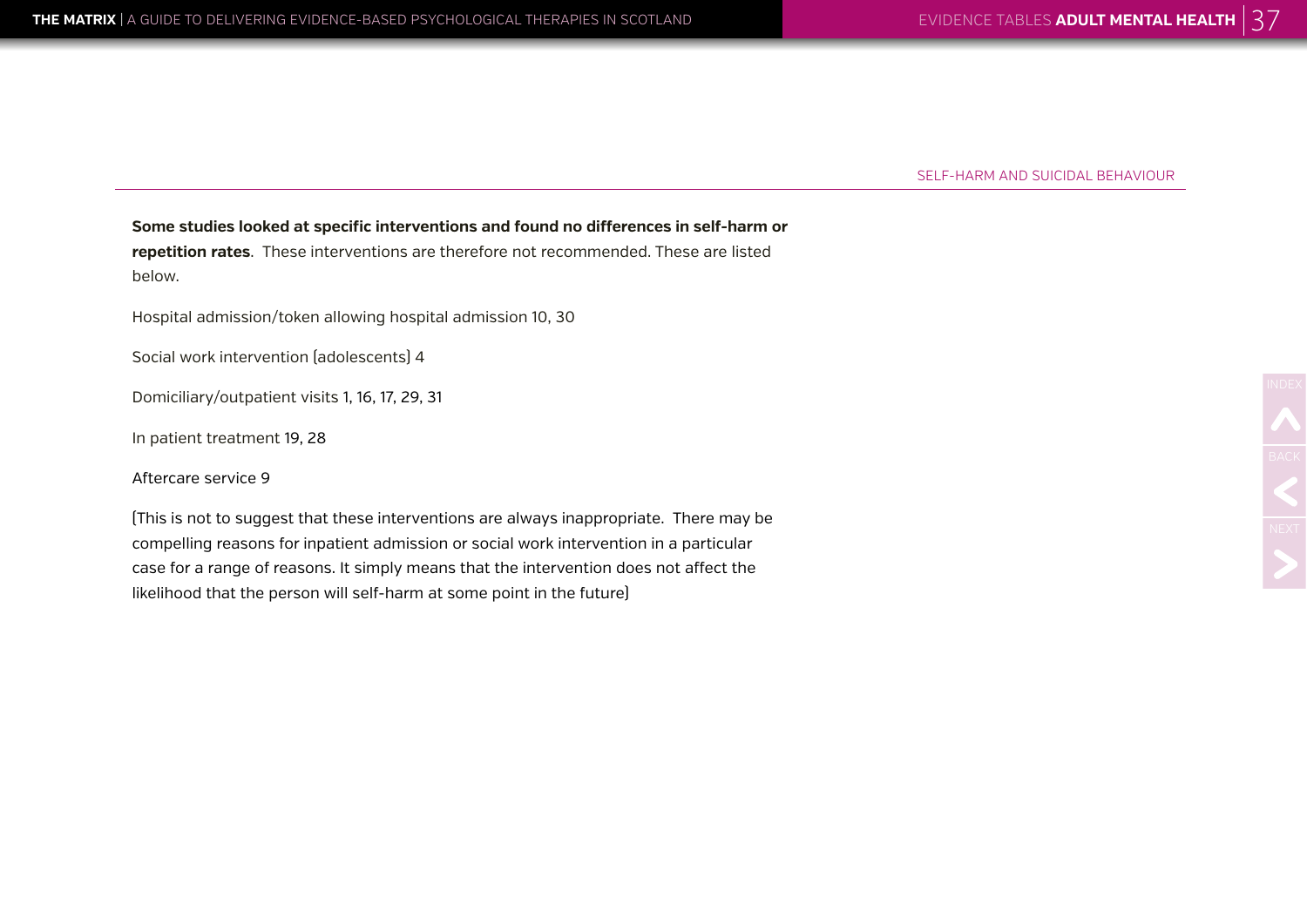**1** of  $2$   $\triangleright$ 

# REFERENCE SECTION

#### PANIC DISORDER WITH / WITHOUT AGORAPHOBIA

- 1. Baillie, A.J. and Rapee, R.M. (2001) *Brief stepped intervention for panic attacks.* Unpublished PhD Thesis. Macquarie University, Sydney.
- 2. Butler, A.C., Chapman, J.E., Forman, E.M. and Beck, A.T. (2006) the empirical status of cognitive behavioural therapy: a review of meta-analyses. *Clinical Psychology Review*, 26, 17-31.
- 3. Carlbring, P., Bohman, S., Brunt, S., Buhrman, M. et al (2006) Remote treatment of panic disorder: a randomised trial of internet- based cognitive behaviour therapy supplemented with telephone calls. *American Journal of Psychiatry*, 163, 2119-2125
- 4. Carlbring, P., Nilsson-lhrfelt, Waara, J., Kollenstam, C., et al (2005) Treatment of panic disorder: live therapy vs. self-help via the Internet. *Behaviour Research and Therapy*, 43, 1321-1333
- 5. Gould, R.A. and Clum,G.A. (1993) A meta-analysis of self-help treatment approaches. *Clinical Psychology Review*, 13, 169-186
- 6. Gould, R.A., Otto, M.H., (1995) A meta-analysis of treatment outcome for panic disorder. *Clinical Psychology Review*, 15 (8), 819-844
- 7. Kenardy, J., McCafferty, K. and Rosa, V. (2003) Internet-delivered indicated prevention for anxiety disorders: a randomised controlled trial. *Behavioural and Cognitive Therapy*, 31, 279-289
- 8. Kenardy, J., Dow, M.G.T., Johnston, D.W., Newman, M.G., Thomson, A., and Taylor, C.B. (2003) A comparison of delivery methods of cognitivebehavioural therapy for panic disorder: an international multicenter trial. *Journal of Consulting and Clinical Psychology*, 71, 1068-1075
- 9. Kiropoulos, L.A. Klein, B., Austin, D.W., Gilson, K., Pier, C., Mitchell, J. and Ciechomski, L.(in press) Is internet-based CBT for panic disorder and agoraphobia as effective as face-to-face CBT? *Journal of Anxiety Disorders* doi:10.1016/j.janxdis.2008.01.008
- 10. Klein, B., Richards, J.C. and Austin, D.W. (2006) Efficacy of internet therapy for panic disorder. *Journal of Behavior Therapy and Experimental Psychiatry*, 37, 213-238
- 11. Lidren, D.M., Watkins, P.L., Gould, R.A., Clum, G.A., Asterino, M., and Tulloch, H.L. (1994) A comparison of bibliography and group therapy in the treatment of panic disorder. *Journal of Consulting and Clinical Psychology*, 62 (4), 865-869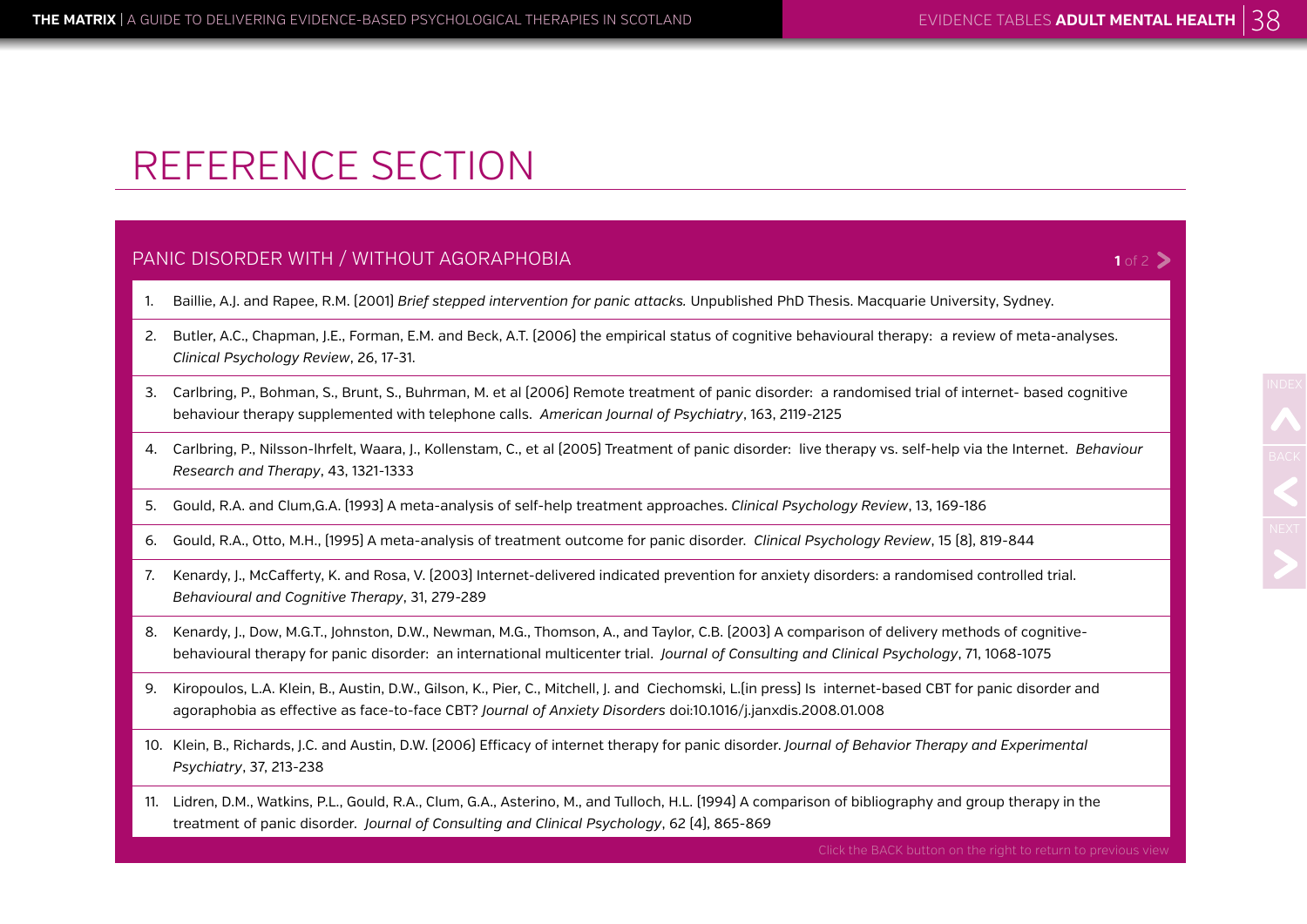**2** of 2

#### PANIC DISORDER WITH / WITHOUT AGORAPHOBIA

- 1. Mitte, K. (2005) A meta-analysis of the efficacy of psycho-and pharmacotherapy in panic disorder with and without agoraphobia. *Journal of Affective Disorder*, 88, 27-45
- 2. Newman, M.G., Erickson, T., Przeworski, A., Dzus, E. (2003) Self-help and minimal contact therapies for anxiety disorders: Is human contact necessary for therapeutic efficacy? *Journal of Clinical Psychology*, 59, 251-274
- 3. National Institute for Health and Clinical Excellence (N.I.C.E.) (2006) Technology Appraisal 97 Computerised cognitive behaviour therapy for depression and anxiety: *Review of Technology Appraisal 51* (**www.nice.org.uk/nicemedia/pdf/TA097guidance.pdf**)
- 4. Oei, TPS, Llamas, M., Devilly, G.J. (1999) The efficacy and cognitive processes of cognitive behaviour therapy in the treatment of panic disorder with agoraphobia. *Behavioural and Cognitive Psychotherapy*, 27, 63-88
- 5. Power, K.G., Sharp, D.M., Swanson, V. and Simpson, R.J. (2000) Therapist contact in cognitive behaviour therapy for panic disorder and agoraphobia in primary care. *Clinical Psychology and Psychotherapy*, 7, 37-46
- 6. Sharp, D.M., Power, K.G., and Swanson, V., (2004) A comparison of the efficacy and acceptability of group versus individual cognitive behaviour therapy in the treatment of panic disorder and agoraphobia in primary care. *Clinical Psychology and Psychotherapy*, 11, 73-82
- 7. Spek,V.,Cuijpers,P. Nyklíček,I., Riper, H., Keyzer,J. and Pop,V. (2007) Internet-based cognitive behaviour therapy for symptoms of depression and anxiety: a meta-analysis. *Psychological Medicine*, 37, 319-328
- 8. Swinson, R.P., Soulios,C., Cox,B.J. and Kuch,K. (1992) Brief treatment of emergency room patients with panic attacks. *American Journal of Psychiatry*, 149, 944-946
- 9. Telch, M.J., Lucas, J.A., Schmidt, N.B., Hanna, H.H., Jaimez, T.L. and Lucas, R.A., (1993) Group cognitive behavioural treatment of panic disorder. *Behaviour Research and Therapy*, 31, 279-287
- 10. White, Kamila, S.; Payne, Laura,A.; Gorman, Jack,M.; Shear, M.Katherine; Woods, Scott,W.; et al (2013) Does Maintenance CBT contribute to long-term response of panic disorder with or without agoraphobia? A randomized controlled clinical trial. *Journal of Consulting and Clinical Psychology*, 81(1), 47-57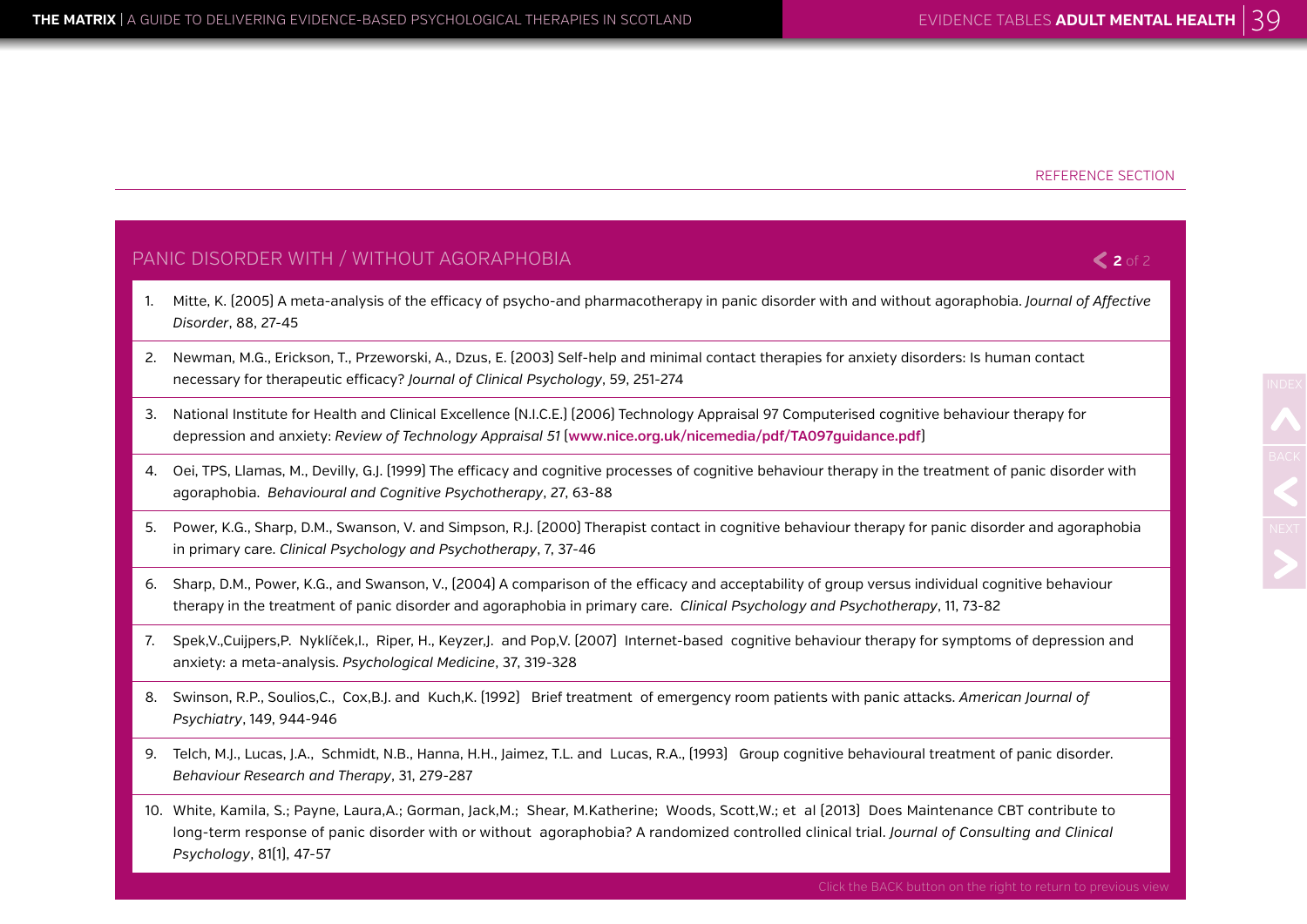SOCIA<sup></sup>

#### REFERENCE SECTION

|    | <u> OCIAL ANXIETY / SOCIAL PHOBIA</u><br>1 of 2                                                                                                                                                                                                                                                  |  |  |
|----|--------------------------------------------------------------------------------------------------------------------------------------------------------------------------------------------------------------------------------------------------------------------------------------------------|--|--|
|    | Carlbring, P., Gunnarsdottir, M., Hedensjo, L., Andersson, G., Ekselius, L & Furmark, T. (2007) Treatment of social phobia: randomized trial of internet-<br>delivered cognitive-behavioural therapy with telephone support. British Journal of Psychiatry, 190, 123-128.                        |  |  |
| 2. | Andersson, G., Carlbring, P., Holmström, A., et al (2006) Internet-based self-help with therapist feedback and in-vivo group exposure for social<br>phobia: a randomized controlled trial. Journal of Consulting and Clinical Psychology, 74, 677-686.                                           |  |  |
|    | 3. National Collaborating Centre for Mental Health [2013]. Social anxiety disorder: Recognition, assessment and treatment [National Clinical Guideline<br>Number 159]. London: National Institute for Clinical Excellence.                                                                       |  |  |
|    | 4. Lambert, M.J., & Ogles, B.M. [2004] The efficacy and effectiveness of psychotherapy. In M.J. Lambert [Ed.], Bergin & Garfield's Handbook of<br>psychotherapy and behavior change [5th ed.] [pp. 139-193], New York: Wiley.                                                                    |  |  |
|    | 5. Ponniah, K., & Hollon, S.D. (2008) Empirically supported psychological interventions for social phobia in adults: a qualitative review of randomized<br>controlled trials. Psychological Medicine, 38, 3-14.                                                                                  |  |  |
|    | 6. Stravynski, A. Fearing Others: The nature and treatment of social phobia. Cambridge, UK: Cambridge University Press.                                                                                                                                                                          |  |  |
| 7. | Cottraux, J., Note, I., Albuisson, E., Yao, S. N., Note, B., Mollard, E., Bonasse, F., Jalenques, I., Guérin, J., & Coudert, A. J. (2000) Cognitive behavior<br>therapy versus supportive therapy in social phobia: A randomized controlled trial. Psychotherapy and Psychosomatics, 69, 137-146 |  |  |
|    | 0 Legislav D. Lingits, Dk.D. John C. Moulesvits, M.D. Columnes M.D. and Alghert Even M.D. (1000) Onen Tuid of International Development Courties                                                                                                                                                 |  |  |

- 8. Joshua D. Lipsitz, Ph.D., John C. Markowitz, M.D., Sabrina Cherry, M.D., and Abby J. Fyer, M.D. (1999) Open Trial of Interpersonal Psychotherapy for the Treatment of Social Phobia, *American Journal of Psychiatry*, 156:1814-1816
- 9. Emmelkamp, P.M.G., Benner, A., Kuipers, A., Fiertag., G., et al (2006) Comparison of brief and dynamic and cognitive-behavioural therapies in avoidant personality disorder. *British Journal of Psychiatry*, 189, 60-64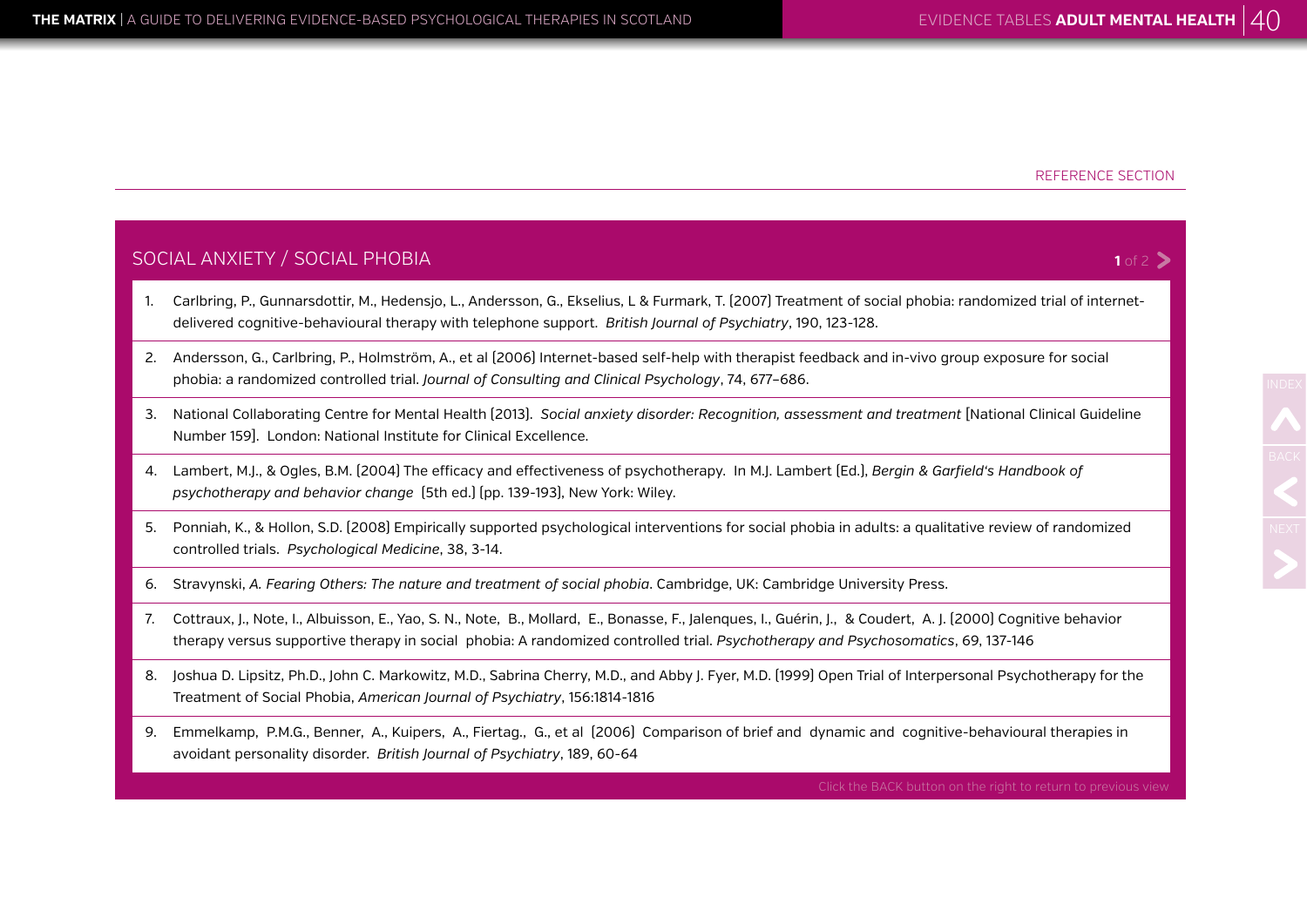**2** of 2

#### SOCIAL ANXIETY / SOCIAL PHOBIA

- 1. Leichsenring F, Salzer S, Beutel ME, Herpertz S, Hiller W, Hoyer J, Huesing J, Joraschky P, Nolting B, Poehlmann K, Ritter V, Stangier U, Strauss B, Stuhldreher N, Tefikow S, Teismann T, Willutzki U, Wiltink J, & Leibing E. (2013). Psychodynamic therapy and cognitive-behavioral therapy in social anxiety disorder: a multicenter randomized controlled trial. *American Journal of Psychiatry*, 170:759-67. doi: 10.1176/appi.ajp.2013.12081125.
- 2. Stangier U, Schramm E, Heidenreich T, Berger M, Clark DM. Cognitive therapy vs interpersonal psychotherapy in social anxiety disorder: A randomized controlled trial. *Archives of General Psychiatry*. 2011;68:692–700.
- 3. Mayo-Wilson, E., Dias, S, Mavranezouli, I., Kew, K., Clark, D.M., Ades, A.E., & Pilling, S. (2014). Psychological and pharmacological interventions for social anxiety disorder in adults: a systematic review and network meta-analysis. *The Lancet Psychiatry*, Early Online Publication, 26 September 2014. doi:10.1016/S2215-0366(14)70329-3
- 4. Elliott, R. (2013). Person-Centered-Experiential Psychotherapy for Anxiety Difficulties: Theory, Research and Practice. *Person-Centered and Experiential Psychotherapies*, 12, 14-30. DOI:10.1080/14779757.2013.767750

Click the BACK button on the right to return to previous view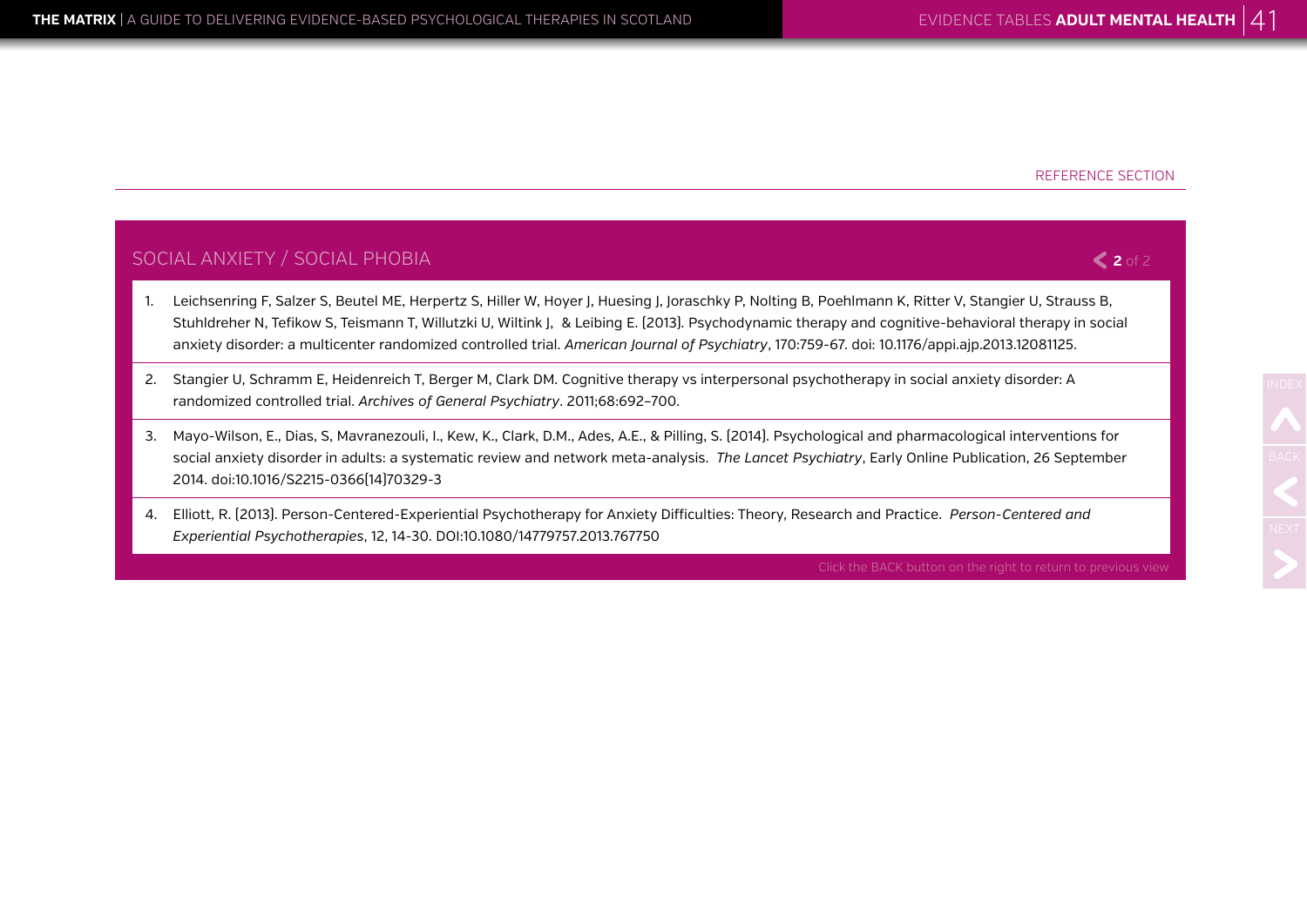NDEX<br>BACK<br>NEXT

|    | GENERALISED ANXIETY DISORDER<br>$1$ of 1                                                                                                                                                                                                     |  |  |
|----|----------------------------------------------------------------------------------------------------------------------------------------------------------------------------------------------------------------------------------------------|--|--|
| 1. | Ballenger, J., Davidson, J., Lecrubier, Y., Nutt, D., et al. (2001) Consensus statement on generalised anxiety disorder from the international<br>consensus group on depression and anxiety. Journal of Clinical Psychiatry, 11:53-58.       |  |  |
| 2. | Twomey C, O'Reilly G, Byrne M. Effectiveness of cognitive behavioural therapy for anxiety and depression in primary care: a metanalysis. Family<br>Practice 2014;Sept 22.pii cmu060. [Review] PMID: 25248976                                 |  |  |
| 3. | Bowman, D., Scogin, F., Floyd, M., Patton, E., Gist, L. (1997) Efficacy of self-examination therapy in the treatment of generalized anxiety disorder.<br>Journal of Counselling Psychology, 44(3):267-273.                                   |  |  |
| 4. | Durham, R., Fisher, P., Dow, M., Sharp, D., et al. [2004] Cognitive behaviour therapy for good and poor prognosis generalized anxiety disorder: a<br>clinical effectiveness study. Clinical Psychology and Psychotherapy, 11:145-157.        |  |  |
| 5. | Fisher, P.L. (2006) The efficacy of psychological treatments for generalised anxiety disorder. In: Davey GCL, Wells A, editors. Worry and its<br>psychological disorders: theory, assessment and treatment: John Wiley & Sons, Ltd; 359-378. |  |  |
| 6. | NICE. [2014] Anxiety Disorders [guidance.nice.org.uk/qs53]                                                                                                                                                                                   |  |  |
| 7. | NICE. [2006] Computerised cognitive behavior therapy for depression and anxiety: Review of Technology appraisal 51: National Institute for Health<br>& Clinical Excellence.                                                                  |  |  |
| 8. | White, J. [1998] 'Stress control' large group therapy for generalised anxiety disorder: two year follow-up. Behavioural & Cognitive Psychotherapy,<br>26:237-245.                                                                            |  |  |

9. Power KG, Simpson RJ, Swanson V, Wallace LA et al (1990) A controlled comparison of cognitive behaviour therapy, diazepam and placebo, alone and in combination, for the treatment of generalised anxiety disorder. *Journal of Anxiety Disorders*, 4, 267 – 292.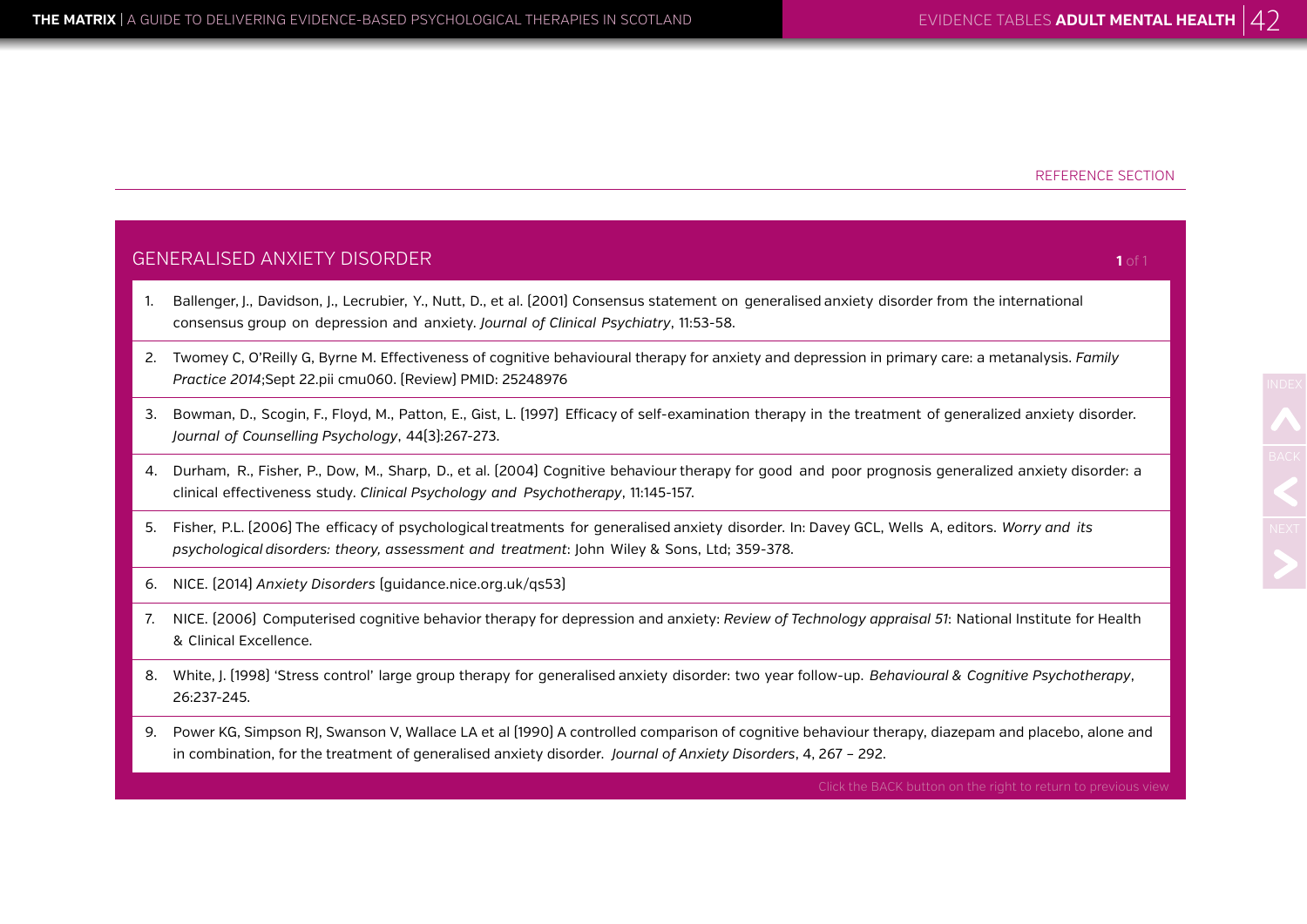|    | OBSESSIVE COMPULSIVE DISORDER<br>1 of 1                                                                                                                                                                                                                                                                                                                                                  |  |  |
|----|------------------------------------------------------------------------------------------------------------------------------------------------------------------------------------------------------------------------------------------------------------------------------------------------------------------------------------------------------------------------------------------|--|--|
| 1. | NICE (2006) Obsessive-compulsive disorder: core interventions in the treatment of obsessive-compulsive disorder and body dysmorphic disorder,<br>http://www.nice.org.uk/nicemedia/pdf/cg031fullguideline.pdf                                                                                                                                                                             |  |  |
| 2. | Mataix-Cols, D. & Marks, I. M. (2006) Self-help with minimalist therapist contact for obsessive-compulsive disorder: a review.<br>EuropeanPsychiatry, 21,75-80                                                                                                                                                                                                                           |  |  |
| 3. | Abramowitz, J.S. (2006) The Psychological Treatment of Obsessive-Compulsive Disorder. Canadian Journal of Psychiatry, 51 (7), 407-416                                                                                                                                                                                                                                                    |  |  |
| 4. | Foa, E.B., Liebowitz, M.R., Kozak, M.J, Davies, S., Campeas, R., Franklin, M.E., Huppert, J.D., Kjernisted, K., Rowan, V., Schmidt, A.B., Simpson, H.B. &<br>Tu, X. (2005) Randomized, Placebo-Controlled Trial of Exposure and Ritual Prevention, Clomipramine, and Their Combination in the Treatment of<br>Obsessive-Compulsive Disorder, American Journal of Psychiatry, 162,151-161 |  |  |
| 5. | Roth, A, & Fonagy, P. (2006). What Works for Whom. 198-215. The Guilford Press. New York                                                                                                                                                                                                                                                                                                 |  |  |
| 6. | Abramowitz, J.S., Foa, E.B., & Franklin, M.E., (2003) Exposure and Ritual Prevention for Obsessive-Compulsive Disorder: Effects of Intensive versus<br>Twice Weekly Sessions. The Journal of Consulting and Clinical Psychology, 71. 394-398                                                                                                                                             |  |  |
| 7. | Koran, L.M. & Simpson, H.B. (2013) Guideline Watch: Practice Guideline for the Treatment of Patients with Obsessive Compulsive Disorder. (American<br>Psychiatric Association 2007). http://psychiatryonline.org/content.aspx?bookid=28&sectionid=40634994                                                                                                                               |  |  |
| 8. | NICE [2013] Obsessive-compulsive disorder: Evidence update 47, A summary of selected new evidence relevant to NICE clinical guideline 31<br>'Obsessive-compulsive disorder and body dysmorphic disorder [2005] http://www.evidence.nhs.uk/evidence-update-47                                                                                                                             |  |  |
| 9. | Goodman W.K, Price L.H, Rasmussen S.A, Mazure C, Fleischmann R.L., Hill C.L., Heninger G.R., Charney D.S., [1989] The Yale-Brown Obsessive-<br>Compulsive Scale. I. Development, use, and reliability. Arch Gen Psychiatry;46:1006-1011                                                                                                                                                  |  |  |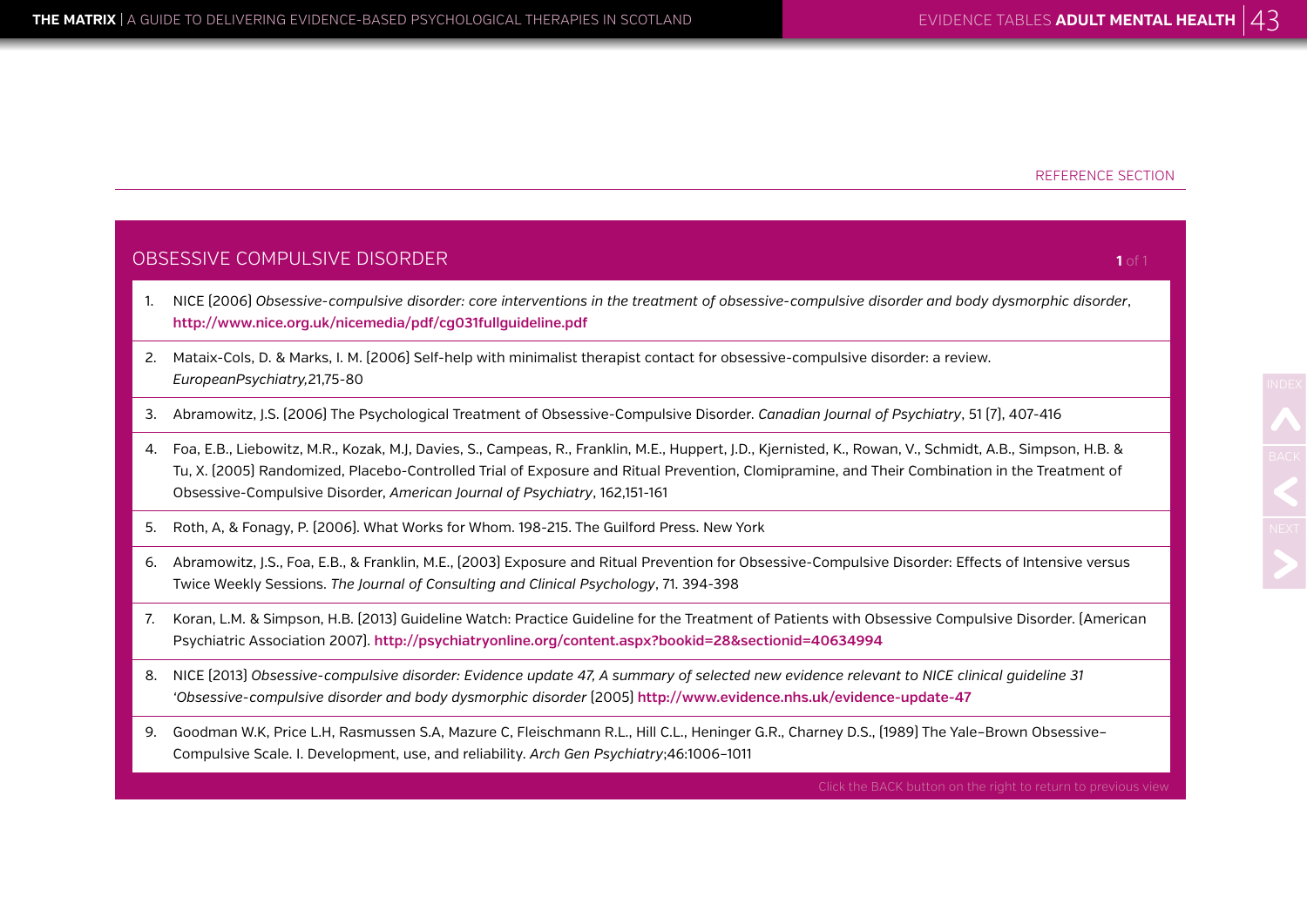$1 of 3$   $\geq$ 

#### PSYCHOSIS (INCLUDING THOSE DIAGNOSED WITH SCHIZOPHRENIA)

- 1. National Institute for Health and Care Excellence. *Psychosis and schizophrenia: treatment and management.* (Clinical guideline 178.) 2014. **<http://guidance.nice.org.uk/CG178>**
- 2. Hutton, P. & Taylor, P.J. (2014) Cognitive behavioural Therapy for psychosis prevention: a systematic review and meta-analysis. *Psychological Medicine*, 44, 449-468.
- 3. Stafford M.R., Jackson, H., Mayo-Wilson, E., Morrison, A.P. & Kendall, T. (2013) Early intervention to prevent psychosis: systematic review and metaanalysis. *British Medical Journal*, 346:f185
- 4. Van der Gaag, M., Smit, F., Bechdolf, A., French, P., Linszen, D., Yung, A.R., McGorry, P. & Cuipers, P. (2013) Preventing the first episode of psychosis: meta-analysis of randomized controlled prevention trials of 12 months and longer term follow-ups. *Schizophrenia Research*, 149, 56-62.
- 5. Scottish Intercollegiate Guidelines Network (2014) *Management of Schizophrenia: A National Clinical Guideline*. Edinburgh: SIGN; 2013. (SIGN publication no. 131). [March 2013].
- 6. Turner, D.T., van der Gaag, M., Karyotaki, E., & Cuipers, P. (2014) Psychological interventions for psychosis: a meta-analysis of comparative outcome studies. *American Journal of Psychiatry*, 171, 523-538.
- 7. Jauhar, S., McKenna, P.J., Radua, J., Fung, E., Salvador, R. & Laws, K.R. (2014) Cogitive behavioural therapy for the symptoms of schizophrenia: systematic review and meta-analysis with examination of potential bias. *British Journal of Psychiatry*, 204, 20-29.
- 8. Van der Gaag, M., Valmaggia, L.R. & Smit, F. (2014). The effects of individually tailored formulation-based cognitive behavioural therapy in auditory hallucinations and delusions: A meta-analysis. *Schizophrenia Research,* 156 (1), 30–37.
- 9. Bird, V., Premkumar, P., Kendall, T., Whittington, C., Mitchell, J., & Kuipers, E. (2010) Early intervention services, cognitive behavioural therapy and family intervention in early psychosis: systematic review. *British Journal of Psychiatry*, 197, 350-356.
- 10. Wykes, T., Steel, C., Everitt, B., & Tarrier, N. (2008) Cognitive behaviour therapy for schizophrenia: effect sizes, clinical models and methodological rigour. *Schizophrenia Bulletin*, 34, 523-527.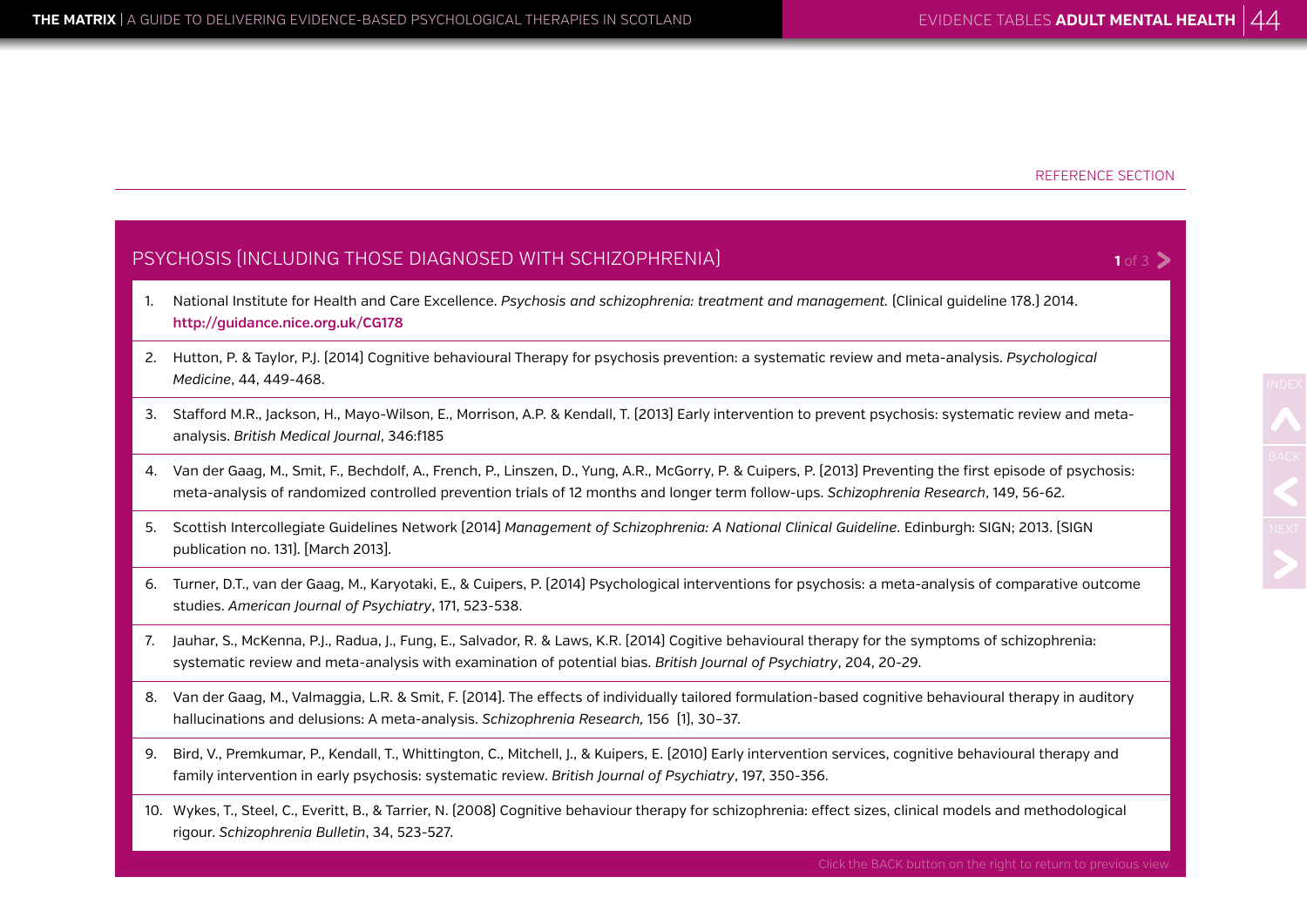**2** of 3

#### PSYCHOSIS (INCLUDING THOSE DIAGNOSED WITH SCHIZOPHRENIA)

- 1. Alvarez-Jiminez, M., Parker, A.G., Hetrick, S.E., McGorry, P.D. & Gleeson, J.F. (2011) Preventing the second episode: a systematic review and metaanalysis of psychosocial and pharmacological trials in first episode psychosis. *Schizophrenia Bulletic*. 37, 619-630.
- 2. Pharoah, F., Mari, J.J., Rathbone, J., & Wong, W. (2010) *Family intervention for schizophrenia*. Cochrane Schizophrenia Group. DOI: 10.1002/14651858. CD000088.pub3
- 3. Wykes T., Huddy, V., Cellard, C., McGurk, S.R. & Czobor, P. (2011) A meta-analysis of cognitive remediation for schizophrenia: methodology and effect sizes. *American Journal of Psychiatry*, 168, 472-285.
- 4. Moritz, S., Andreou, C., Schneider, B.C., Wittekind, C.E., Mahesh, M., Balzan, R.P. & Woodward, T.S. (2014) Sowing the seeds of doubt: a narrative review on metacognitive training in schizophrenia. *Clinical Psychology Review*, 34, 358-366.
- 5. Khoury, B., Lecomte, T., Gaudiano, B.A. et al. (2013). Mindfulness interventions for psychosis: A meta-analysis. *Schizophrenia Research*, 150, 176–184.
- 6. Bach, P. & Hayes, S.C. (2002). The use of acceptance and commitment therapy to prevent the rehospitalization of psychotic patients: a randomized controlled trial. *Journal of Consulting and Clinical Psychology*, 70 (5), 1129–1139.
- 7. Bach, P., Hayes, S.C. & Gallop, R. (2012). Long-term effects of brief acceptance and commitment therapy for psychosis. *Behavior Modification*, 36 (2), 165–181.
- 8. Braehler, C., Gumley, A., Harper, J., Wallace, S., Norris, J., & Gilbert, P. (2013). Exploring change processes in compassion focused therapy in psychosis: Results of a feasibility randomized controlled trial. *British Journal of Clinical Psychology*, 52 (2), 199–214.
- 9. Chadwick, P., Hughes, S., Russell, D., Russell, I. & Dagnan, D. (2009). Mindfulness groups for distressing voices and paranoia: A replication and randomized feasibility trial. *Behavioural and Cognitive Psychotherapy*, 37 (4), 403-412.
- 10. Chien, W.T. & Lee, I.Y.M. (2013). The mindfulness-based psychoeducation program for Chinese patients with schizophrenia. *Psychiatric Services*, 64 (4), 375-379.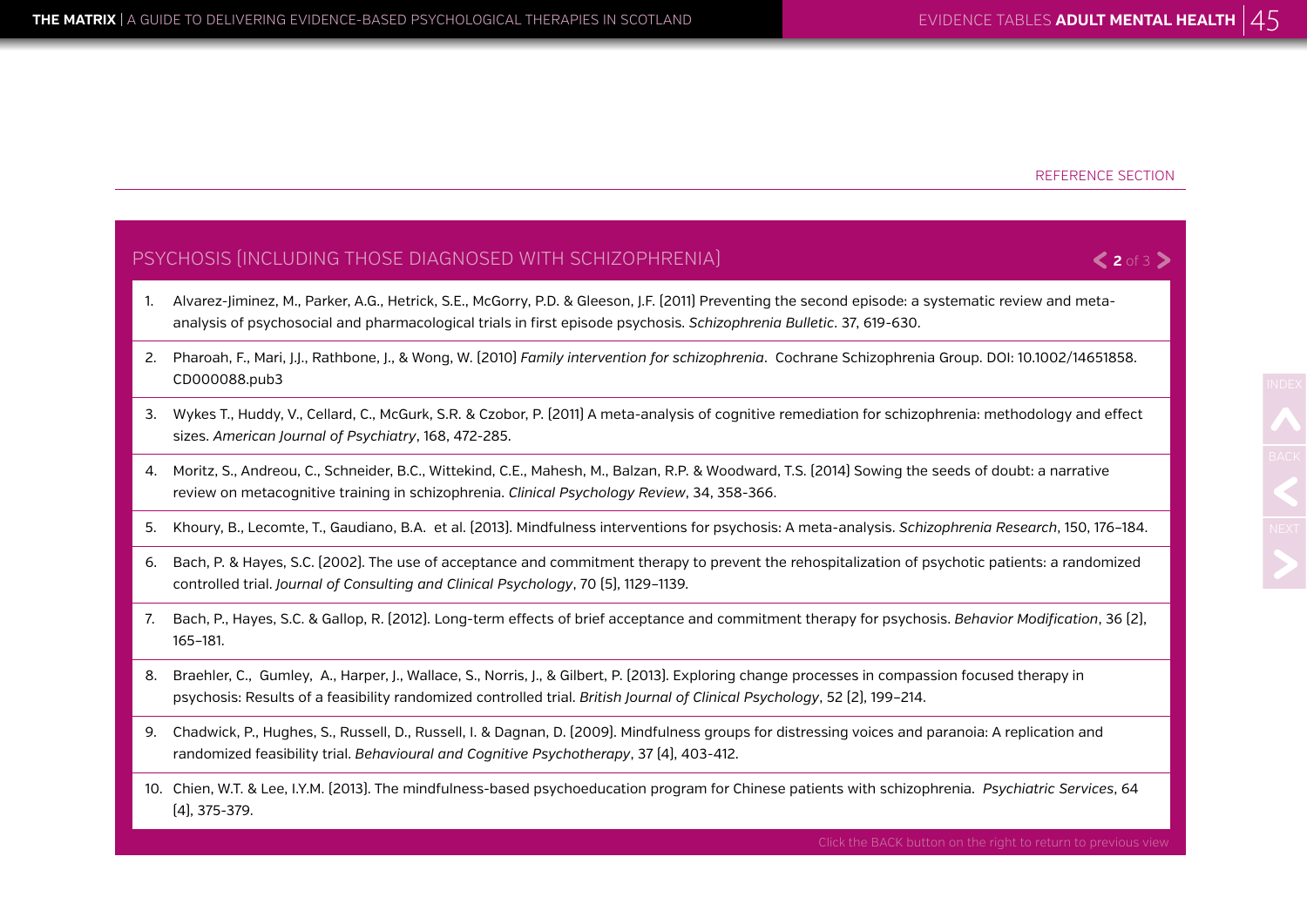**3** of 3

#### PSYCHOSIS (INCLUDING THOSE DIAGNOSED WITH SCHIZOPHRENIA)

- 1. Chien, W.T. & Thompson, D.R. (2014). *Effects of a mindfulness-based psychoeducation programme for Chinese patients with schizophrenia: 2-year follow-up*. *In Press*.
- 2. Gaudiano, B.A. & Herbert, J.D. (2006). Acute treatment of inpatients with psychotic symptoms using Acceptance and Commitment Therapy: pilot results. *Behaviour Research and Therapy*, 44, 415–437.
- 3. Langer, A.I., Cangas, A.J., Salcedo, E. et al.(2011). Applying mindfulness therapy in a group of psychotic individuals: a controlled study. *Behavioural and Cognitive Psychotherapy*, 40 (1), 105-109.
- 4. Perich, T., Manicavasagar, V., Mitchell, P.B., Ball, J.B. & Hadzi-Pavlovic, D. (2013). A randomized controlled trial of mindfulness-based cognitive therapy for bipolar disorder. *Acta Psychiatrica Scandinavcica*, 127, 333–343.
- 5. Shawyer, F., Farhall, J., Mackinnon, A., Trauer, T., Sims, E., Ratcliff, K., Larner, C., Thomas, N., Castle, D., Mullen, P. & Copolov, D. (2012). A randomised controlled trial of acceptance-based cognitive behavioural therapy for command hallucinations in psychotic disorders. *Behaviour Research and Therapy*, 50, 110–121.
- 6. Van Dijk, S., Jeffrey, J. & Katz, M.R. (2013). A randomized, controlled, pilot study of dialectical behavior therapy skills in a psychoeducational group for individuals with bipolar disorder. *Journal of Affective Disorders*, 145, 386–393.
- 7. White, R., Gumley, A., McTaggart, J., Rattrie, L., McConville, D., Cleare, S. & Mitchell, G. (2011). A feasibility study of Acceptance and Commitment Therapy for emotional dysfunction following psychosis. *Behaviour Research and Therapy*, 49, 901-907.
- 8. Eisner, E., Drake, R., Barrowclough, C. (2013) Assessing early signs of relapse in psychosis: Review and future directions. *Clinical Psychology Review*, 33, 637-653.
- 9. Morriss R, Vinjamuri I, Faizal MA, Bolton CA, McCarthy JP. Training to recognise the early signs of recurrence in schizophrenia. *Cochrane Database of Systematic Reviews 2013*, Issue 2. Art. No.: CD005147. DOI: 10.1002/14651858.CD005147.pub2.
- 10. Alvarez-Jiminez, M., Priede, A., Hetrick, S.E., Bendall, S., Killackey, E., Parker, A.G., McGorry, P., & Gleeson, J.F. (2012) Risk factors for relapse following treatment for first episode psychosis: A systematic review and meta-analysis of longitudinal studies. *Schiz Res*, 139, 116-128.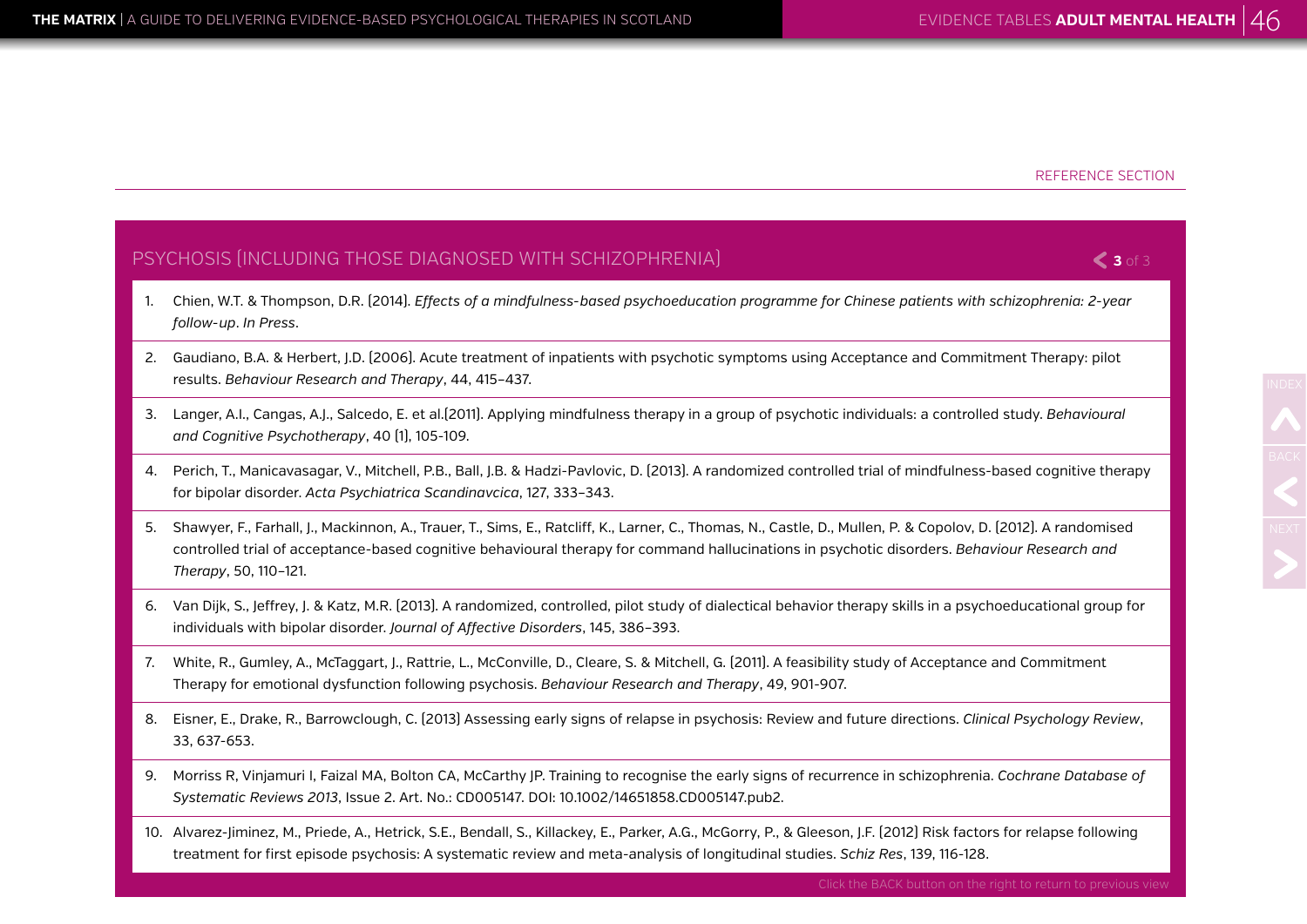NDEX<br>BACK<br>NEXT

| <b>BIPOLAR DISORDER</b><br>1 of 2 $\geq$ |                                                                                                                                                                                                                                                                                                                                     |  |
|------------------------------------------|-------------------------------------------------------------------------------------------------------------------------------------------------------------------------------------------------------------------------------------------------------------------------------------------------------------------------------------|--|
| 1.                                       | Beynon, S., Soares-Weiser, K., Woolacott, N., Duffy, D., & Geddes, J. R. (2008). Psychosocial interventions for the prevention of relapse in bipolar<br>disorder: systematic review of controlled trials. The British Journal of Psychiatry, 192, 5-11.                                                                             |  |
| 2.                                       | Castle, D., White, C., Chamberlain, J., Berk, M., Lauder, S., Murray. G., Schweitzer, I., Piterman, L., & Gilbert, M. (2010). Group-based psychosocial<br>intervention for bipolar disorder: randomised controlled trial. The British Journal of Psychiatry, 196, 383-388.                                                          |  |
| 3.                                       | Colom, F., Vieta, E., Sanchez-Moreno, J., Palimino-Otiniano, R., Reinares, M., Goikolea, J. M., Benabarre, A., & Martinez-Aran, A. [2009]. Group<br>psychoeducation for stabilised bipolar disorders: 5-year outcomes of a randomised clinical trial. The British Journal of Psychiatry, 194, 260-265.                              |  |
| 4.                                       | Frank, E., Kupfer, D. J., Thase, M. E., Mallinger, A. G., Swartz, H. A., Fagiolini, A. M., Grochocinski, V., Houck, P., Scott, J., Thompson, W., & Monk, T. (2005).<br>Two-year outcomes for interpersonal and social rhythm therapy in individuals with bipolar I disorder. Archives of General Psychiatry, 62, 996-1004.          |  |
| 5.                                       | Lam, D. H., Hayward, P., Watkins, E., Wright, W., & Sham, P. (2005). Outcome of a two-year follow-up of a cognitive therapy of relapse prevention in<br>bipolar disorder. American Journal of Psychiatry, 162, 324-329.                                                                                                             |  |
| 6.                                       | Miklowitz, D. J., George, E., Richards, J., Simoneau, T. L., & Suddath, R. (2003). A randomised study of family-focused psycho-education and<br>pharmacotherapy in the outpatient management of bipolar disorder. Archives of General Psychiatry, 60, 904-912.                                                                      |  |
| 7.                                       | Reinares, M., Colom, F., Sanchez-Moreno, J., Torrent, C., Martinez-Aran, A., Comes, M., Goikolea, J. M., Benabarre, A., Salamero, M., & Vieta, E. [2008].<br>Impact of caregiver group psychoeducation on the course and outcome of bipolar patients in remission: a randomized controlled trial. Bipolar<br>Disorder, 10, 511-519. |  |

- 8. Reinares, M., Sanchez-Moreno, J., & Fountoulakis, N. (2014). Psychosocial interventions in bipolar disorder: What, for whom, and when. *Journal of Affective Disorders*, **<http://dx.doi.org/10.1016/j.jad.2013.12.017>**
- 9. Scott, J., Paykel, E., Morriss, R., Bentall, R., Kinderman, P., Johnson, T., Abbott, R., & Hayhurst, H. (2006). Cognitive-behavioural therapy for severe and recurrent bipolar disorders: randomised controlled trial. *British Journal of Psychiatry*, *188*, 313-320.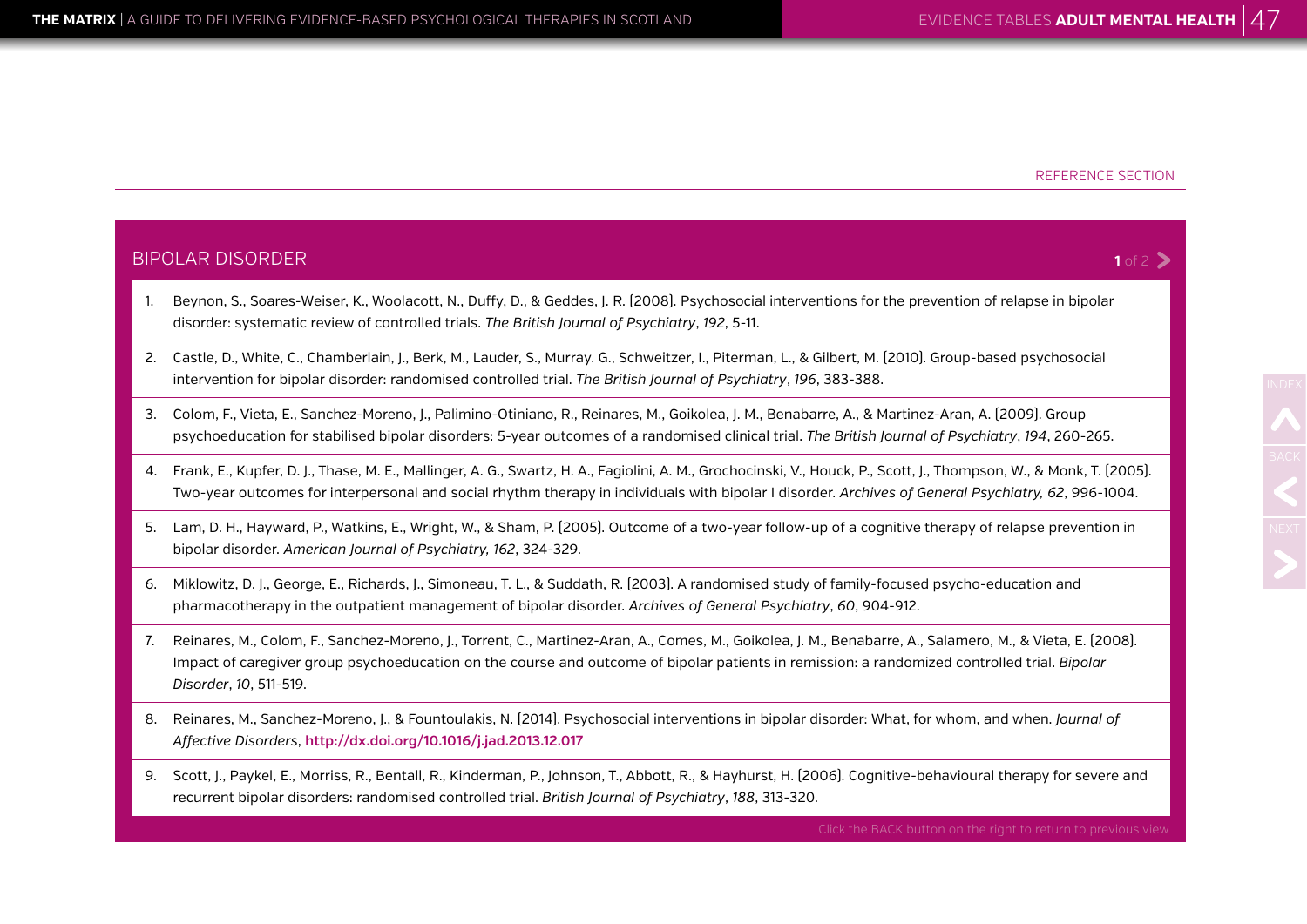

2. Torrent, C., Martinez-Aran, A., del Mar, B. C., Reinares, M., Daban, C., Sole, B., Rosa, A. R., Tabares-Seisdedos, R., Popovic, D., Salamaro, M., & Vieta, E. (2012). Long-term outcomes of cognitive impairment in bipolar disorder. *Journal of Clinical Psychiatry*, *73*, e899-e905.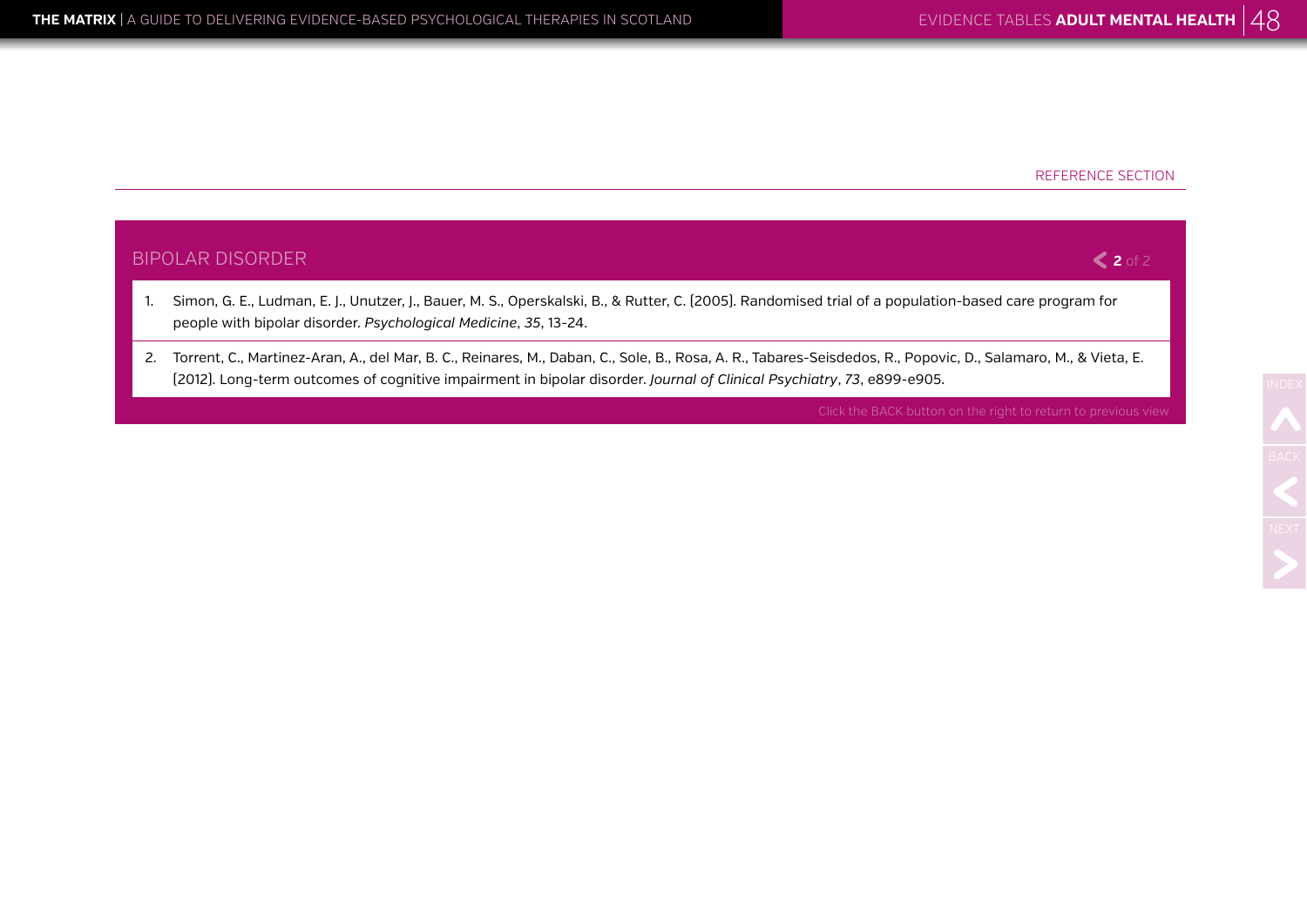$1$  of 2  $\geq$ 

#### NON PSYCHOTIC AFFECTIVE DISORDERS IN THE PERINATAL PERIOD

#### SUPPORTIVE THERAPIES

- 1. Shaw E, Levitt C, Wong S, Kaczorowski J, Group. MUPR.Systematic review of the literature on postpartum care:effectiveness of postpartum support to improve maternal parenting, mental health, quality of life, and physical health. *Birth 2006*;33(3):210-20.
- 2. Dennis CL, Kingston D. A systematic review of telephone support for women during pregnancy and the early postpartum period. *J Obstet Gynecol Neonatal Nurs 2008*;37(3):301-14.

#### COUPLE INTERVENTIONS

3. Misri S, Kostaras X, Fox D, Kostaras D. The impact of partner support in the treatment of postpartum depression. *Can J Psychiatry 2000*;45(6):554-8.

#### PSYCHOLOGICAL THERAPIES

- 4. Bledsoe SE, Grote NK. Treating Depression During Pregnancy and the Postpartum: A Preliminary Meta-Analysis. *Res Soc Work Pract 2006*;16(2):109- 20.
- 5. Cuijpers P, Brannmark JG, Van Straten A. Psychological treatment of postpartum depression: A meta-analysis. J *Clin Psychol 2008*;64(1):103-18.
- 6. Leis JA, Mendelson T, Tandon SD, Perry DF. A systematic review of home-based interventions to prevent and treat postpartum depression. *Arch Womens Ment Health 2009*;12(1):3-13.
- 7. Morrell CJ, Slade P, Warner R, Paley G, Dixon S, Walters SJ, et al. Clinical effectiveness of health visitor training in psychologically informed approaches for depression in postnatal women: Pragmatic cluster randomised trial in primary care. *BMJ 2009*;338(7689):276-9.
- 8. Holden, J.M., Sagovsky, R., & Cox, J.L. (1989). Counselling in a general practice setting: Controlled study of health visitor intervention in treatment of postnatal depression. *British Medical Journal*, 298, 223-226.

Click the BACK button on the right to return to previous view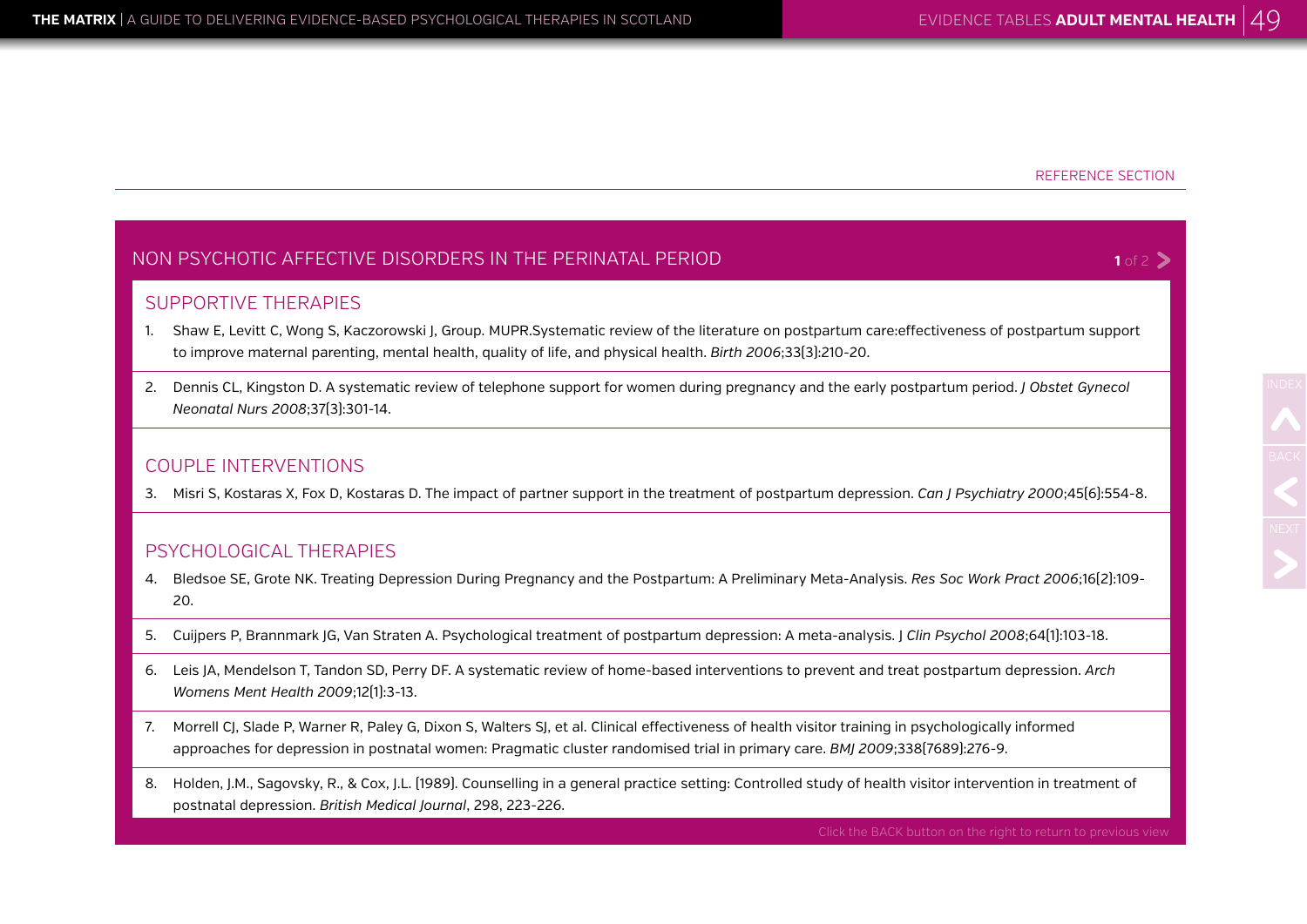**2** of 2

#### NON PSYCHOTIC AFFECTIVE DISORDERS IN THE PERINATAL PERIOD

- 1. Wickberg, B., & Hwang, C. P. (1996). Counselling of postnatal depression: A controlled study on a population based Swedish sample.Journal of Affective Disorders, 39, 209-216.
- 2. Cooper, P. J., Murray, L., Wilson, A., & Romaniuk, H. (2003).Controlled trial of the short- and long-term effect of psychological treatment of postpartum depression.British Journal of Psychiatry,182, 412-419 .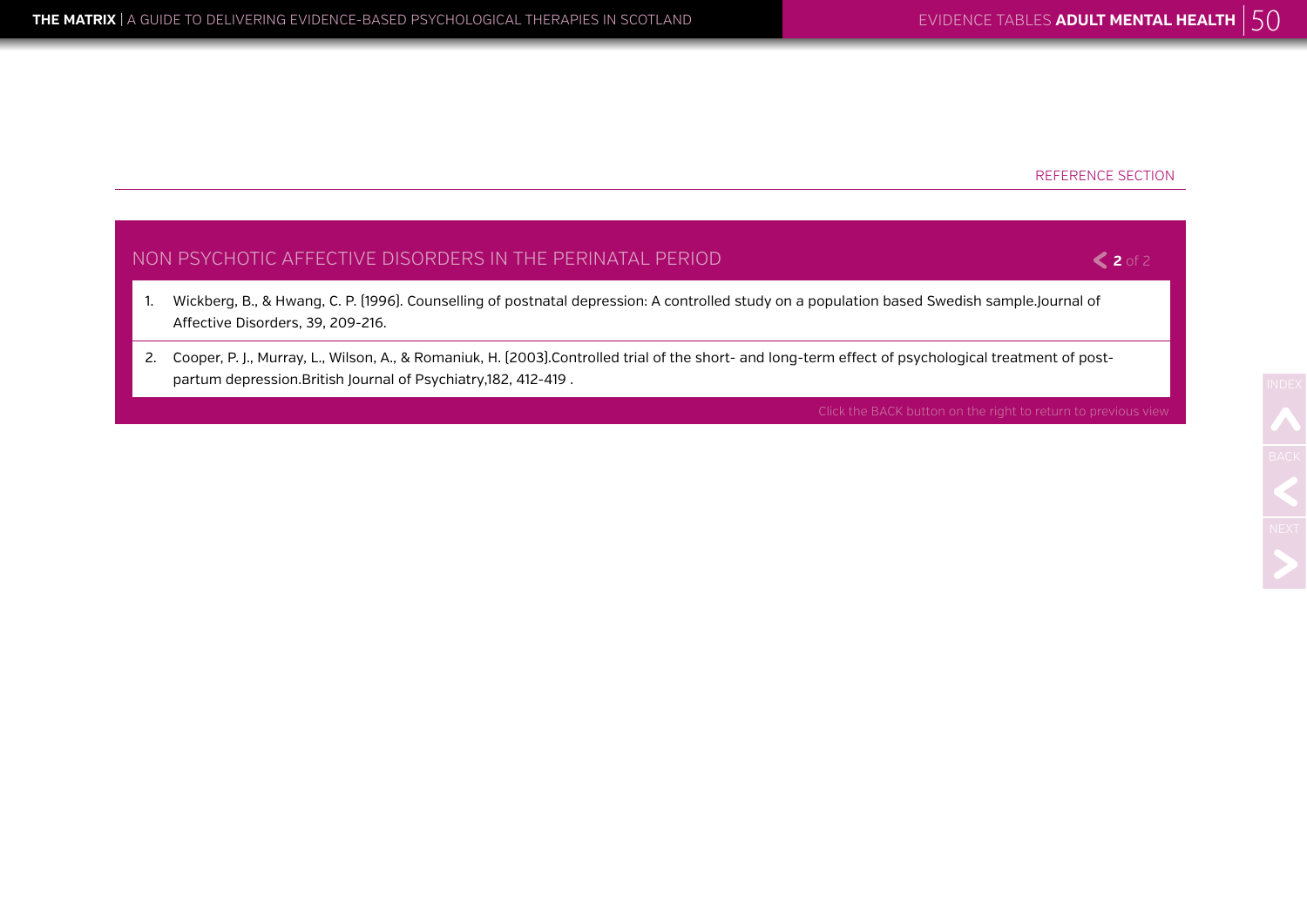|    | <b>DEPRESSION</b><br>1 of 2                                                                                                                                                                                                                                    |  |  |
|----|----------------------------------------------------------------------------------------------------------------------------------------------------------------------------------------------------------------------------------------------------------------|--|--|
| 1. | Scottish Intercollegiate Guidelines Network (SIGN) Non-pharmaceutical management of depression. Edinburgh: SIGN; 2010. (SIGN publication no. 114)<br>[cited 10 June 2010] Available from url: http://www.sign.ac.uk                                            |  |  |
| 2. | Gellatly J, Bower P, Hennessy S, Richards D, Gilbody S, Lovell K. What makes self-help interventions effective in the management of depressive<br>symptoms? Meta-analysis and meta-regression. [References]. Psychological Medicine. 2007;37(9):1217-28.       |  |  |
| 1. | National Institute for Health and Clinical Excellence. Depression: The treatment and management of depression in adults. NICE: 2009. Available from<br>url: http://guidance.nice.org.uk/CG90/NICEGuidance/doc/English                                          |  |  |
| 2. | Kaltenthaler E, Brazier J, De Nigris E, Tumur I, Ferriter M, Beverley C, et al. Computerised cognitive behaviour therapy for depression and anxiety<br>update: a systematic review and economic evaluation. Health Technology Assessment 2006;10[33]:1-168     |  |  |
| 3. | Christensen H, Griffiths KM, Jorm AF. Delivering interventions for depression by using the internet: Randomised controlled trial. BMJ: British Medical<br>Journal 2004;328[7434]:265-9.                                                                        |  |  |
| 4. | Cuijpers P, van Straten A, Warmerdam L. Behavioral activation treatments of depression: A meta-analysis. Clinical Psychology Review<br>2007;27[3]:318-26.                                                                                                      |  |  |
| 5. | Twomey C, O'Reilly G, Byrne M. Effectiveness of cognitive behavioural therapy for anxiety and depression in primary care: a metanalysis. Family<br>Practice 2014;Sept 22.pii cmu060. [Review] PMID: 25248976                                                   |  |  |
| 6. | Churchill R, Hunot V, Corney R, Knapp M, McGuire H, Tylee A, et al. A systematic review of controlled trials of the effectiveness and cost-<br>effectiveness of brief psychological treatments for depression. Health Technology Assessment 2001;5(35):1-173   |  |  |
| 7. | de Mello MF, de Jesus Mari J, Bacaltchuk J, Verdeli H, Neugebauer R. A systematic review of research findings on the efficacy of interpersonal therapy<br>for depressive disorders. European Archives of Psychiatry & Clinical Neuroscience 2005;255[2]:75-82. |  |  |
|    |                                                                                                                                                                                                                                                                |  |  |

8. Leichsenring F. Comparative effects of short-term psychodynamic psychotherapy and cognitive-behavioral therapy in depression: a meta-analytic approach. *Clin Psychol Rev 2001*;21(3):401-19.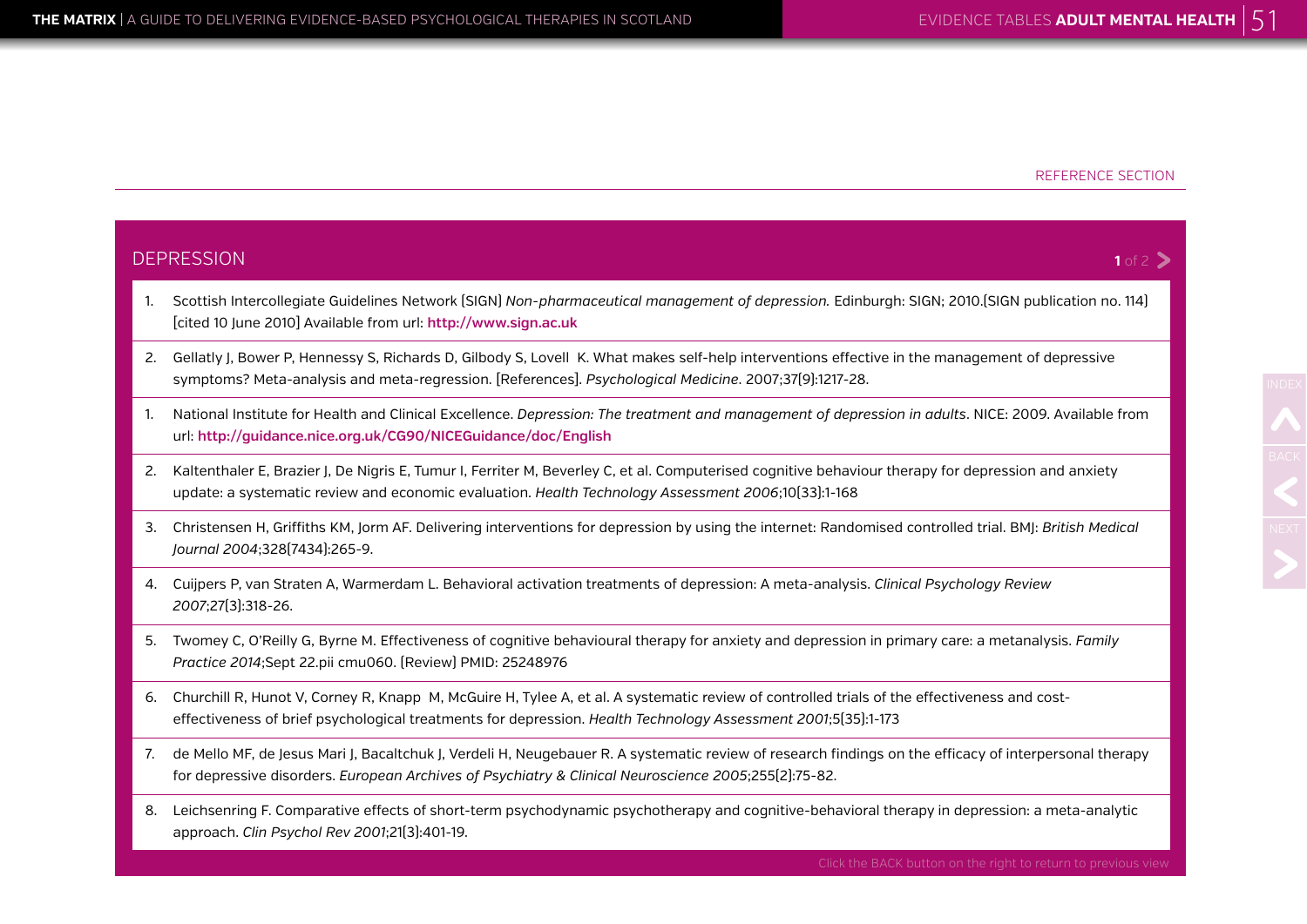DEP

#### REFERENCE SECTION

|    | <b>DEPRESSION</b><br>$\leq$ 2 of 2                                                                                                                                                                                                                                                                          |  |  |
|----|-------------------------------------------------------------------------------------------------------------------------------------------------------------------------------------------------------------------------------------------------------------------------------------------------------------|--|--|
| 1. | Cuijpers P, van Straten A, Warmerdam L. Problem solving therapies for depression: A meta-analysis. European Psychiatry 2007;22(1):9-15.                                                                                                                                                                     |  |  |
| 2. | Coelho H.F., Canter P.H., Ernst E., Mindfulness-based cognitive therapy: Evaluating current evidence and informing future research. Journal of<br>Consulting and Clinical Psychology. 2007;75[6]:1000-5.                                                                                                    |  |  |
| 3. | Greenberg, L.S., & Watson, J. (1998). Experiential therapy of depression: Differential effects of client-centered relationship conditions and process<br>experiential interventions. Psychotherapy Research, 8, 210-224.                                                                                    |  |  |
| 4. | Watson, J.C., Gordon, L.B., Stermac, L., Kalogerakos, F., Steckley, P. (2003). Comparing the effectiveness of process-experiential with cognitive-<br>behavioral psychotherapy in the treatment of depression. Journal of Consulting and Clinical Psychology, 71, 773-781.                                  |  |  |
| 5. | King, M., Marston, L. & Bower, P. [2013]. Comparison of non-directive counselling and cognitive behaviour therapy for patients presenting in general<br>practice with an ICD-10 depressive episode: a randomized control trial. Psychological Medicine. Available on CJO 2013 doi:10.1017/S0033291713002377 |  |  |
| 6. | Keller, M. B., McCullough, J. P., Klein, D. N., et al (2000)A Comparison of Nefazodone, the Cognitive Behavioral-Analysis System of Psychotherapy, and                                                                                                                                                      |  |  |

Their Combination for the Treatment of Chronic Depression. *New England Journal of Medicine*, 342, 1462-1470.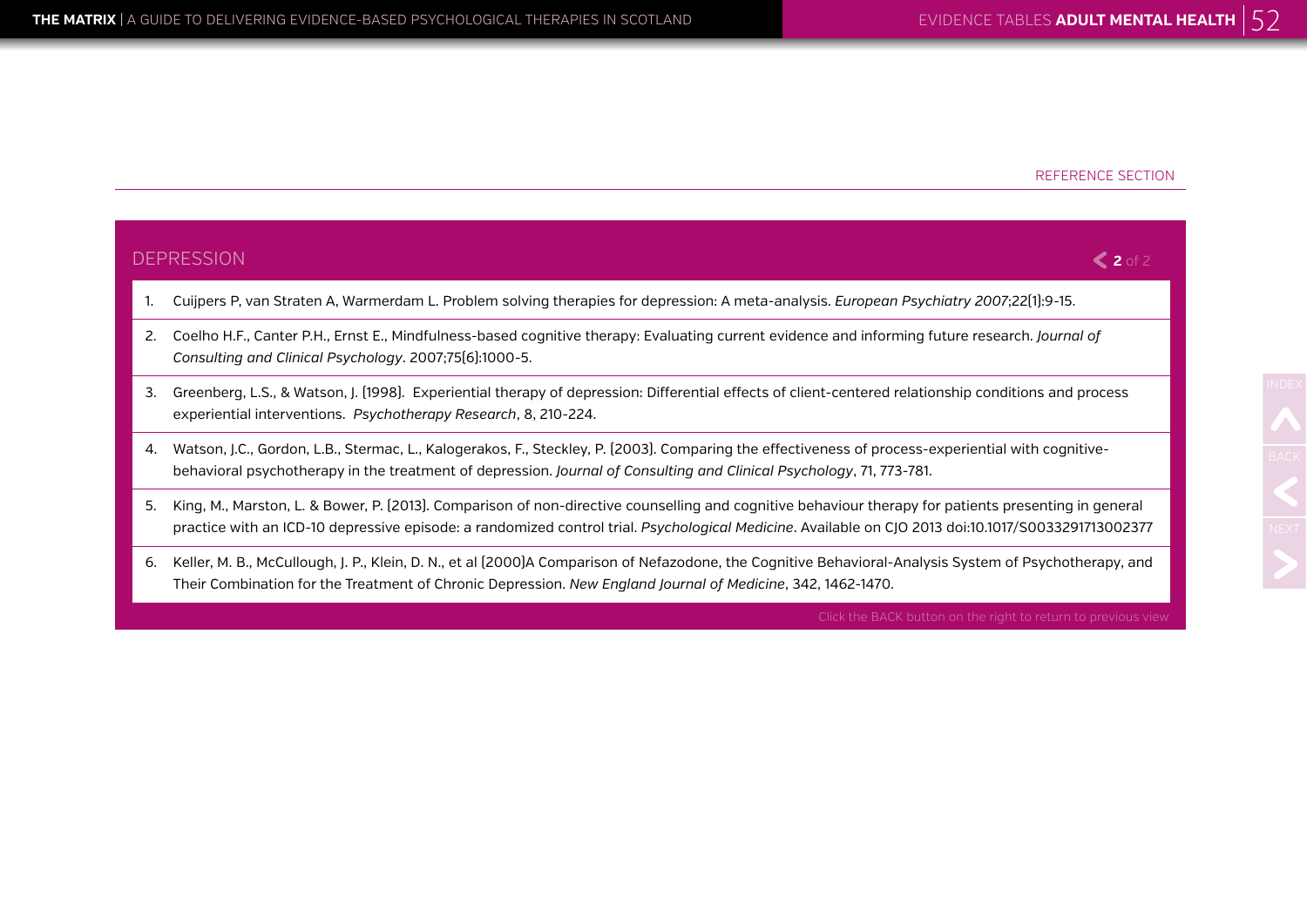#### BORDERLINE PERSONALITY DISORDER

- 1. Linehan M.M, Armstrong H, Suarez A, Allmon D, Heard HL.(1991) Cognitive-behavioral treatment of chronically parasuicidal borderline patients. *Arch Gen Psychiatry* 48, 1060–1064.
- 2. Davidson K, Norrie J, Tyrer P, Gumley A, Tata P, Murray H, Palmer S (2006) The effectiveness of cognitive behaviour therapy for borderline personality disorder: results from the borderline personality disorder study of cognitive therapy (BOSCOT) trial. *Journal of Personality Disorder* 20, 450–465
- 3. Giesen-Bloo J, van Dyck R, Spinhoven P, van Tilburg W, Dirksen C, van Asselt T, Kremers I, Nadort M, Arntz, A. (2006) Outpatient psychotherapy for borderline personality disorder: randomized trial of schema-focused therapy vs transference-focused psychotherapy. *Archives of General Psychiatry*, 63, 649–658
- 4. Clarkin J.F., Levy K.N., Lenzenweger M.F., Kernberg O.F. (2007) Evaluating three treatments for borderline personality disorder: a multiwave study. *American Journal of Psychiatry*, 164, 922–928
- 5. Bateman A, Fonagy P (1999) The effectiveness of partial hospitalization in the treatment of borderline personality disorder: a randomized controlled trial. *American Journal of Psychiatry*, 156, 1563–1569
- 6. Blum N, St. John D, Pfohl B, Stuart S, McCormick B, Allen J, Arndt S, Black D (2008) Systems Training for Emotional Predictability and Problem Solving (STEPPS) for Outpatients With Borderline Personality Disorder: A Randomized Controlled Trial and 1-Year Follow-Up. *American Journal of Psychiatry*, 165, 468–478
- 7. Crawford, M & Rutter, D (2007) Lessons learned from an evaluation of dedicated community based services for people with personality disorder. *Mental Health Review Journal*, 12, 55-61.
- 8. Bateman A., Fonagy P (2009) Randomized Controlled Trial of Outpatient Mentalization-Based Treatment Versus Structured Clinical Management for Borderline Personality Disorder. *American Journal of Psychiatry*, 166, 1355–1364.

Click the BACK button on the right to return to previous view

### $1 of 2$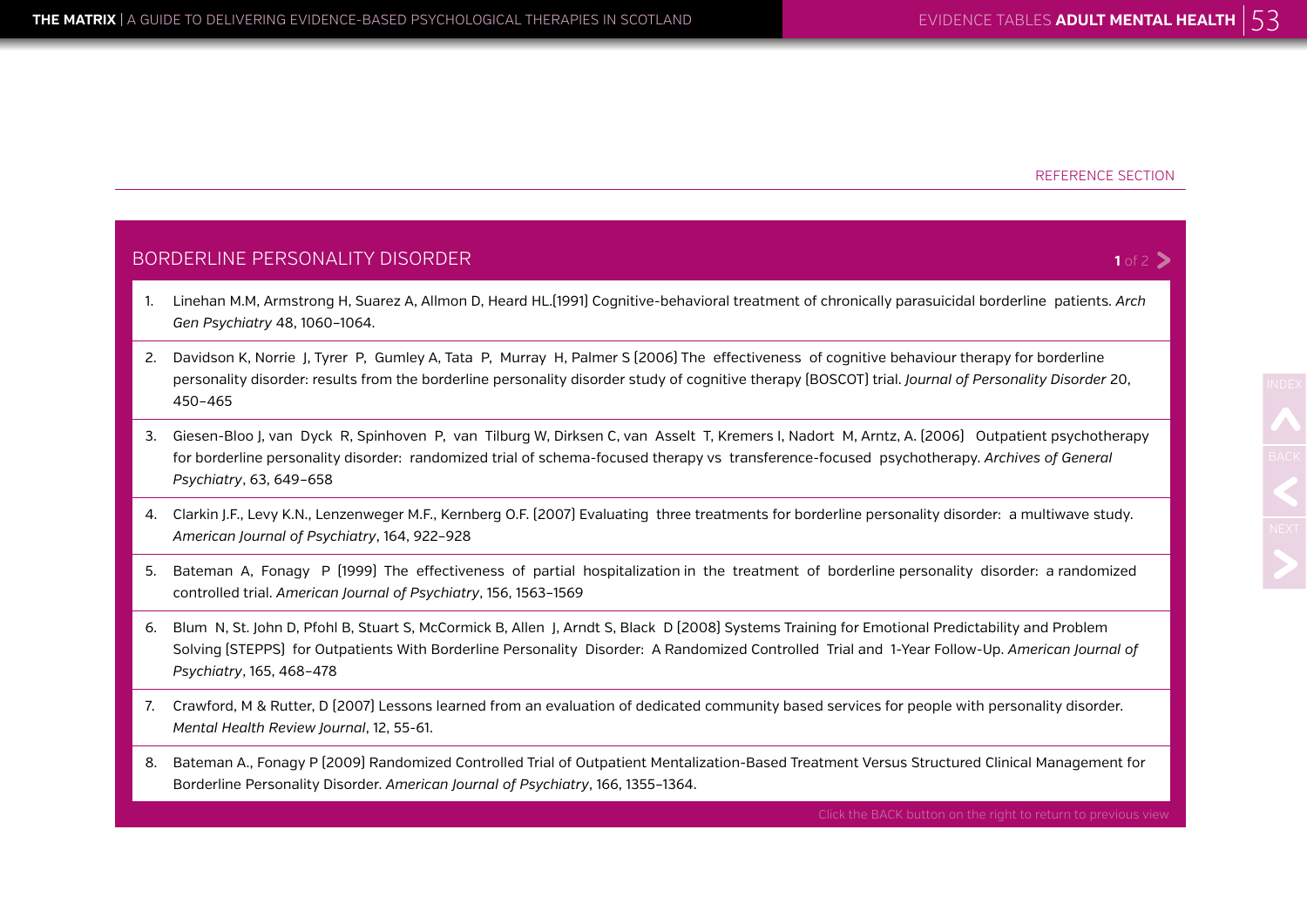#### BORDERLINE PERSONALITY DISORDER

- 1. McMain S.F., Links P.S., Gnam W.H., Guimond T., Cardish R.J., Korman L., et al. (2009) A randomized trial of dialectical behavior therapy versus general psychiatric management for borderline personality disorder. *American Journal of Psychiatry*, 166, 1365–74.
- 2. Generic Structured Clinical Care are delineated in the University College London UCL, CORE website (**[www.ucl.ac.uk/clinicalpsychology/CORE/competence\\_mentalillness.html](http://www.ucl.ac.uk/clinical-psychology/CORE/competence_mentalillness.html)** OR **[www.ucl.ac.uk/CORE/](http://www.ucl.ac.uk/CORE/)**)

**2** of 2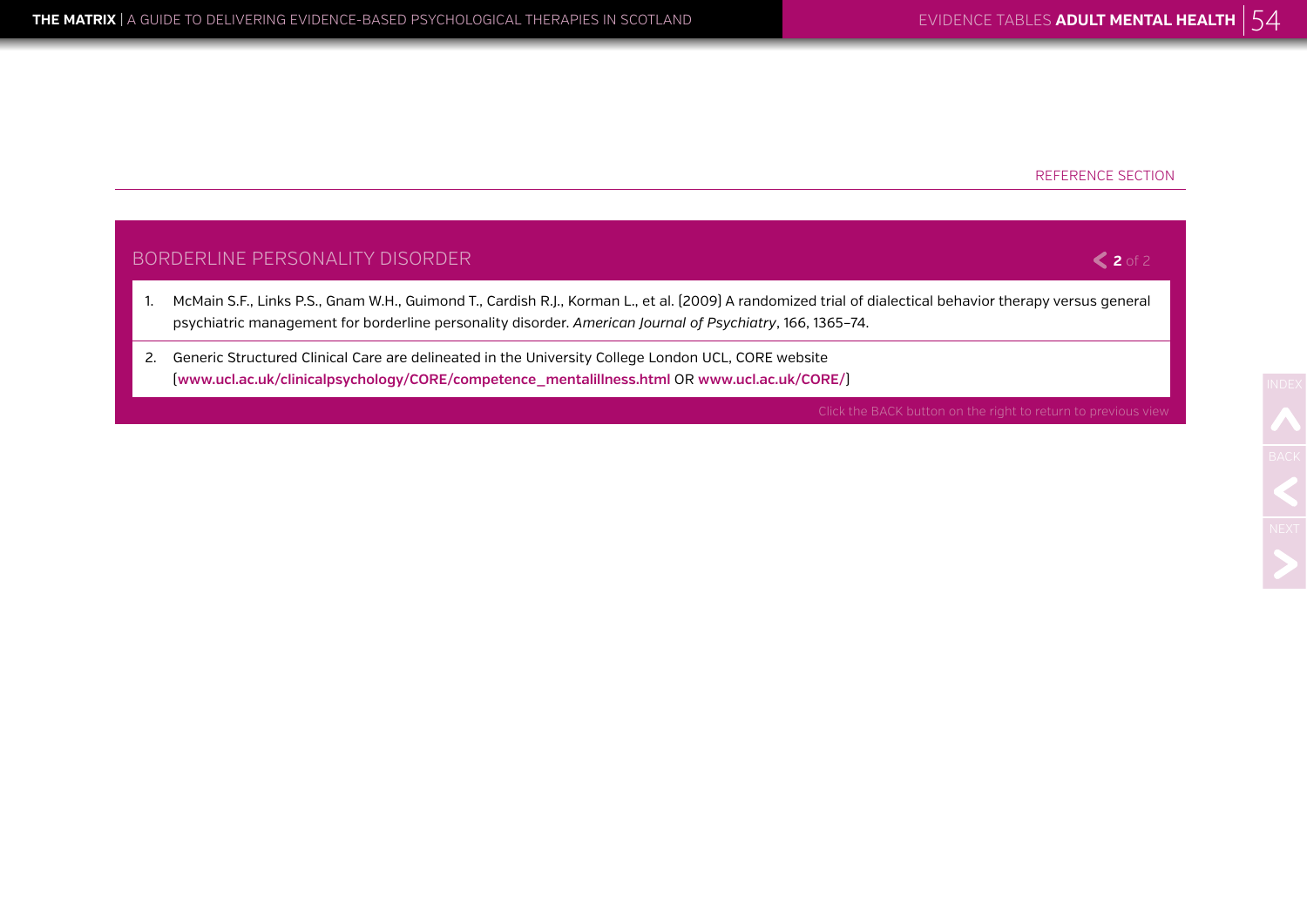England.

#### REFERENCE SECTION

## ALCOHOL PROBLEMS 1. Scottish Intercollegiate Guidelines Network. (2003). *The Management of Harmful Drinking and Alcohol Dependence in Primary Care: SIGN Guideline 74.* Edinburgh: SIGN. 2. Slattery, J., Chick, J., Cochrane, M., Craig, J., Godfrey, C., Kohli, H., et al. (2003). *Prevention of Relapse in Alcohol Dependence. Health Technology Assessment Report 3*. Glasgow: Health Technology Board for Scotland. 3. Raistrick, D., Heather, N. & Godfrey, C. (2006). *Review of the effectiveness of treatment for alcohol problems*. National Treatment Agency: NHS 4. Miller, W. R., Wilbourne, P. D. & Hetema, J. E. (2003). What Works? A Summary of Alcohol Treatment OutcomeResearch. In R. K. Hester & W. R. Miller (Eds.), *Handbook of Alcoholism Treatment Approaches: Effective Alternatives,* (3rd edition), (pp. 13–63). Boston, MA: Allyn and Bacon. **1** of 1

5. National Institute for Health and Clinical Excellence. (2011). *Alcohol-use disorders Diagnosis, assessment and management of harmful drinking and alcohol dependence. Clinical Guideline 115*. NICE: London.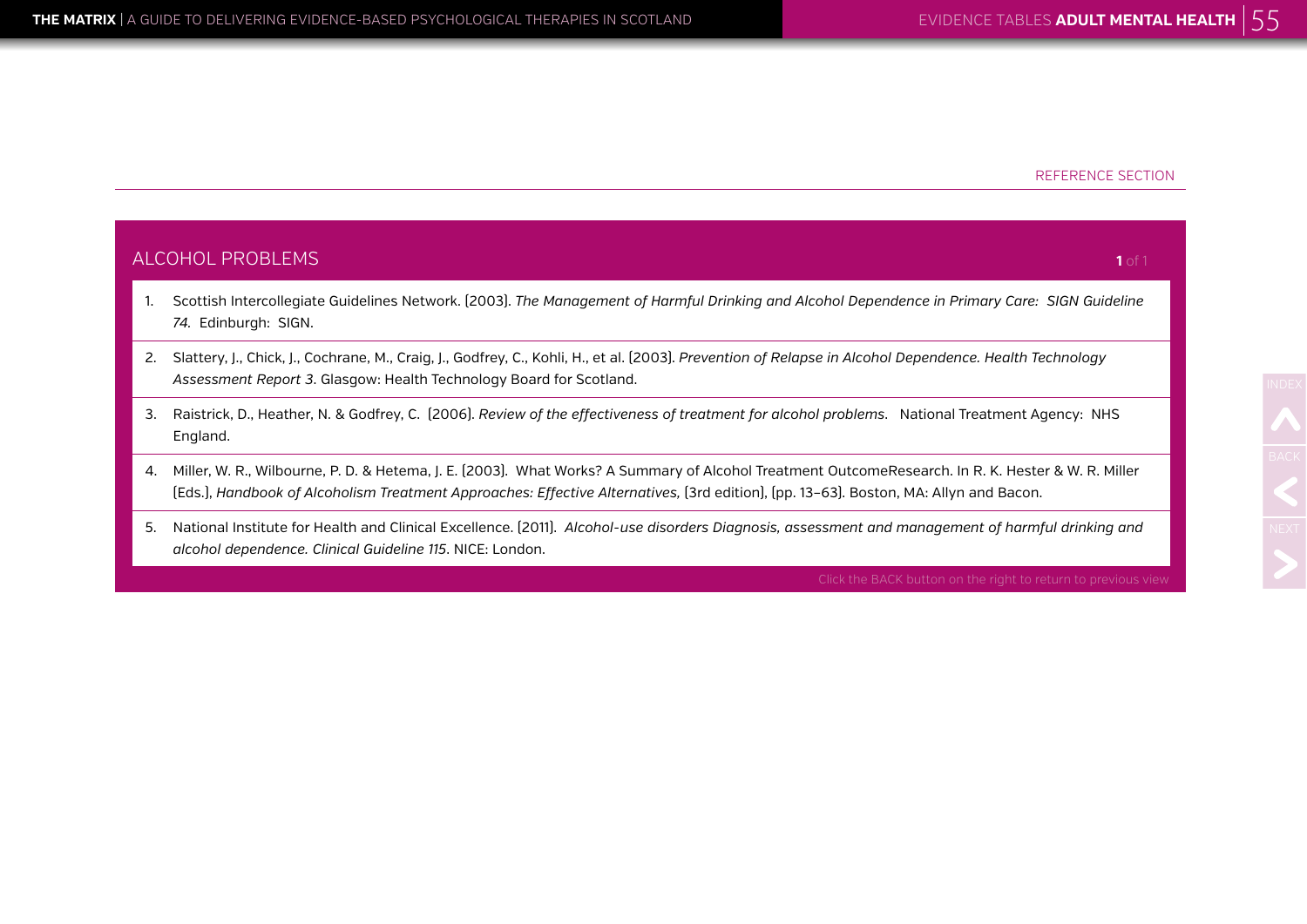| SUBSTANCE USE |                                                                                                                                                                                     | 1 of 1 |
|---------------|-------------------------------------------------------------------------------------------------------------------------------------------------------------------------------------|--------|
|               | National Institute for Health and Clinical Excellence. [2007]. Drug Misuse: Psychosocial Intervention. Clinical Guideline 51, NICE: London.                                         |        |
|               | National Treatment Agency for Substance Misuse. [2005]. The Effectiveness of Psychological Therapies on Drug Misusing Clients. London: NTA.                                         |        |
| 3.            | Pilling, S., Hesketh, K. & Mitcheson, L. (2010). Psychosocial Interventions for Drug Misuse: A framework and toolkit for implementing NICE-<br>recommended treatment interventions. |        |
|               | Click the BACK button on the right to return to previous view                                                                                                                       |        |
|               |                                                                                                                                                                                     |        |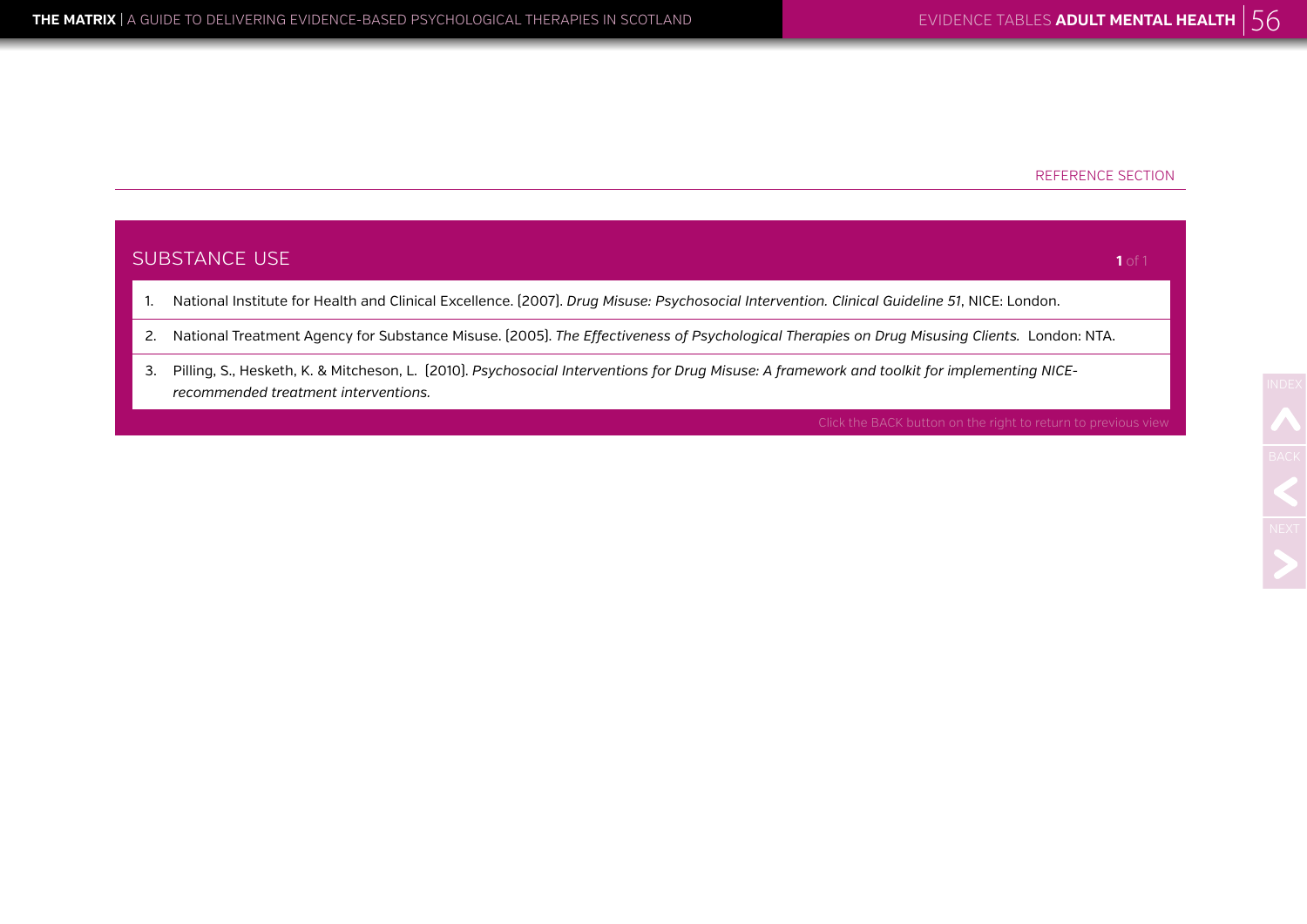EATING DISORDERS

157 (1), 1-39.

#### REFERENCE SECTION

## 1. Agras, W.S., Walsh, B.T., Fairburn, C.G., Wilson, G.T., Kraemer, H.C. (2000). A multicenter comparison of cognitive-behavioral therapy and interpersonal psychotherapy for bulimia nervosa. *Archives of General Psychiatry*, 57, 459-466. 2. American Psychiatric Association (2000). Practice guidelines for the treatment of patients with eating disorders. *The American Journal of Psychiatry,* 3. American Psychiatric Association Guidelines (2006). Practice guidelines for the treatment of patients with psychiatric disorders compendium. *American Psychiatric Publications*, 1097-1222. 4. Bailer, U., de Zwaan, M., Leisch, F., Strnad, A., Lennkh-Wolfsberg, C., El-Giamal, N., Hornik, K., Kasper, S. (2004). Guided self-help versus cognitivebehavioural group therapy in the treatment of bulimia nervosa. *International Journal of Eating Disorders*, 35, 522-537 5. Bell, L., Clare, L., Thorn, E. (2001). Service Guidelines for people with eating disorders. DCP Occasional paper No.3. The British Psychological Society. 6. Carter, J.C., Olmsted, M.P., Kaplan, A.S., McCabe, R.E., Mills, J.S., Aimé, A. (2003). Self-Help for Bulimia Nervosa: A Randomised Controlled Trial. *American Journal of Psychiatry*, 160, 973-978. 7. Fairburn, C. G., Jones, R., Peveler, R. C., Carr, S. J., Solomon, R. A., O'Connor, M. E., Burton, J., Hope, R. A. (1991). Three psychological treatments for

- bulimia nervosa: A comparative trial. *Archives of General Psychiatry,* 48, 463-469.
- 8. Fairburn, C. G., Marcus, M. D., Wilson, G. T. (1993). Cognitive-behavioural therapy for binge eating and bulimia nervosa: A Comprehensive treatment Manual; in Fairburn, CG and Wilson, GT(eds) *Binge Eating: Nature assessment and Treatment*. New York, Guilford Press, 1993, 361-404
- 9. Fairburn, C.G., Kirk, J., O'Connor, M., Cooper, P.J. (1986). *A comparison of two psychological treatments for bulimia nervosa*.
- 10. *Behaviour Research and Therapy*, 24 (6), 629-643.

# NDEX<br>**BACK**<br>NEXT

#### $1 of 3$  >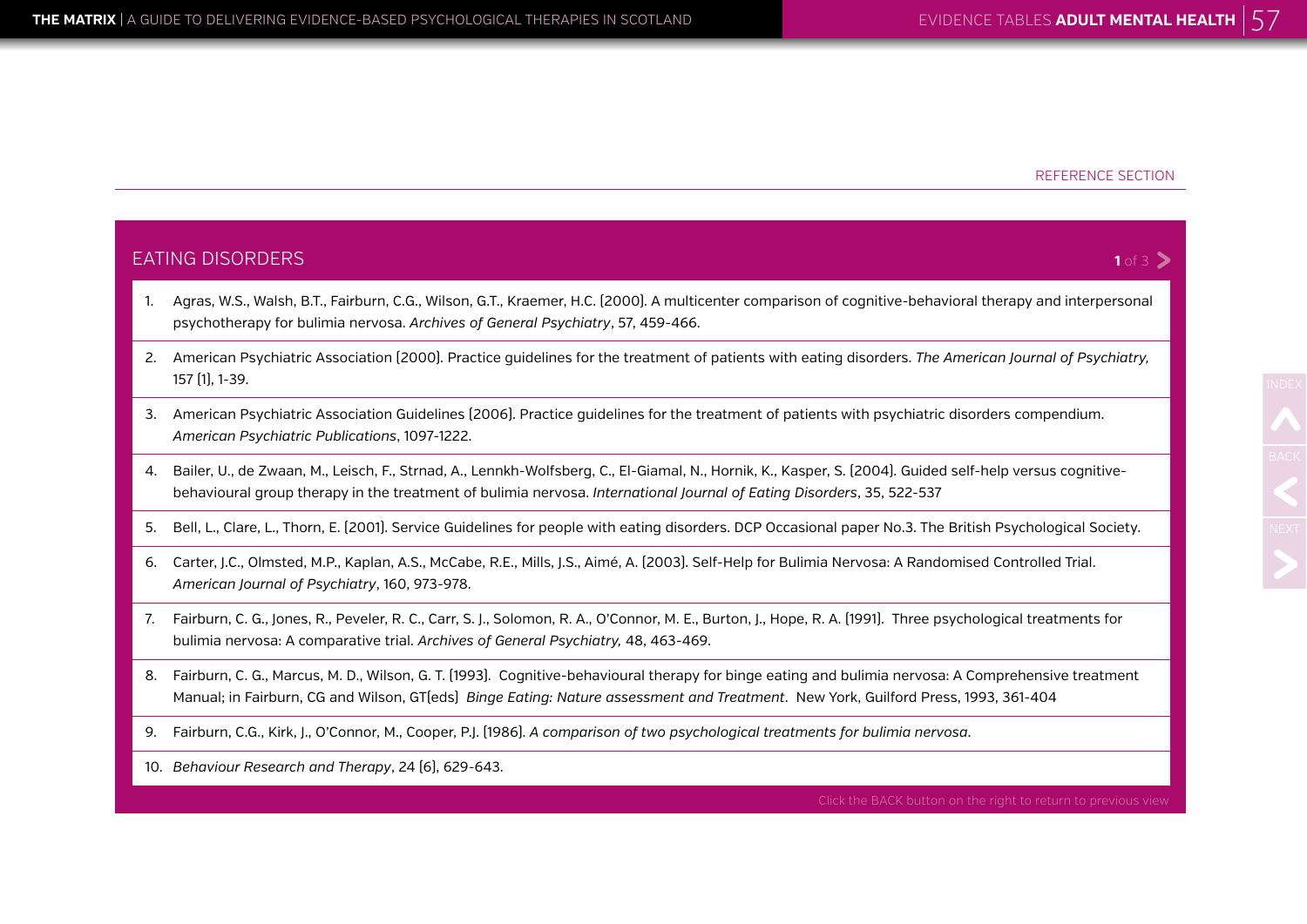#### **2** of 3

#### EATING DISORDERS

- 1. Hoek, H. (1995) *Distribution of Eating Disorders, In Eating Disorders and Obesity*, Eds: Brownell and Fairburn: Chapter 41: p233-237. Guilford Press, New York.
- 2. Hoek, H., van Hoeken, D. (2003) Review of the prevalence and incidence of eating disorders. *International Journal of Eating Disorders*, 34:383-396
- 3. Hsu, L. K. G. (1990). *Eating Disorders*. London: Guilford.
- 4. Le Grange, D., Crosby, R.D., Rathouz,P. J., Leventhal, B.L. (2007). A Randomised Controlled Comparison of Family-Based Treatment and Supportive Psychotherapy for Adolescent Bulimia Nervosa. *Archives of General Psychiatry*, 64 (9), 1049-1056.
- 5. LeGrange, D., Schmidt, U. (2005). The treatment of adolescents with bulimia nervosa. *Journal of Mental Health*, 14 (6), 587-597.
- 6. Lewandowski, L. M., Gebing, T. A., Anthony, J. L., O'Brien, W. H. (1997). Meta-analysis of cognitive-behavioural treatment studies for bulimia. *Clinical Psychology Review*, 17, 703-718.
- 7. Mitchell, J. E., Pyle, R. L., Eckert, E. D., Hatsukami, D., Pomeroy, C., Zimmerman, R. (1990). A comparison study of antidepressants and structured intensive group psychotherapy in the treatment of bulimia nervosa. *Archives of General Psychiatry*, 47, 149-157.
- 8. National Institute for Clinical Excellence (NICE). (2004). *Eating Disorders*. London: NICE; Clinical Guideline 9. (1.3.2.3)
- 9. NHS Quality Improvement Scotland (QIS). (2006). *Eating Disorders in Scotland: Recommendations for Management and Treatment*. Scotland: NHS. **www.nhshealthyquality.org**
- 10. Rossi, G., Balottin, U., Rossi, M., Chiappedi, M., Fazzi, E., Lanzi, G. (2007). Pharmacologic treatment of anorexia nervosa: a retrospective study in preadolescents and adolescents. *Clinical Paediatrics*, 46 (9), 806-811.
- 11. Schmidt, U., Lee, S., Beecham, J., Perkins, S., Treasure, J., Yi, I., Winn, S., Robinson, P., Murphy, R., Keville, S., Johnson-Sabine, E., Jenkins, M., Frost, S., Dodge, L., Berelowitz, M., Eisler, I. (2007). A randomised controlled trial of family therapy and cognitive behaviour therapy guided self-care for adolescents with bulimia nervosa and related disorders. *American Journal of Psychiatry*, 164 (4), 591-598.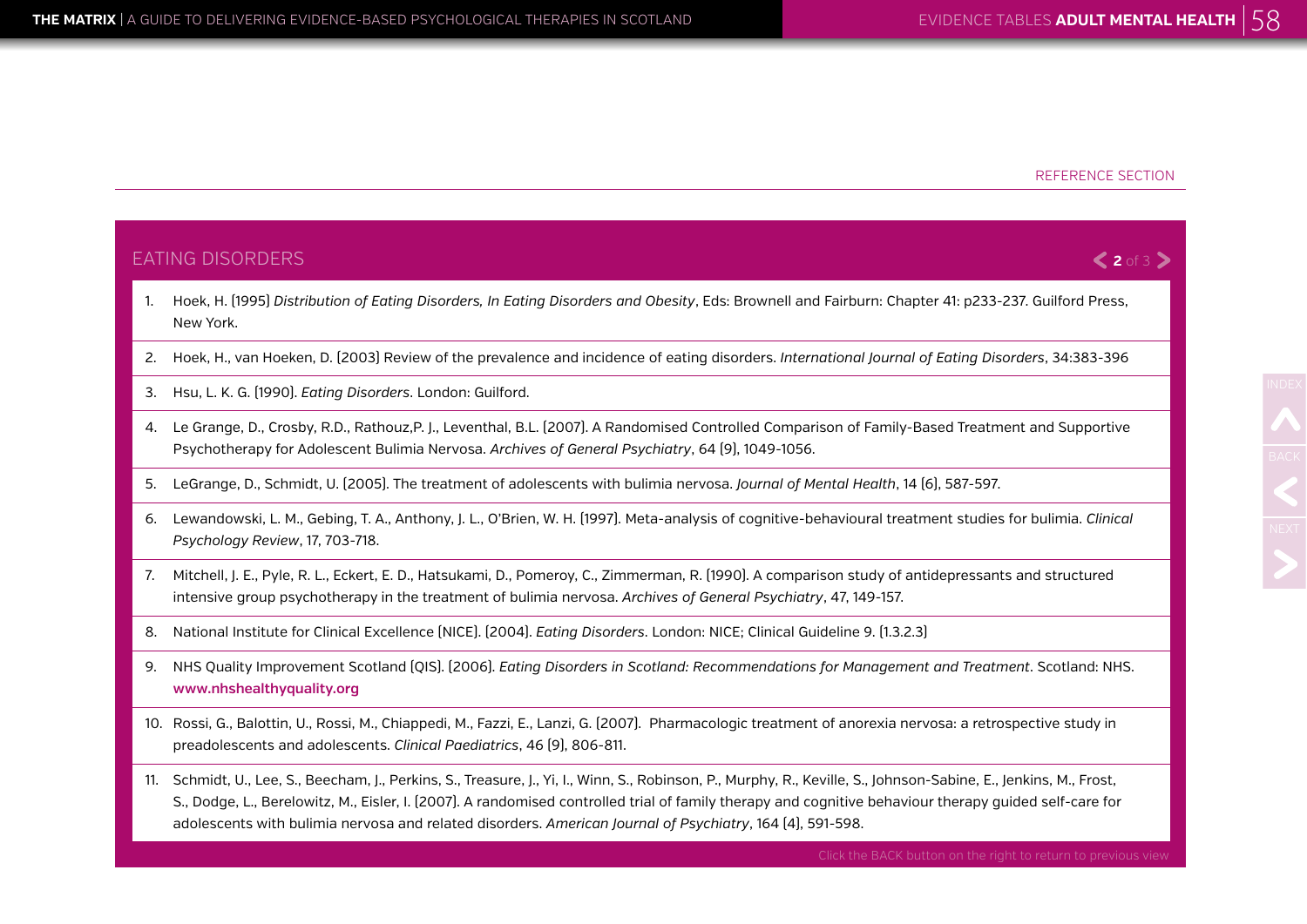### EATING DISORDERS 1. Shapiro, J., Berkman, N., Brownley, K., Sedway, J., Lohr, K., Bulik, C. (2007). Bulimia nervosa treatment: a systematic review of randomised controlled trials. *International Journal of Eating Disorders*, 40, 321-336. 2. Sysko, B., Walsh, T. (2008). A critical evaluation of the efficacy of self-help interventions for the treatment of bulimia nervosa and binge-eating disorder. *International Journal of Eating Disorders*, 41, 97-112. 3. Whittal, M.L, Agras, W.S., Gould, R.A. (1990). Bulimia nervosa: a meta-analysis of psychosocial and psychopharmacological treatments. *Behaviour Therapy*, 30, 117-135. **3** of 3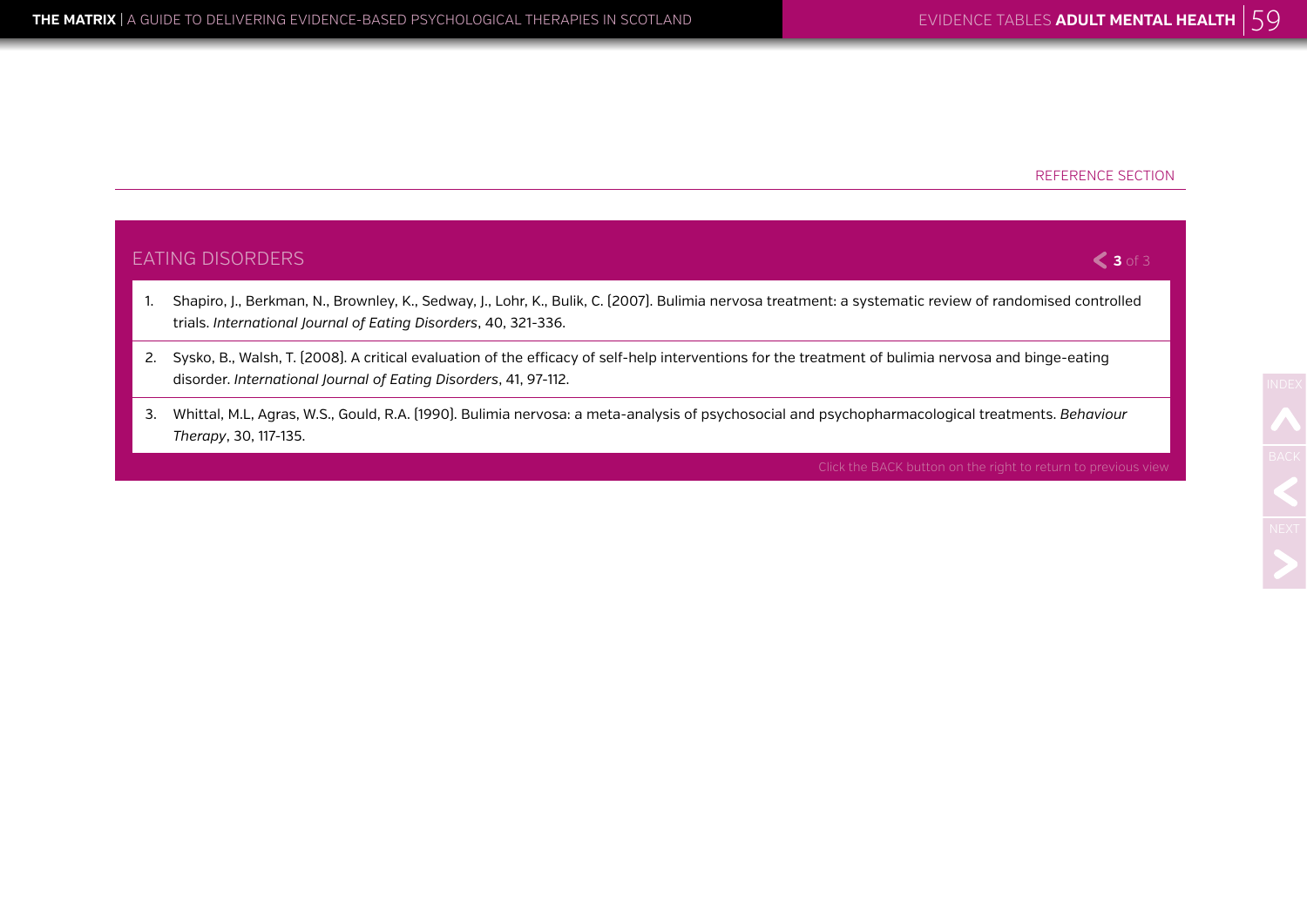INS<sup>®</sup>

#### REFERENCE SECTION

|    | ISOMNIA<br>1 of 3                                                                                                                                                                                                                                                                       |  |
|----|-----------------------------------------------------------------------------------------------------------------------------------------------------------------------------------------------------------------------------------------------------------------------------------------|--|
|    | Morin, C.M., Culbert, J.P., Schwartz, M.S. (1994) Non-pharmacological interventions for insomnia: a meta-analysis of treatment efficacy. American<br>Journal of Psychiatry 151, 1172-1180                                                                                               |  |
| 2. | Murtagh, D.R., Greenwood, K.M., [1995] Identifying effective psychological treatments for insomnia: a meta-analysis. Journal of Consulting and<br>Clinical Psychology 63, 79-89                                                                                                         |  |
| 3. | Pallesen, S., Nordhus, I. H., Kvale, G. (1998) Nonpharmacological interventions for insomnia in older adults: A meta-analysis of treatment efficacy.<br>Psychotherapy, 35, 472-482.                                                                                                     |  |
| 4. | Morin CM, Hauri PJ, Espie CA, Spielman A, Buysse DJ, Bootzin RR. [1999] Nonpharmacologic treatment of insomnia: an American Academy of Sleep<br>Medicine Review. Sleep 22, 1134-56                                                                                                      |  |
| 5. | Smith MT, Perlis, ML, Park A, Giles DE, Pennington JA, Buysse, DJ. (2002) Behavioral treatment vs pharmacotherapy for Insomnia - A comparative<br>meta-analyses. American Journal of Psychiatry 159, 5-11                                                                               |  |
| 6. | Montgomery, P., & Dennis, J. (2003). Cognitive behavioral interventions for sleep problems in adults aged 60. Cochrane Database Syst Rev (1):<br>CD003161                                                                                                                               |  |
| 7. | Irwin MR, Cole JC, Nicassio PM (2006) Comparative Meta-Analysis of Behavioral Interventions for Insomnia and Their Efficacy in Middle-Aged Adults<br>and in Older Adults 55+ Years of Age. Health Psychology. 25, 3-14                                                                  |  |
| 8. | Morin, C.M., Bootzin, R.R., Buysse, D.J., Edinger, J.D., Espie, C.A. & Lichstein, K.L. [2006] Psychological and behavioural treatment of insomnia. Update<br>of the recent evidence [1998-2004] prepared by a Task Force of the American Academy of Sleep Medicine. Sleep 29, 1398-1414 |  |
| 9. | Wang MY, Wang SY, Tsai PS. [2005]. Cognitive behavioural therapy for primary insomnia: A systematic review. Journal of Advanced Nursing, 50 [5],<br>553-564.                                                                                                                            |  |
|    | 10. Smith MT, Huang MI, Manber R. [2005]. Cognitive behaviour therapy for chronic insomnia occurring within the context of medical and psychiatric<br>disorders. Clinical Psychology Reviews, 25, 559-592.                                                                              |  |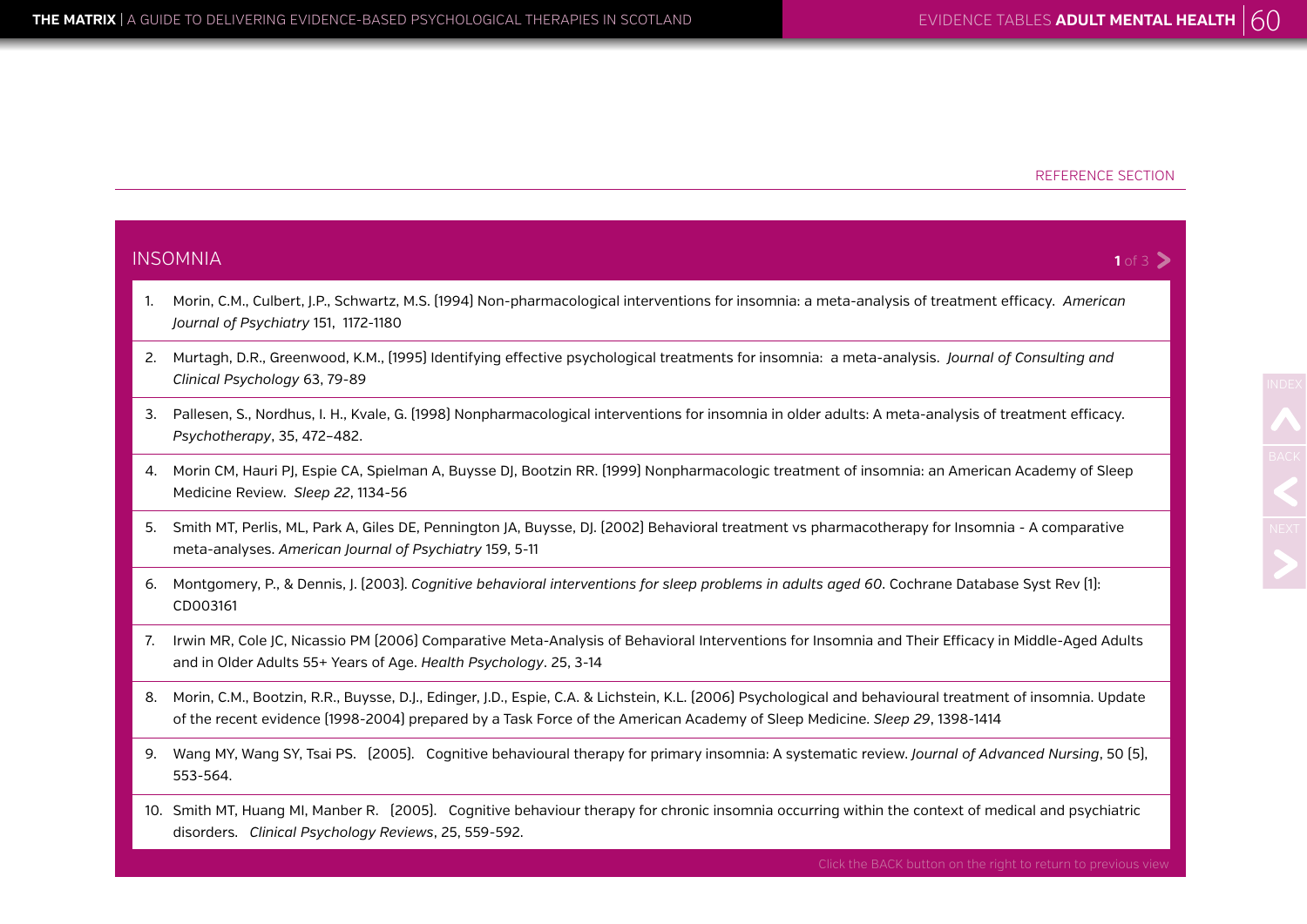nonpharmacologic treatment of chronic insomnia. *SLEEP*, 22 (8), 1128-1133.

insomnia: Preliminary findings. *Journal of Clinical Sleep Medicine*, 2 (4), 403-406.

hypnotic-dependant older adults. *Sleep Medicine*, 9, 165-171.

INSOMNIA

3. Art. No. CD003161.

*SLEEP*, 29 (11), 1415-1419.

*and Biological Rhythms*, *9*(1), 24-34.

#### REFERENCE SECTION

# 1. Montgomery P, Dennis J. (2008). *Cognitive behavioural interventions for sleep problems in adults aged 60+ (Review)*. The Cochrane Library, Issue 2. Chesson AL, McDowell Anderson W, Littner M, Davila D, Hartse K, Johnson S, Wise M, Rafecas J. (1999). Practice parameters for the 3. Morgenthaler T, Kramer M, Alessi C, Friedman L, Boehlecke B, Brown T, Coleman J, Kapur V, Lee-Chiong T, Owens J, Pancer J, Swick T. (2006). Practice parameters for the psychological and behavioural treatment of insomnia: An update. An American Academy of Sleep Medicine report. 4. Okajima, I., Komada, Y., & Inoue, Y. (2011). A meta‐analysis on the treatment effectiveness of cognitive behavioral therapy for primary insomnia. *Sleep*  5. Soeffng JP, Lichstein KL, Nau SD, McCrea CS, Wilson NM, Aguillard RN, Lester KW, Bush AJ. (2008). Psychological treatment of insomnia in 6. Germain A, Moul DE, Franzen PL, Miewald JM, Reynolds CF 3rd, Monk TH, Buysse DJ. (2006). Effects of a brief behavioural treatment for late-life **2** of 3

- 7. Espie CA, MacMahon KM, Kelly HL, Broomfield NM, Douglas NJ, Engleman HM, McKinstry B, Morin CM, Walker A, Wilson P. (2007). Randomized clinical effectiveness trial of nurse-administered small-group cognitive behaviour therapy for persistent insomnia in general practice. *SLEEP*, 30 (5), 574-584.
- 8. Espie, CA, Fleming, L, Cassidy, J, Samuel, L, Taylor. LM, White, CA, Douglas, NJ, Engleman, HM, Kelly, H-L, Paul. J. (2008). Randomized Controlled Clinical Effectiveness Trial of Cognitive Behavior Therapy Compared With Treatment As Usual for Persistent Insomnia in Patients With Cancer. *Journal of Clinical Oncology*, 26(8), 4651-4658.

Click the BACK button on the right to return to previous view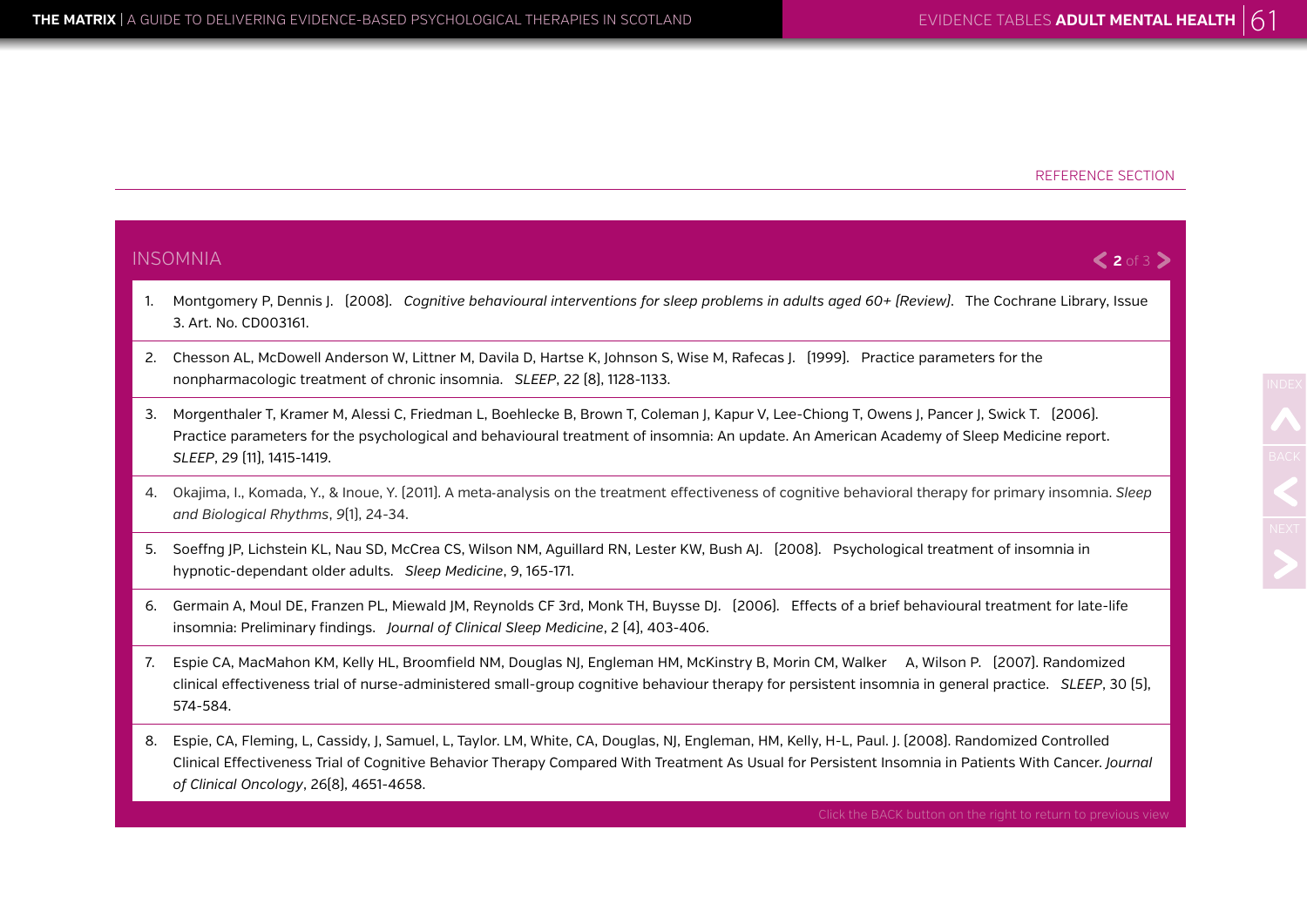$IN$ 

#### REFERENCE SECTION

|    | ISOMNIA<br>$<$ 3 of 3                                                                                                                                                                                                                                                                      |
|----|--------------------------------------------------------------------------------------------------------------------------------------------------------------------------------------------------------------------------------------------------------------------------------------------|
|    | Manber, R, Edinger, JD, Gress, JL, Pedro-Salcedo, MGS, Kuo, TF, Kalista, T. (2008). Cognitive Behavioral Therapy for Insomnia Enhances Depression<br>Outcome in Patients with Comorbid Major Depressive Disorder and Insomnia. SLEEP, 31(4), 489-495.                                      |
|    | Espie, CA, Inglis, S, Tessier, S, Harvey, L. (2001). The clinical effectiveness of cognitive behaviour therapy for chronic insomnia: implementation and<br>evaluation of a sleep clinic in general medical practice. Behaviour Research and Therapy, 39, 45-60.                            |
| 3. | Espie, CA, Inglis, S, Harvey, L. (2001). Predicting clinically significant response to cognitive behaviour therapy (CBT) for chronic insomnia in general<br>medical practice: Analyses of outcome data at 12 months posttreatment. Journal of Consulting and Clinical Psychology 69, 58-66 |
|    | 4.    Harris J, Lack L, Wright H, Gradisar M, Brooks A.   [2007].   Intensive sleep retraining treatment for chronic primary insomnia: A preliminary<br>investigation. Journal of Sleep Research, 16, 276-284.                                                                             |
|    | 5. Harvey AG, Sharpley AL, Ree MJ, Stinson K, Clark DM. [2007]. An open trial of cognitive therapy for chronic insomnia. Behaviour Research and<br>Therapy, 45, 2491-2501.                                                                                                                 |
|    | 6. Yook K, Lee SH, Ryu M, Kim KH, Choi TK, Suh SY, Kim YW, Kim B, Kim MY, Kim MJ. [2008]. Usefulness of mindfulness-based cognitive therapy for<br>treating insomnia in patients with anxiety disorders. Journal of Nervous and Mental Disease, 196 (6), 501-503.                          |
| 7. | Rosen RC, Lewin DS, Goldberg L, Woolfolk RL. Psychophysiological insomnia: combined effects of pharmacotherapy and relaxation- based<br>treatments. Sleep Medicine 1, 279-88                                                                                                               |
|    | 8. Ong JC, Shapiro SL, Manber R. [2008]. Combining mindfulness meditation with cognitive-behaviour therapy for insomnia: A treatment-development<br>study. Behavior Therapy, 39, 171-182.                                                                                                  |
|    | 9. van Straten, A., & Cuijpers, P. (2009). Self-help therapy for insomnia: a meta-analysis. Sleep Medicine Reviews, 13(1), 61-71.                                                                                                                                                          |
|    | 10 Edinger ID Weblasmuth WK Dadtke DA Coffman CL Carney CE Dese response effects of segnitive behavioural insegnia therapy. A randomized                                                                                                                                                   |

10. Edinger JD, Wohlgemuth WK, Radtke RA, Coffman CJ, Carney CE. Dose-response effects of cognitive behavioural insomnia therapy: A randomized clinical trial. *SLEEP*, 30 (2), 203-212.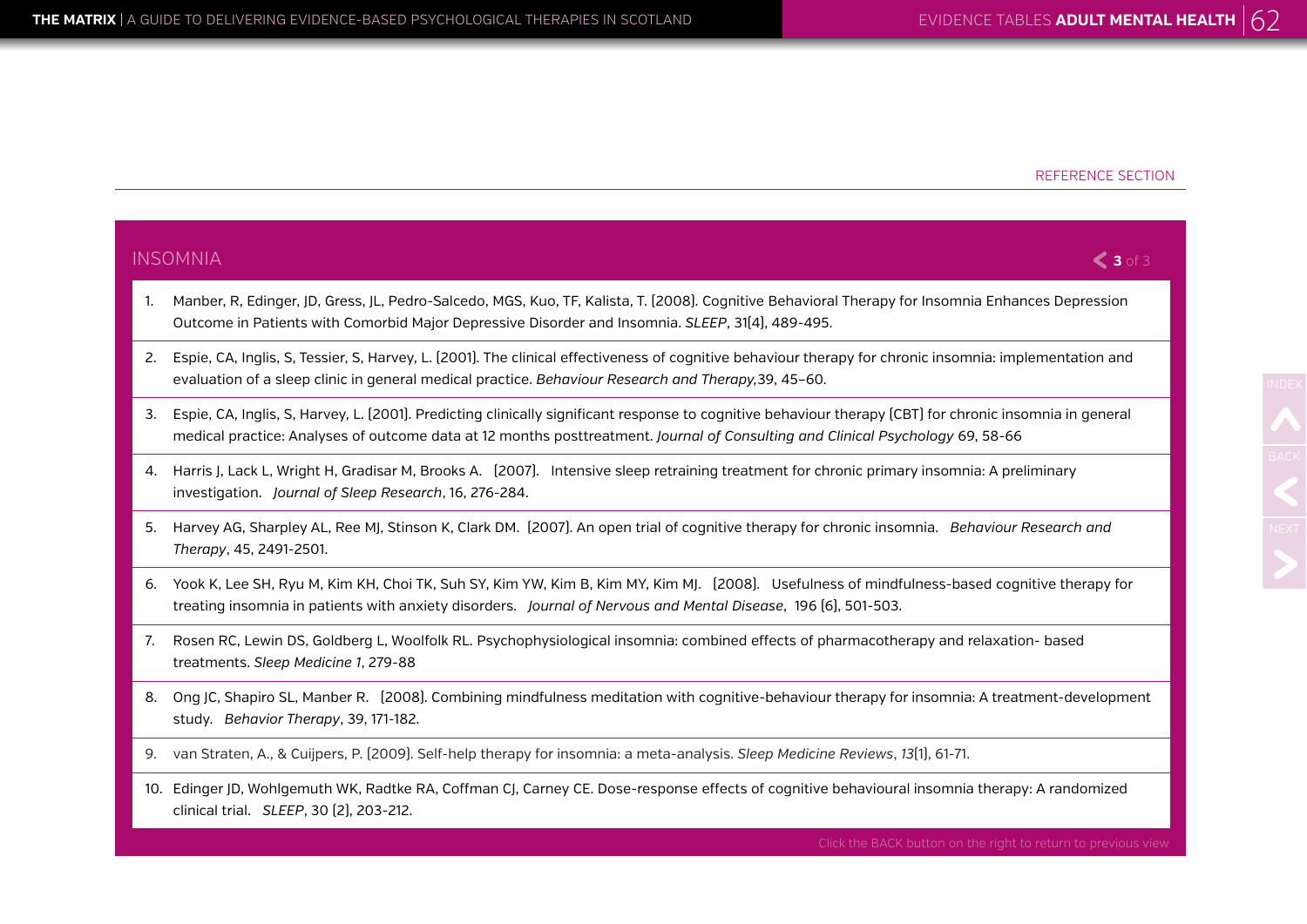NDEX<br>BACK<br>NEXT

|    | TRAUMA<br>1 of 3                                                                                                                                                                                                                                      |  |  |
|----|-------------------------------------------------------------------------------------------------------------------------------------------------------------------------------------------------------------------------------------------------------|--|--|
| 1. | Rose, S.C., Bisson, J., Churchill, R., Wessely, S. Psychological debriefing for presenting post traumatic stress disorder (PTSD) (Review) The<br>Cochrane Library 2009, Issue 1, 1-45                                                                 |  |  |
| 2. | Bisson, J., Jenkins, P., Alexander, J., Bannister, C. Randomised controlled trial of psychological debriefing for victims of acute burn trauma. British<br>Journal of Psychiatry 1997; 171: 78-81                                                     |  |  |
| 3. | Bordow, S., Porritt, D. An experimental evaluation of crisis intervention. Social Science and Medicine 1979; 13A(3):251-6                                                                                                                             |  |  |
| 4. | Bunn, B., Clarke, A. Crisis intervention: an experimental study of the effects of a brief period of counselling on the anxiety of relatives of seriously<br>injured or ill hospital patients. British Journal of Medical Psychology 1979; 52(2):191-5 |  |  |
| 5. | Campfield, K.M., Hills, A.M.,. Effect of timing of critical incident stress debriefing (CISD) on post-traumatic symptoms. Journal of Traumatic Stress<br>2001;14[2];327-40                                                                            |  |  |
| 6. | Conlon, L., Faby, T., Conroy, R. PTSD in ambulant RTA victims; prevalence, predictors and a randomised controlled trial of psychological debriefing<br>in prophylaxis. Journal of Pschomatic Research 1999; 46[1]:37-44                               |  |  |
| 7. | Hobbs, M., Mayou, R., Harrison, B., Worlock, P. A randomised controlled trial of psychological debriefing for victims of road traffic accidents. BMJ<br>1996;313[7070]:1438-9                                                                         |  |  |
| 8. | Lavender, T., Walkinshaw, S.A. Can midwives reduce postpartum psychological morbidity? A randomised trial. Birth 1998; 25(4):215-9                                                                                                                    |  |  |
| 9. | Lee, C., Slade, P., Lygo, V. The influence of psychological debriefing on emotional adaptation in women following early miscarriage: a preliminary<br>study. British Journal of Medical Psychology 1996;69[1]:47-58                                   |  |  |
|    | 10. Priest, S.R., Henderson, J., Evans, S.F., Hagan, R. Stress debriefing after childbirth: randomised controlled trial. MJA 1003;178:542-545                                                                                                         |  |  |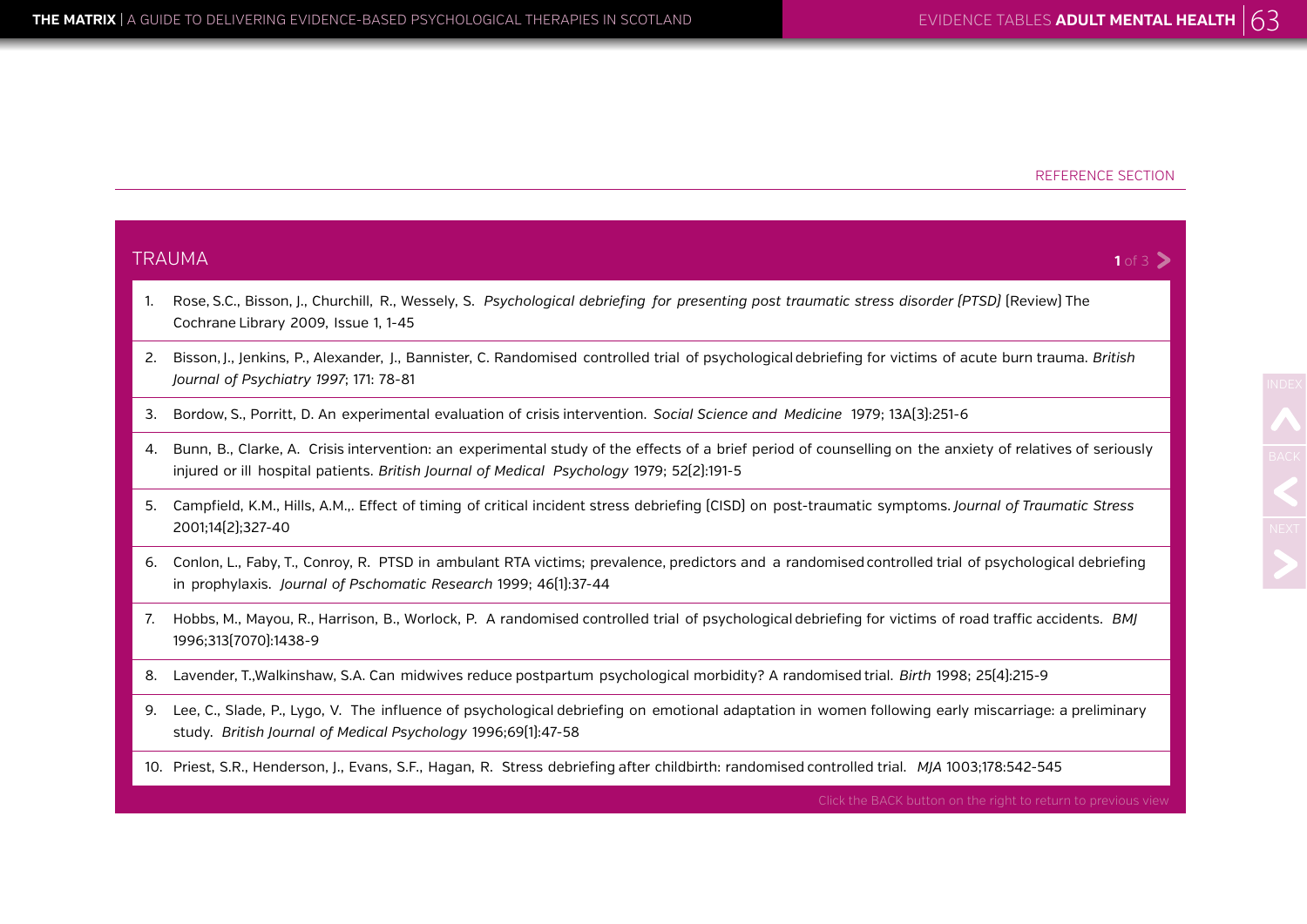NDEX<br>BACK<br>NEXT

### TRAUMA 1. Rose, S., Brewin, C.R., Andrews, B., Kirk, M. A randomised controlled trial of individual psychological debriefing for victims of violent crime. *Psychological Medicine* 1999;29(4);793-9 2. Small, R., Lumley, J., Donohue, L., Potter, A., Walderstrom, U. Midwife-led debriefing to reduce maternal depression following operative birth; a randomised controlled trial. BMJ 2000; 321, 7268:1043-7 3. Hobbs, G., Adshead, G. Preventative psychological intervention for road crash victims. In: Mitchell M editor(s). The aftermath of road accidents; Psychological, social and legal perspectives. London: Routledge, 1997;159-71 4. Andre, C., Lelord, F., Legeron, P., Reignier, A., Delattre, A. Controlled study of outcome after 6 months to early intervention of bus driver victims of aggression. Encephale 1997;23(1);65-71 5. Bisson, J., Shepherd, J., Joy, D., Probert, R. *Randomised controlled trial of a brief psychological intervention to prevent post traumatic stress disorder.* Submitted 6. Bryant, R., Harvey, A., Dang, S., Sackville, T., Basten, C. Treatment of acute stress disorder; a comparison of cognitive behaviour therapy and supportive counselling. *Journal of Counselling and Clinical Psychology* 1998;66(5);862-6 7. Foa, E., Heart-Ikeda, D., Perry, K. Evaluation of a brief cognitive-behavioural program for the prevention of chronic PTSD in recent assault victims. *Journal of Consulting and Clinical Psychology* 1995; 63(6);948-55 8. NICE Post-Traumatic Stress Disorder.*The Management of PTSD in Adults and Children in Primary and Secondary Care*. National Institutes for Health and Clinical Excellence; 2005. **2** of 3

9. Blanchard, E.B., Wickling, E. J., Devineni, T. et al. A Controlled Evaluation of Cognitive Behavioural Therapy for Post-Traumatic Stress in Motor Vehicle Accident Survivors. *Behaviour Research and Therapy* 2003; 41, 79-96.

Click the BACK button on the right to return to previous view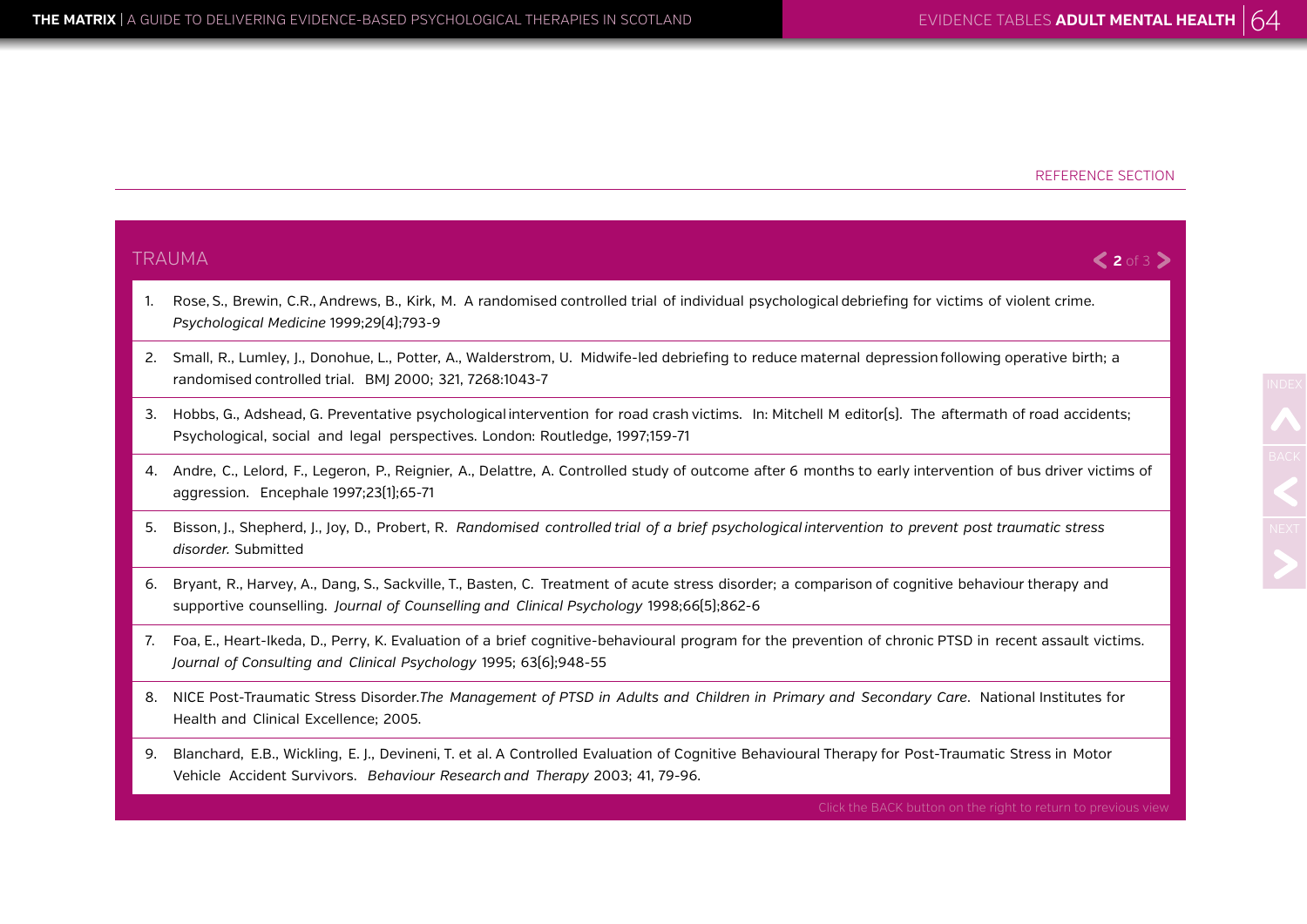NDEX<br>BACK<br>NEXT

|    | TRAUMA<br>$\leqslant$ 3 of 3                                                                                                                                                                                                                                                                                     |  |  |
|----|------------------------------------------------------------------------------------------------------------------------------------------------------------------------------------------------------------------------------------------------------------------------------------------------------------------|--|--|
| 1. | Marks, I., Lovell, K., Noshirvani, H. et al Treatment of Post-Traumatic Stress Disorder by Exposure and/or Cognitive Restructuring: A Controlled<br>Study. Archives of General Psychiatry 1998; 55, 317-325.                                                                                                     |  |  |
| 2. | Power, K., McGoldrick, T., Brown, K., et al. A Controlled Comparison of Eye Movement Desensitisation and Reprocessing Versus Exposure Plus<br>Cognitive Restructuring Versus Waiting List Control in the Treatment of Post-Traumatic Stress Disorder. Clinical Psychology and Psychotherapy<br>2002; 9, 299-318. |  |  |
| 3. | Taylor, S., Thordarson, D.S., Maxfield, L., et al. Comparative Efficiency, Speed, and Adverse Effects of Three PTSD Treatments: Exposure Therapy,<br>EDMR and Relaxation Training. Journal of Consulting and Clinical Psychology 2003; 71, 330-338.                                                              |  |  |
| 4. | Bryant, R.A. Early Predictors of Post-Traumatic Stress Disorder. Biological Psychiatry 2003, 53, 789-759.                                                                                                                                                                                                        |  |  |
| 5. | Foa, E.,B., Rothbaum, B., O., Riggs, D., et al. Treatment of posttraumatic stress disorder in rape victims: A comparison between cognitive-<br>behavioural procedures and counselling. Journal of Consulting and Clinical Psychology, 1991; 59, 715-723.                                                         |  |  |
| 6. | McDonagh, A., Friedman, M., McHugo, G., et al. Randomized Trial of Cognitive Behavioral Therapy for Chronic Posttraumatic Stress Disorder in<br>Adult Female Survivors of Childhood sexual Abuse. Journal of Consulting and Clinical Psychology 2005; 73, 515-524.                                               |  |  |
| 7. | Courtois, C. A., & Ford, J. D. Treating complex traumatic stress disorders: An evidenced-based quide. New York: Guilford Press, 2009.                                                                                                                                                                            |  |  |
| 8. | DePrince, A. P., & Freyd, J. J. Trauma-induced dissociation. In M. J. Friedman, T M. Keane & P. A. Resick [Eds.], Handbook of PTSD: Science and<br>practice (pp. 135-150). New York: Guilford Press, 2007.                                                                                                       |  |  |
| 9. | Kessler, R., C., McLaughlin, K., A., Green, J., G., et al. Childhood adversities and adult psychopathology in the WHO Mental Health Surveys. British<br>Journal Of Psychiatry 2010; 197, 378-385.                                                                                                                |  |  |
|    | 10. Cloitre, M., Koenen, K.C., Cohen, L.R., Hyemee, H. Skills Training in Affective and Interpersonal Regulation followed by Exposure: A Phase-Based<br>Treatment for PTSD Related to Childhood Abuse. Journal of Consulting and Clinical Psychology 2002; 70, 1067-1074                                         |  |  |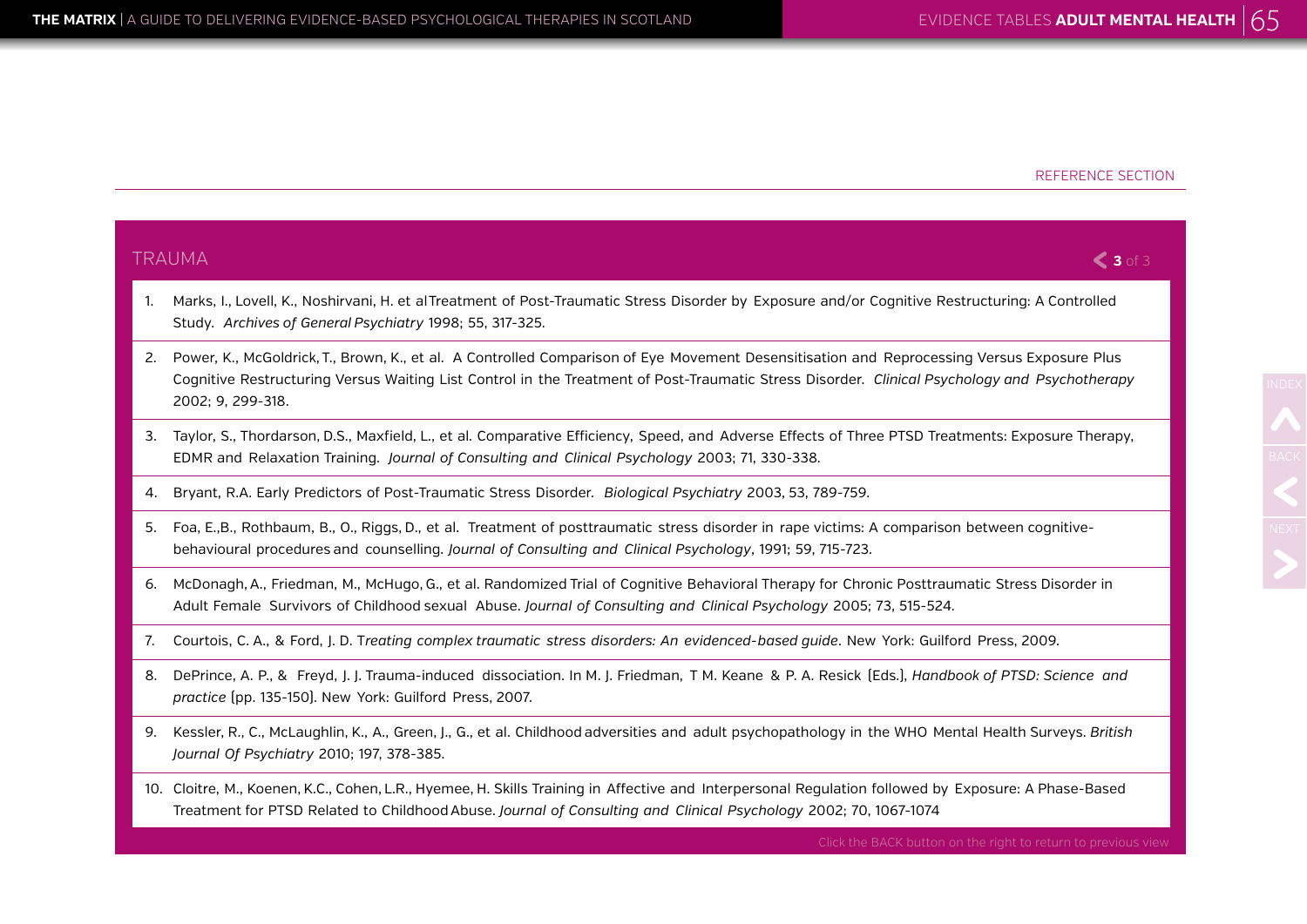$1$  of 4 $\geq$ 

# NDEX<br>**BACK**<br>NEXT

#### SELF HARM AND SUICIDE

- 1. Allard, R., Marshall, M., Plante, M.C. (1992). Intensive follow up does not decrease the risk of repeat suicide attempts. *Suicide and Life Threatening Behaviour*, 22, 303-314.
- 2. Beautrais, A., Gibb, S., Faulkner, A., Fergusson, D., Mulder, R. (2010). Postcard intervention for repeat self harm: randomized controlled trial. *The British Journal of Psychiatry*, 197, 55-60.
- 3. Brown, G., Ten Have, T., Henriques, G., Xie, S., Hollander, J., Beck, A. (2005). Cognitive therapy for the prevention of suicide attempts. *American Medical Association*, 294, 563-570.
- 4. Byford, S., Harrington, R., Torgerson, D., Kerfoot, M., Dyer, E., Harrington, V., McNiven, F. (1999). Cost effectiveness analysis of a home based social work intervention for children and adolescents. *British Journal of Psychiatry*, 174, 56-62.
- 5. Byford, S., Knapp, M., Greenshields, J., Ukoumunne, O.C., Jones, V., Thompson, S., Tyrer, P., Schmidt, U., Davidson, K. (2003). Cost effectiveness of brief cognitive behavior therapy versus treatment as usual in recurrent deliberate self harm: a decision making approach. *Psychological Medicine,* 33, 977-986.
- 6. Carter, G., Clover, K., Whyte, I., Dawson, A., D'este, C. (2005). Postcards from the Edge: randomized controlled trial of an intervention using postcards to reduce repetition of hospital treated deliberate self poisoning. *British Medical Journal,* 331, 805-810.
- 7. Carter, G., Clover, K., Whyte, I., Dawson, A., D'este, C. (2007). Postcards from the Edge: 24 month outcomes of a randomized controlled trial for hospital treated self poisoning. *British Journal of Psychiatry*, 191, 548-553.
- 8. Cedereke,, M., Monti, K., Ojehagen. (2002). Telephone contact with patients in the year after a suicide attempt: does it affect treatment attendance and outcome? A randomized controlled study. *European Psychiatry*, 17, 82-91.
- 9. Chowdhury, N., Hicks, R.C., Kreitman, N. (1973). Evaluation of an aftercare service for parasuicide (attempted suicide) patients. *Social Psychiatry*, 8, 67-81. this is not in the table yet

Click the BACK button on the right to return to previous view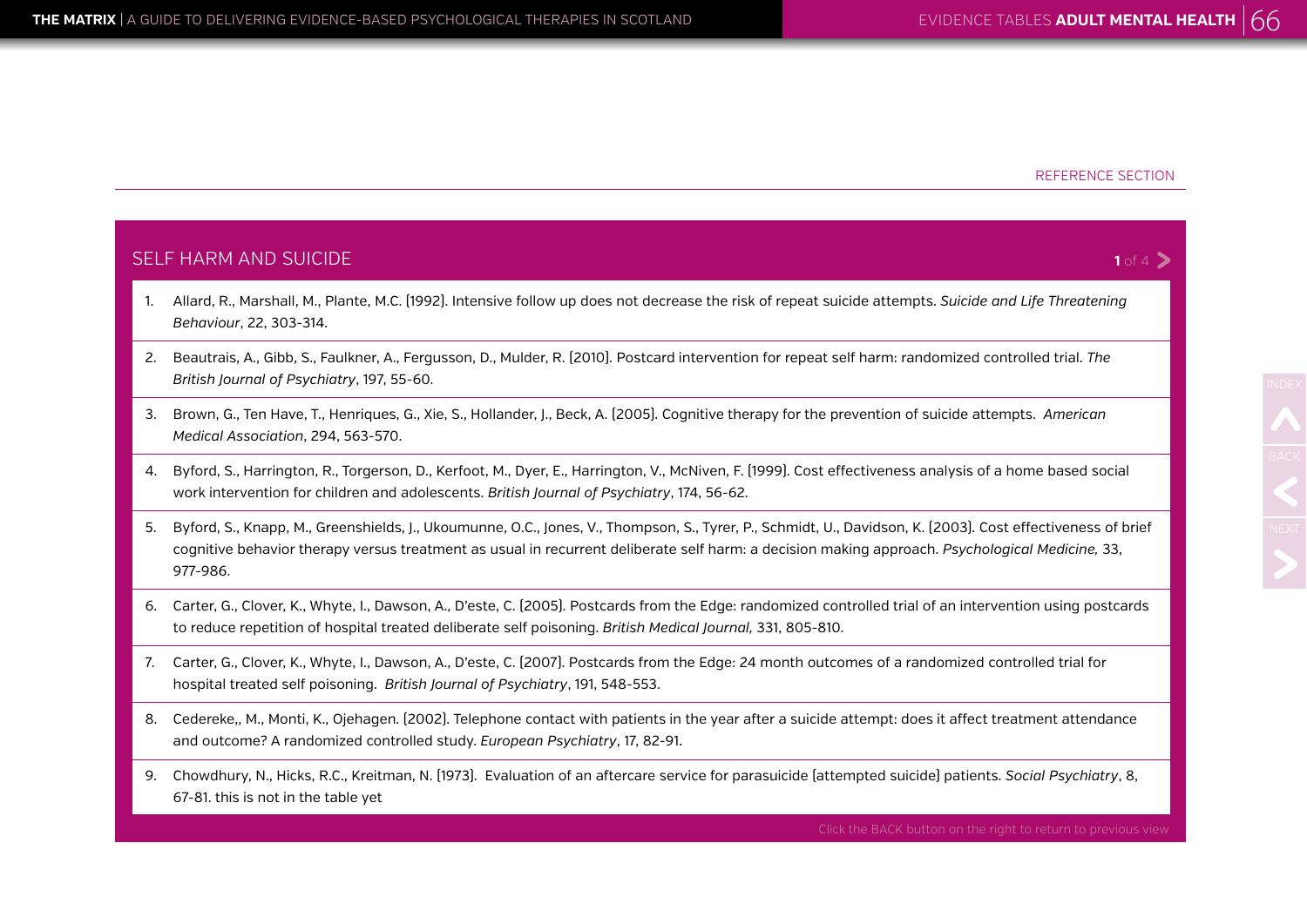SELF HARM AND SUICIDE

#### REFERENCE SECTION

#### $2$  of 4 $>$

NDEX<br>**BACK**<br>NEXT

- 1. Cotgrove, A., Zirinsky, L., Black, D., Weston, D. (1995). Secondary prevention of attempted suicide in adolescence. *Journal of Adolescence*, 18, 569-577.
- 2. Evans, K., Tyrere, P., Catalan, J., Schmidt, U., Davidson, K., Dent, J., Tata, P., Thornton, S., Barber, J., Thompson, S. (1999). Manual assisted cognitive behaviour therapy (MACT): a randomized controlled trial of a brief intervention with bibliotherapy in the treatment of recurrent deliberate self harm. *Psychological Medicine*, 29, 19-25.
- 3. Fleischmann, A., Bertolote, J., Wasserman, D., De Leo, D., Bolhari, J., Botega, N.,Thanh, H. (2008). Effectiveness of a brief intervention and contact for suicide attempters: a randomised controlled trial in 5 countries. *Bulletin of the World Health Organisation*, 86, 703-709.
- 4. Guthrie, E., Kapur, N., Mackway Jones, K., Chew-Graham, C., Moorey, J., Mendel, E., Francis, F., Tomenson, B. et al. (2001). Randomised controlled trial of brief psychological intervention after deliberate self poisoning. *British Medical Journal*, 323, 1-5.
- 5. Hassanian-Moghaddam, H., Sarjami, S., Kolahi, A., Carter, G. (2011). Postcards in persia: randomised controlled trial to reduce suicidal behaviours 12 months after hospital treated self poisoning. *British Journal of Psychiatry*, 198, 309-316.
- 6. Hatcher, S., Sharon, C., Parag, V., Collins, N. (2011). Problem solving therapy for people with self harm: zelen randomised controlled trial. *The British Journal of Psychiatry*, 199, 310-316.
- 7. Hawton, K., Bancroft, J., Catalan, J., Kingston, B., Stedeford, A., Welch, N. (1981). Domiciliary and out-patient treatment of self-poisoning patients by medical and non-medical staff. *Psychological Medicine,* 11, 169-177.
- 8. Hawton, K., McKeown, S., Day, A., Martin, P., O'Connor, M., Yule, J. (1987). Evaluation of out patient counseling compared with general practitioner care following overdoses. *Psychological Medicine*, 17, 751-761.
- 9. Hvid, M., Vanborg, K., Sorensen, J.S., Nielsen, I., Stenborg, J., Wang, A. (2011). Preventing repetition of attempted suicide II. The Amager Project, a randomized controlled trial. *Informa Healthcare*, 65:292–298.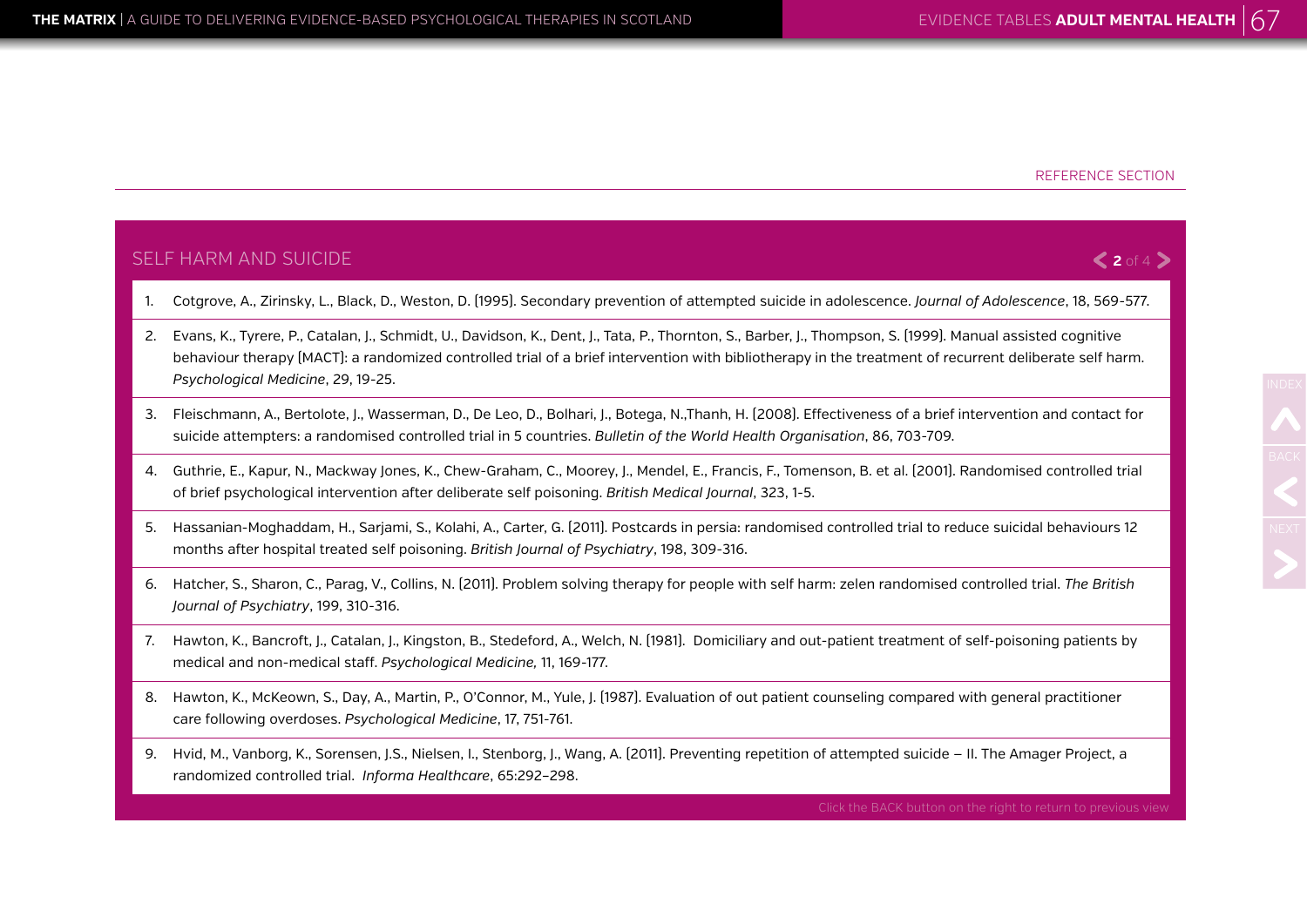$\langle 3 \text{ of } 4 \rangle$ 

#### SELF HARM AND SUICIDE

- 1. Liberman, R.P., Eckman, T. (1981). Behaviour therapy vs insight oriented therapy for repeated suicide attempters. *Archives of General Psychiatry*, 38, 1126-1130.
- 2. McLeavy, B. (1994). Interpersonal problem solving skills training in the treatment of self poisoning patients. *Suicide and Life Threatening Behaviour*, 4, 382-394.
- 3. Morgan, H.G., Jones., E.M., Owen, J.H. (1993). Secondary prevention of non fatal deliberate self harm. *British Journal of Psychiatry*, 163, 111-112.
- 4. Robinson, J., Yeun, H.P., Gook, S., Hughes, A., Cosgrave, E., Killackey, E., Baker, K., Jorm, A., McGorry, P., Yung, A. (2012). Can receipt of a regular postcard reduce suicide related behaviour in young help seekers? A randomised controlled trial. *Early Intervention in Psychiatry* (in press).
- 5. Salvoskis, P., Atha, C., Storer, D. (1990). Cognitive behavioural problem solving in the treatment of patients who repeatedly attempt suicide a controlled trial. *British Journal of Psychiatry*, 157, 871-876.
- 6. Tarrier, N., Taylor, K., Gooding, P. (2008). Cognitive-Behavioural Interventions to Reduce Suicide Behavior: A Systematic Review and Meta-Analysis. *Behaviour Modification*, 32, 77-108.
- 7. Townsend, E., Hawton, K., Altman, D.G, et al. The efficacy of problemsolving treatments after deliberate selfharm: metaanalysis of randomized controlled trials with respect to depression, hopelessness and improvement in problems. *Psychological Medicine*, 31, 979–988.
- 8. Tyrer, P., Thompson, S., Schmidt, U. (2003). Manual assisted cognitive behaviour therapy is as effective as treatment as usual for deliberate self harm, but is more cost effective. *Psychological Medicine*, 33, 977-986.
- 9. Vaiva, G., Ducrocq, F., Meyer, P., Mathieu, D., Philippe, A., Libersa, C., Goudemand, M. (2006). Effect of telephone contact on further suicide attempts in patients discharged from an emergency department: randomised controlled study. *British Medical Journal*, 332, 1241-1247.
- 10. Van Der Sande, R., Van Rooijen, L., Buskens, E., Allart, E., Hawton, K., Van Der Graaf, Y., Van Engeland, H. (1996). Intensive in-patient and community intervention versus routine are after attempted suicide. *The British Journal of Psychiatry*, 171, 35-41.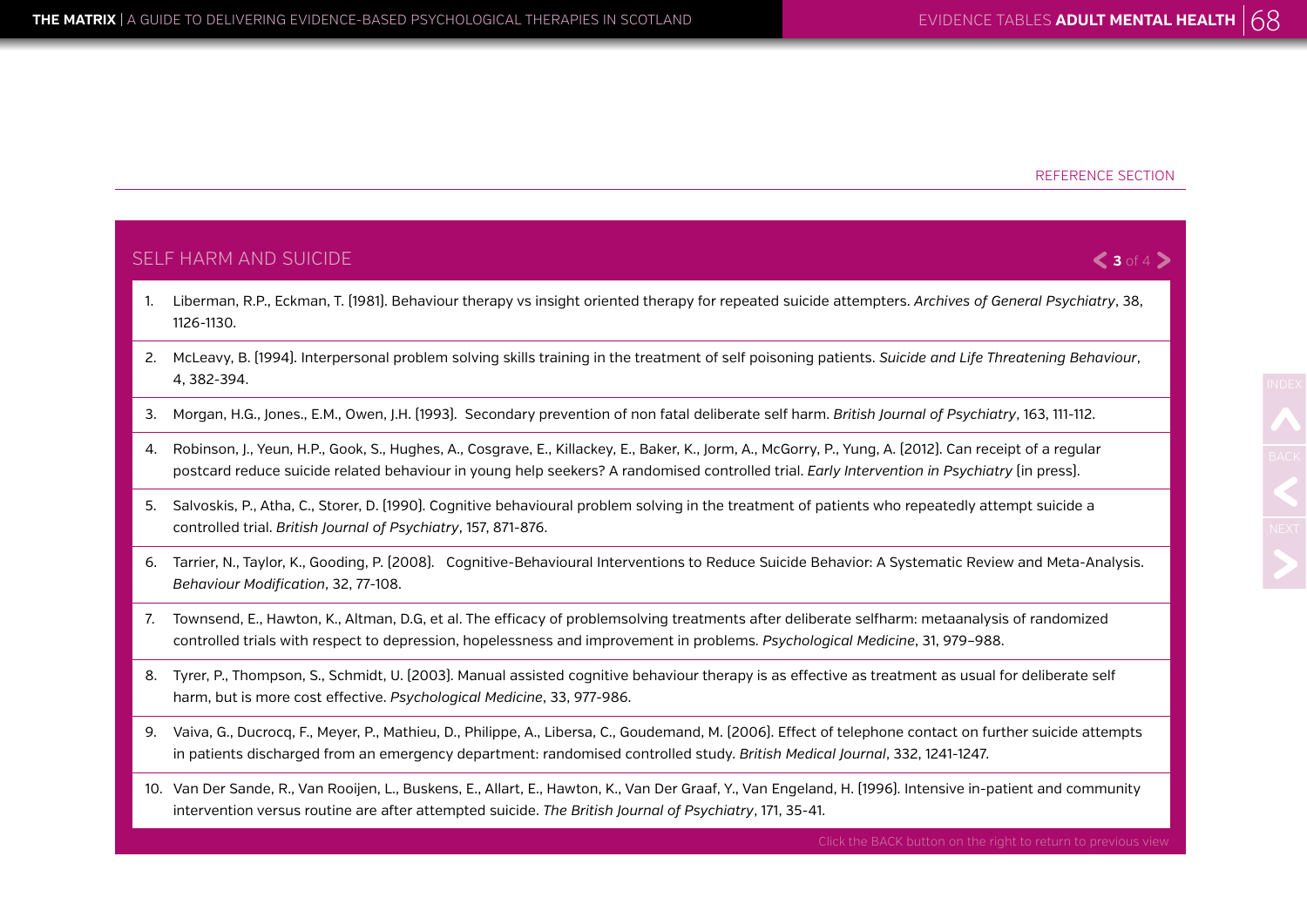## SELF HARM AND SUICIDE 1. Van Heeringen, C., Jannes, S., Buylaert, W., Hendrick, H., De Bacquer, D., Van Remoortel, J. (1995). The management of non compliance with referral to out-patients after care among attempted suicide patients: a controlled intervention study. *Psychological Medicine*, 25, 962-970. 2. Waterhouse, J., Platt, S. (1990). General hospital admission in the management of parasuicide. *British Journal of Psychiatry*, 156, 236-242. **4** of 4

3. Welu. T.C. (1977). A Follow-up Program for Suicide Attempters: Evaluation of Effectiveness. *The American Association for Suicidology*, 7, 17-30.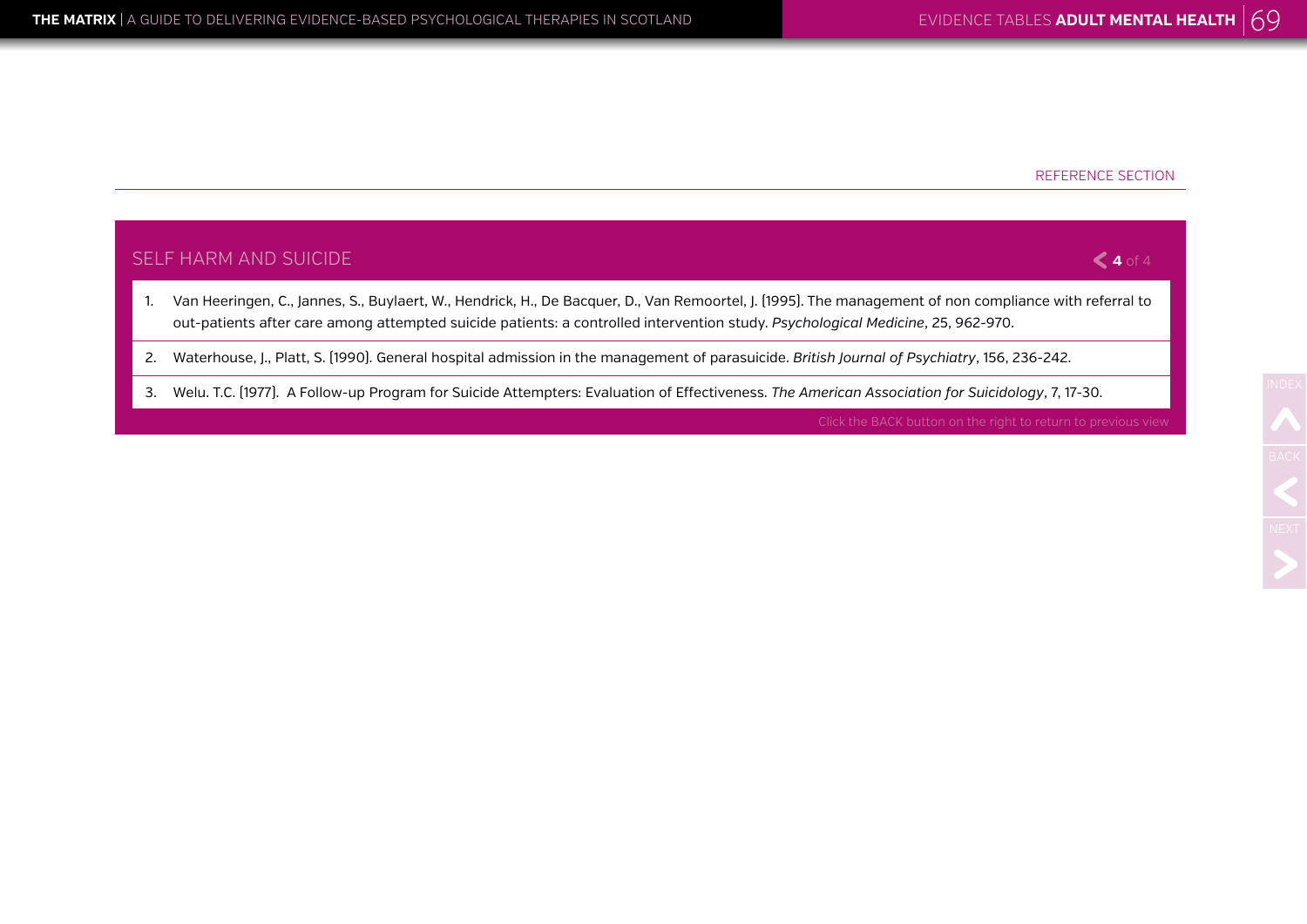# CONTRIBUTORS

| Area                                                             | Contributors                                                                                                               |
|------------------------------------------------------------------|----------------------------------------------------------------------------------------------------------------------------|
| PANIC DISORDER WITH/WITHOUT<br><b>AGROPHOBIA</b>                 | Dr. Mike Dow, Chartered Clinical Psychologist. (updated by Eunice Reed, Chartered Clinical<br>Psychologist)                |
| SOCIAL ANXIETY/SOCIAL PHOBIA                                     | Prof. Robert Elliot PhD, Professor of Counselling, University of Strathclyde.                                              |
| <b>GENERALISED ANXIETY DISORDER</b>                              | Dr. Rob Durham, Senior Lecturer in Clinical Psychology, University of Dundee.<br>(updated by Professor Kevin Power)        |
| OBSESSIVE COMPULSIVE DISORDER                                    | Mr. Bob MacVicar, Clinical Nurse Specialist in Advanced Interventions Service, Honorary Lecturer,<br>University of Dundee. |
|                                                                  | Mr. John Swan, Clinical Lecturer, Section of Psychiatry and Behavioural Sciences, University of<br>Dundee.                 |
| PSYCHOSIS [INCLUDING THOSE WITH<br>A DIAGNOSIS OF SCHIZOPHRENIA] | Prof. Andrew Gumley, Professor of Psychological Therapy, University of Glasgow                                             |
| NON-PSYCHOTIC PERINATAL<br>AFFECTIVE DISORDERS                   | Dr Anna Wroblewska, Consultant Clinical Psychologist Mental Health, Mother and Baby Unit, NHS<br>Lothian                   |
|                                                                  | Jackie Walker, Bluebell PND Services Coordinator, The Tom Allan Counselling Centre                                         |
| <b>BIPOLAR DISORDER</b>                                          | Prof. Kate Davidson, Director of Glasgow Institute of Psychosocial Interventions, NHS Greater<br>Glasgow and Clyde         |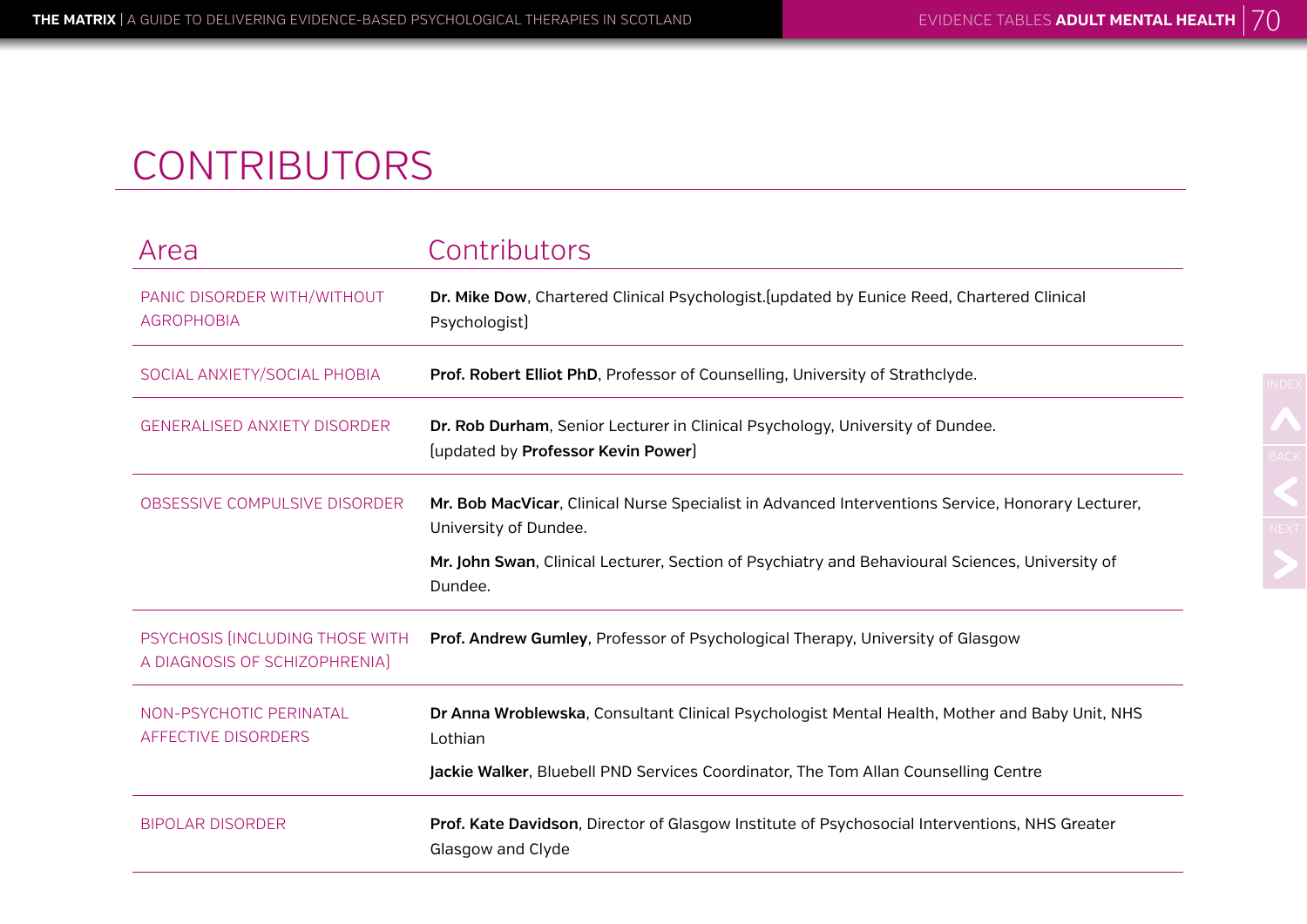| Area                                             | Contributors                                                                                                                        |
|--------------------------------------------------|-------------------------------------------------------------------------------------------------------------------------------------|
| <b>DEPRESSION</b>                                | Prof. Kevin Power, Area Head of Psychological Therapies, NHS Tayside                                                                |
|                                                  | Dr. Mike Henderson, Consultant Clinical Psychologist, NHS Borders                                                                   |
| <b>BORDERLINE PERSONALITY</b><br><b>DISORDER</b> | Prof. Kate Davidson, Director of Glasgow Institute of Psychosocial Interventions, NHS Greater<br>Glasgow and Clyde                  |
|                                                  | Dr. Linda Treliving FRCPsych., Consultant Psychiatrist in Psychotherapy, NHS Grampian                                               |
| <b>ALCOHOL PROBLEMS</b>                          | Dr. Peter Rice, Consultant Psychiatrist, NHS Tayside, Alcohol Problems Service                                                      |
| <b>SUBSTANCE USE</b>                             | Dr Laura Freeman, EPM for Alcohol and Substance Misuse, NHS Education for Scotland                                                  |
|                                                  | Dr Peter Rice, Psychiatrist, NHS Tayside                                                                                            |
|                                                  | Dr David Wilson, Clinical Psychologist, Greater Glasgow and Clyde                                                                   |
|                                                  | Dr Shona McIntosh, Clinical Psychologist, NHS Tayside                                                                               |
| <b>EATING DISORDERS</b>                          | Dr Patricia Graham, Consultant Clinical Psychologist, Head of Adult Mental Health Psychology, NHS<br>Lothian                        |
|                                                  | [updated by Dr Louise Randell, Consultant Clinical Psychologist, Anorexia Nervosa Intensive<br>Treatment Team (ANITT), NHS Lothian) |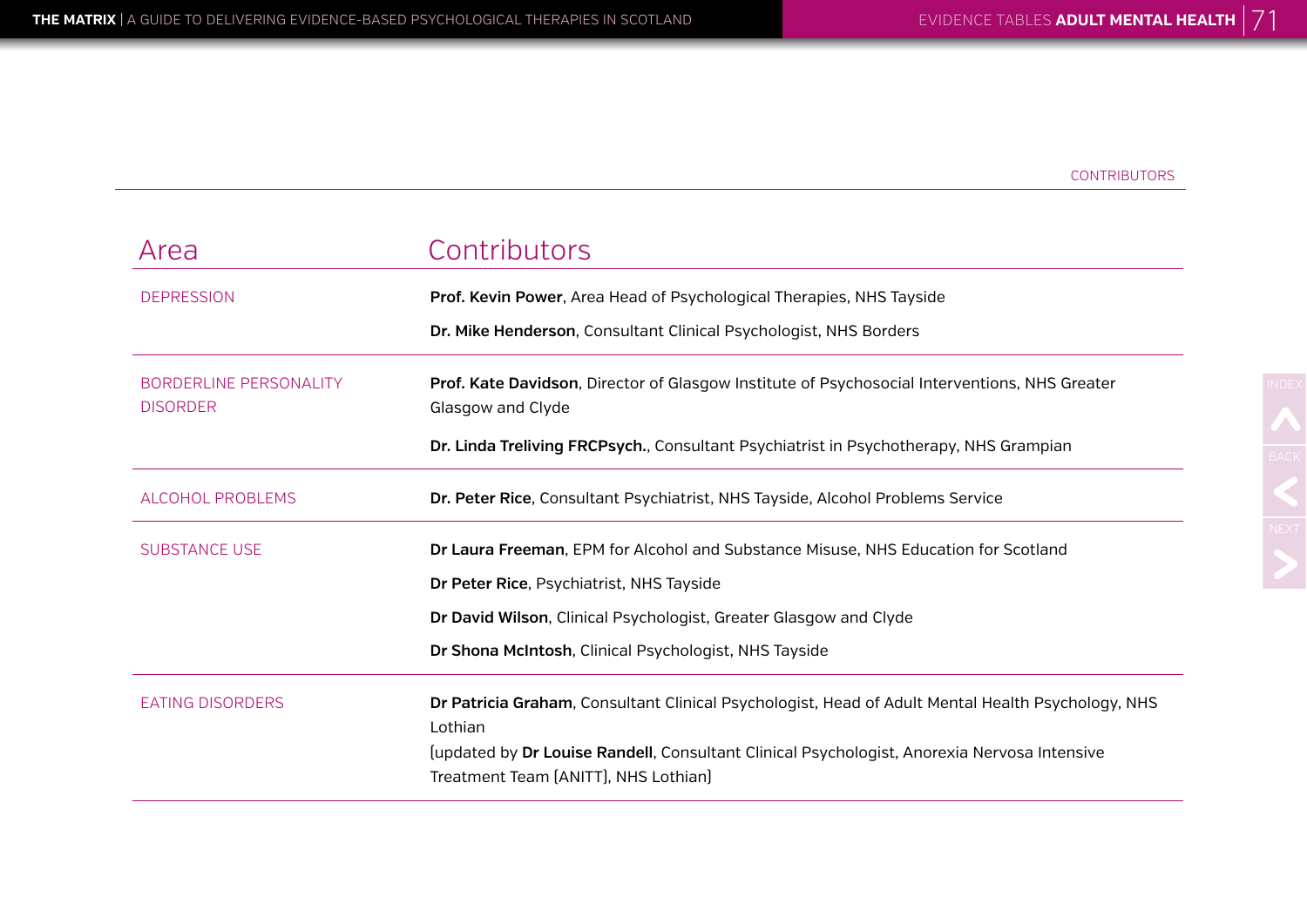| Area                  | Contributors                                                                                                                   |
|-----------------------|--------------------------------------------------------------------------------------------------------------------------------|
| <b>INSOMNIA</b>       | Dr Jason Ellis, Professor of Sleep Science, Director of Northumbria Centre for Sleep Research (NCSR)<br>Northumbria University |
| <b>TRAUMA</b>         | Professor Kevin Power, Director of Psychological Therapies Services, NHS Tayside                                               |
|                       | Dr Anne Douglas, Professional Lead for Trauma Services, NHS Greater Glasgow and Clyde                                          |
|                       | Dr Keith Brown, Consultant Psychiatrist and Chair of SIGN, NHS Forth Valley                                                    |
|                       | Dr Thanos Karatzias, Health and Clinical Psychologist, Edinburgh Napier University                                             |
| SELF-HARM AND SUICIDE | Professor Kate Davidson, Director of Glasgow Institute of Psychological Interventions                                          |
|                       | Claire Lammie, Research Assistant, Glasgow University                                                                          |